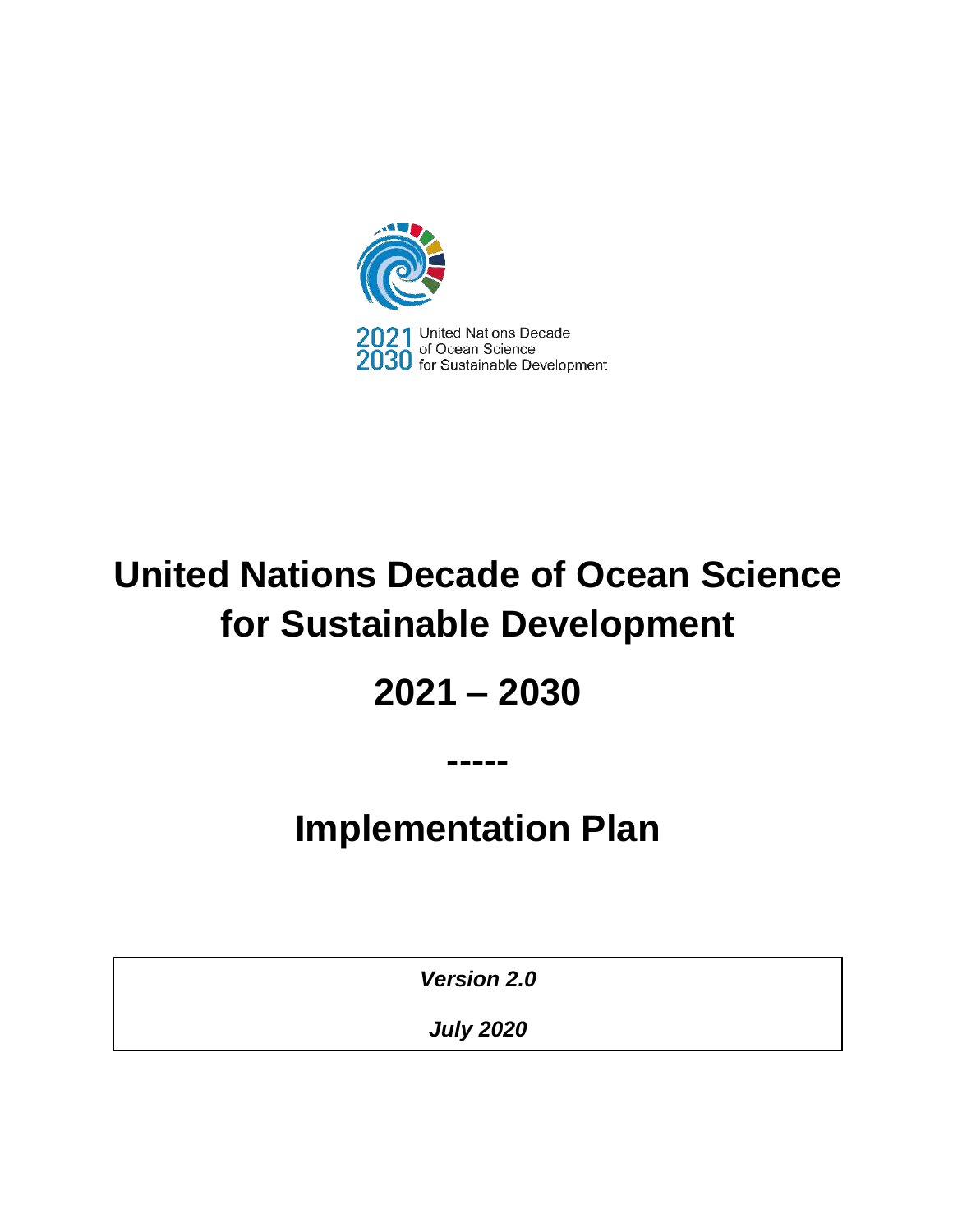In 2016, the first World Ocean Assessment of the United Nations stated that humankind was running out of time to start managing the ocean sustainably. This alarming conclusion poses a question to our civilization: is there a way to reverse the decline in ocean health while continuing to rely on the ocean for our ever increasing needs, particularly under a changing climate? The proclamation by the United Nations General Assembly in December 2017 of the **UN Decade of Ocean Science for Sustainable Development, 2021-2030** (hereafter, '**the Decade'**) is based on the informed conviction of UN Member States that yes, this opportunity still exists, and that furthermore ocean science needs to play a central role in this process.

Ocean science is broad: it encompasses natural and social science disciplines, local and indigenous knowledge, it includes the science-policy and science-innovation interfaces, as well as technology and infrastructure. At the beginning of the third millennium, ocean science is largely competent for diagnosing problems. However, its ability to offer solutions of direct relevance to sustainable development requires a massive upgrade. This upgrade is particularly urgent against the current backdrop of the global COVID-19 pandemic and accelerating climate change. The Decade is being prepared in the midst of the pandemic that has already changed the world, and ocean science, forever. The pandemic has highlighted the importance of science and knowledge for decision making and policy. As the world adjusts to a new normal, the ocean will need to play a central role in post-pandemic recovery efforts. However, for this to occur there needs to be a nothing short of a revolution in the generation and use of ocean science. The Decade creates the conditions for this revolution. It will create a paradigm shift in the generation of qualitative and quantitative ocean knowledge – including from currently data poor regions such as the deep ocean, coastal areas where much of the human interaction with the ocean is concentrated, and the polar regions – to inform the development of solutions that contribute to the 2030 Agenda for Sustainable Development.

The Decade aims to catalyse the human behaviour change required for the successful implementation of these solutions. Guided by the United Nations Convention on the Law of the Sea (UNCLOS), the Decade will generate the data, information and knowledge needed for more robust science-informed policies and stronger science-policy interfaces at global, regional, national and even local levels, leading to improved integrated ocean management and development of a sustainable ocean economy. The Decade will support numerous UN entities to fulfil their ocean related mandates. In our information-centred, internet-linked society, the Decade will support ocean data, information, and knowledge systems to evolve to a much higher level of readiness, accessibility, and interoperability. The scale of such efforts will need to be exponentially greater than anything seen to date.

An equally transformational part of the Decade is about us and our relationship with the ocean. Understanding of the value of the ocean can be nurtured through ocean literacy efforts among diverse stakeholder groups. Holders of indigenous and local knowledge will work as essential partners of the Decade and will contribute to highlighting the multitude of cultural values of the ocean. Equity, inclusiveness, respect, fairness and scientific integrity are core principles of the Decade. The Decade will systematically identify and dismantle barriers to achieving gender, geographic and generational balance so that no one is left behind. Everyone should be able to benefit from ocean science, including Small Island Developing States, Least Developed Countries, and Land-locked Developing Countries.

Designing and delivering ocean science that focuses on user needs and adopts relevant mechanisms for uptake will be a key metamorphosis to be achieved between 2021 and 2030. Its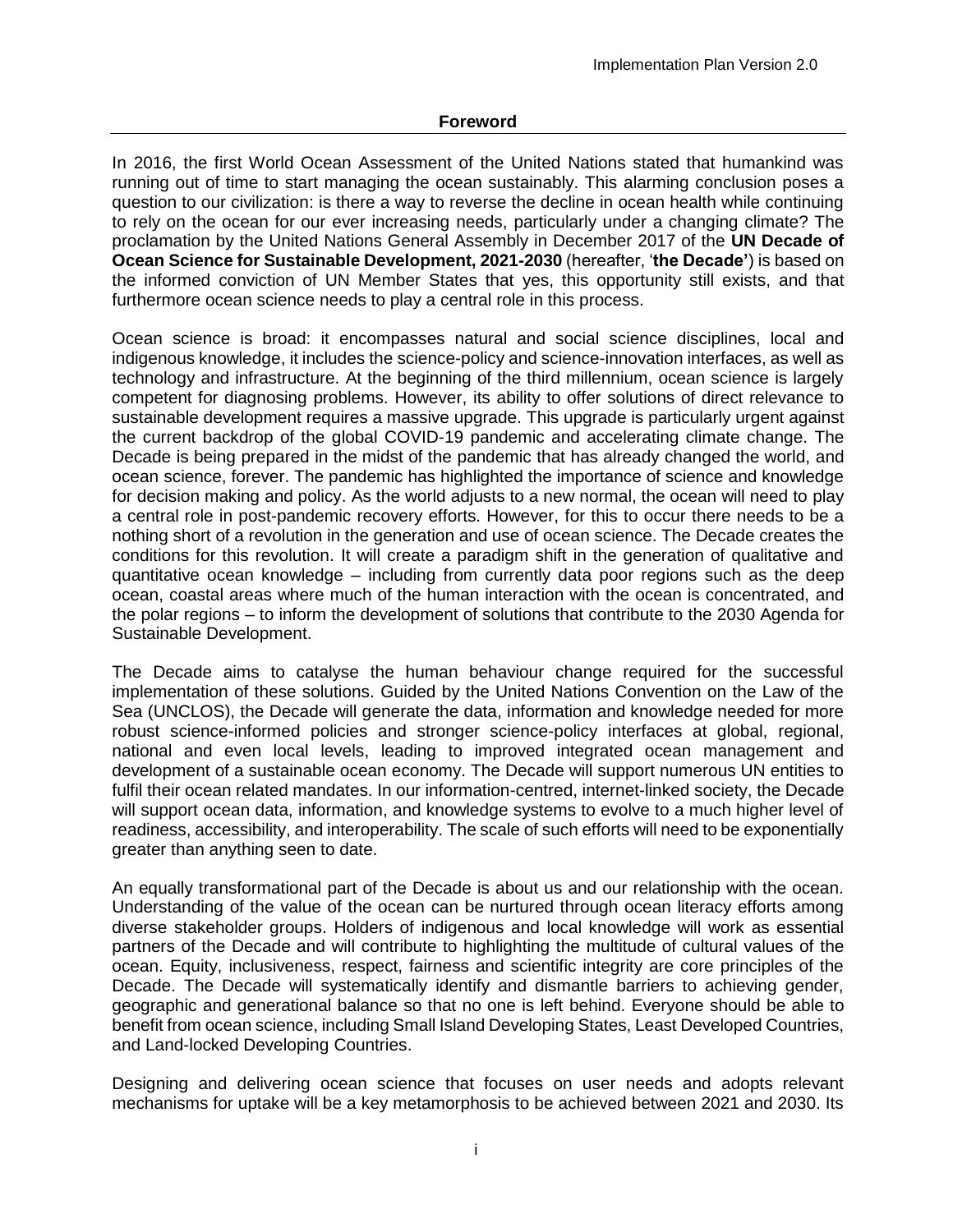scale will be unprecedented. Multiple stakeholders are expected to engage and start collaborating outside their traditional communities. Knowledge generators and users will engage in an iterative process of co-design and co-delivery of ocean science. This will create new groupings of actors from natural, social science and humanities disciplines, business and industry, governments, UN entities, intergovernmental organisations (IGOs), NGOs and civil society, educators, early career ocean professionals, ocean sports and recreation organisations, arts and cultural communities, and indigenous and local knowledge holders. Partnerships and active communication will be at the heart of the Decade.

This Decade is not the first Decade to take on the challenge of ocean science. In 1971-1980, earlier generations embarked on the International Decade of Ocean Exploration. As part of that Decade, ground breaking, large-scale collaborative research projects occurred and many of its initiatives, such as the World Ocean Circulation Experiment, permanently changed the face of ocean exploration. However, one crucial difference remains between the two Decades: in the 1970s, the aim was to generate the "science we *wanted*". In today's world, we no longer have that luxury, and the current Decade is resolutely focused on the "science we *need*".

The Implementation Plan for such a major undertaking as the Decade cannot be, and is not prescriptive. Rather it provides a framework for transformational action that will build on existing achievements and deliver action across geographies, sectors, disciplines, and generations. I hope you, the reader and a Decade stakeholder, will share the overall strategic vision and approach of the Decade as described in the Implementation Plan. With your engagement and your support, the impact of the Decade will be much bigger than the sum of the individual components and together we will be able to create the science we need for the ocean we want.

**Vladimir Ryabinin** Executive Secretary of the IOC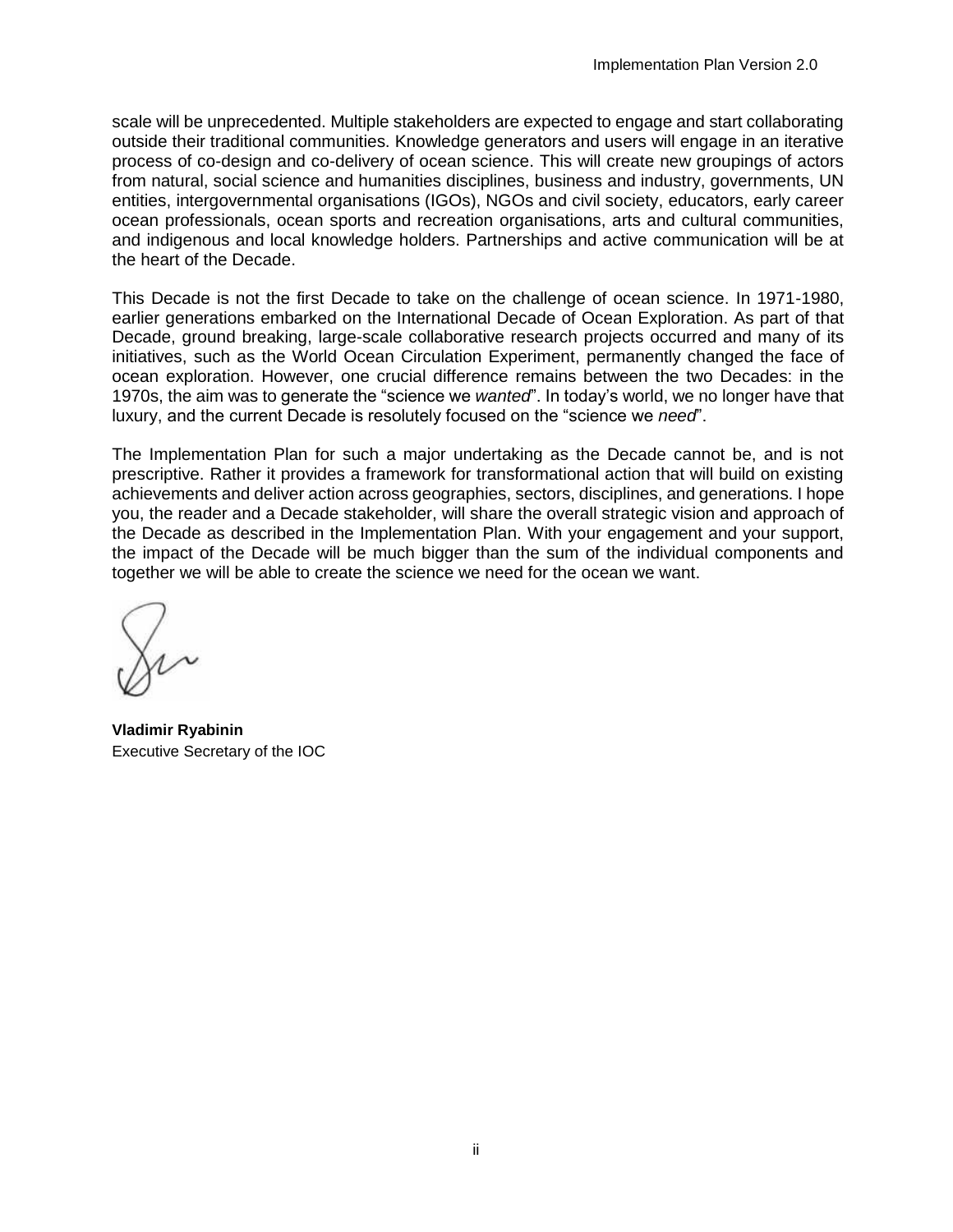# **TABLE OF CONTENTS**

|      | <b>PART 1: UN DECADE OF OCEAN SCIENCE FOR SUSTAINABLE DEVELOPMENT  1</b> |
|------|--------------------------------------------------------------------------|
| 1.1. |                                                                          |
| 1.2. |                                                                          |
|      | <b>PART 2: ACTION FRAMEWORK FOR THE UN DECADE OF OCEAN SCIENCE FOR</b>   |
| 2.1  |                                                                          |
| 2.2  |                                                                          |
| 2.3  |                                                                          |
| 2.4  |                                                                          |
| 2.5  |                                                                          |
| 2.6  |                                                                          |
| 2.7  |                                                                          |
|      | PART 3: IMPLEMENTATION OF THE UN DECADE OF OCEAN SCIENCE FOR             |
| 3.1  |                                                                          |
| 3.2  |                                                                          |
| 3.3  |                                                                          |
|      |                                                                          |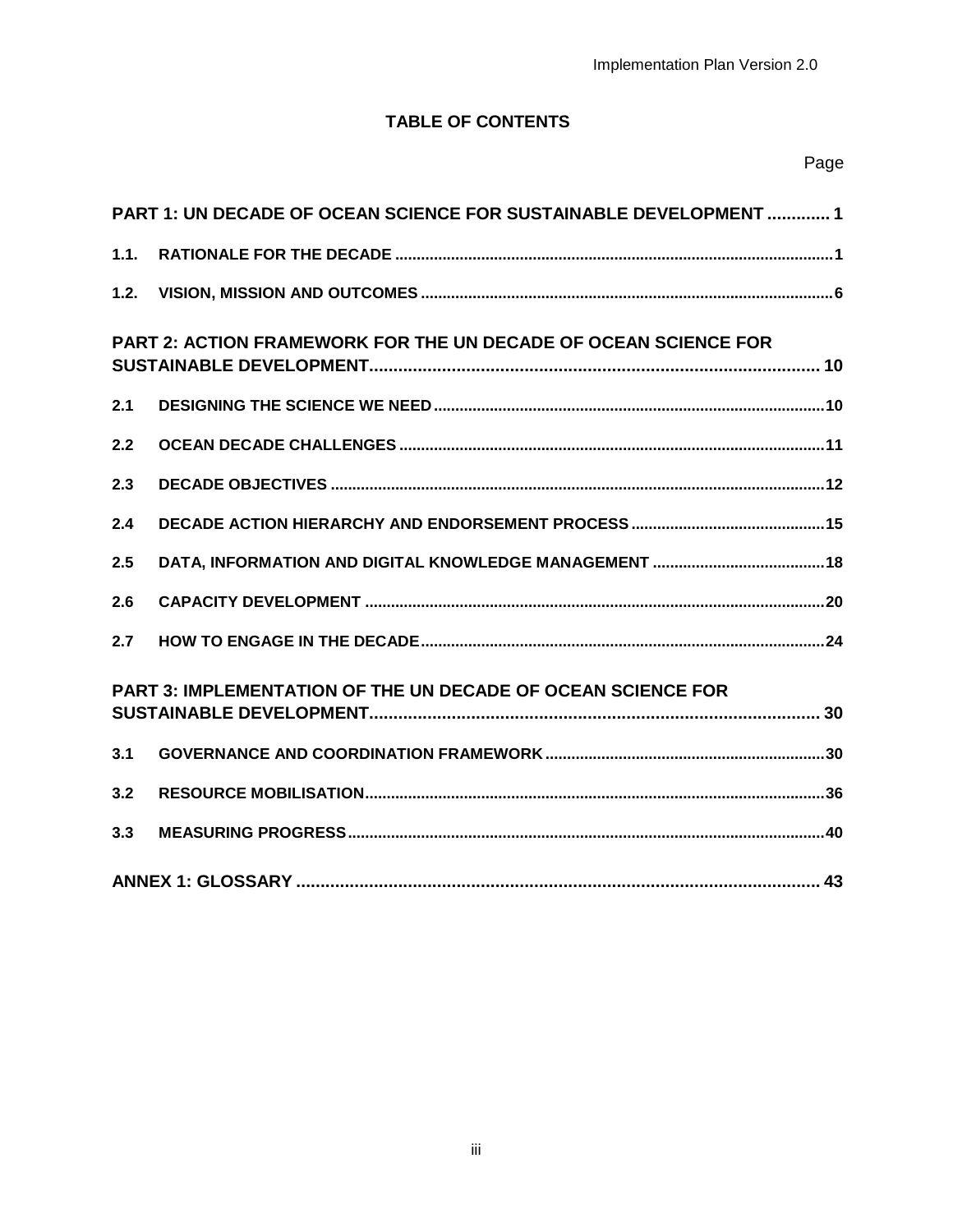# **List of Figures**

| FIGURE 1.1. INTERACTIONS WITH THE 2030 AGENDA AND RELEVANT POLICY   |
|---------------------------------------------------------------------|
|                                                                     |
| FIGURE 2.2. MOVING FROM THE OCEAN WE HAVE TO THE OCEAN WE WANT 13   |
|                                                                     |
| FIGURE 2.4. DECADE VOLUNTARY STAKEHOLDER ENGAGEMENT NETWORKS 27     |
| FIGURE 3.1. GOVERNANCE AND COORDINATION FRAMEWORK FOR THE DECADE 31 |
|                                                                     |
|                                                                     |
| <b>List of Tables</b>                                               |
| TABLE 2.1. STRATEGIC FRAMEWORK FOR CAPACITY DEVELOPMENT INITIATIVES |
| TABLE 3.1. ROLES IN RESOURCE MOBILISATION THROUGHOUT THE DECADE  40 |
| <b>List of Boxes</b>                                                |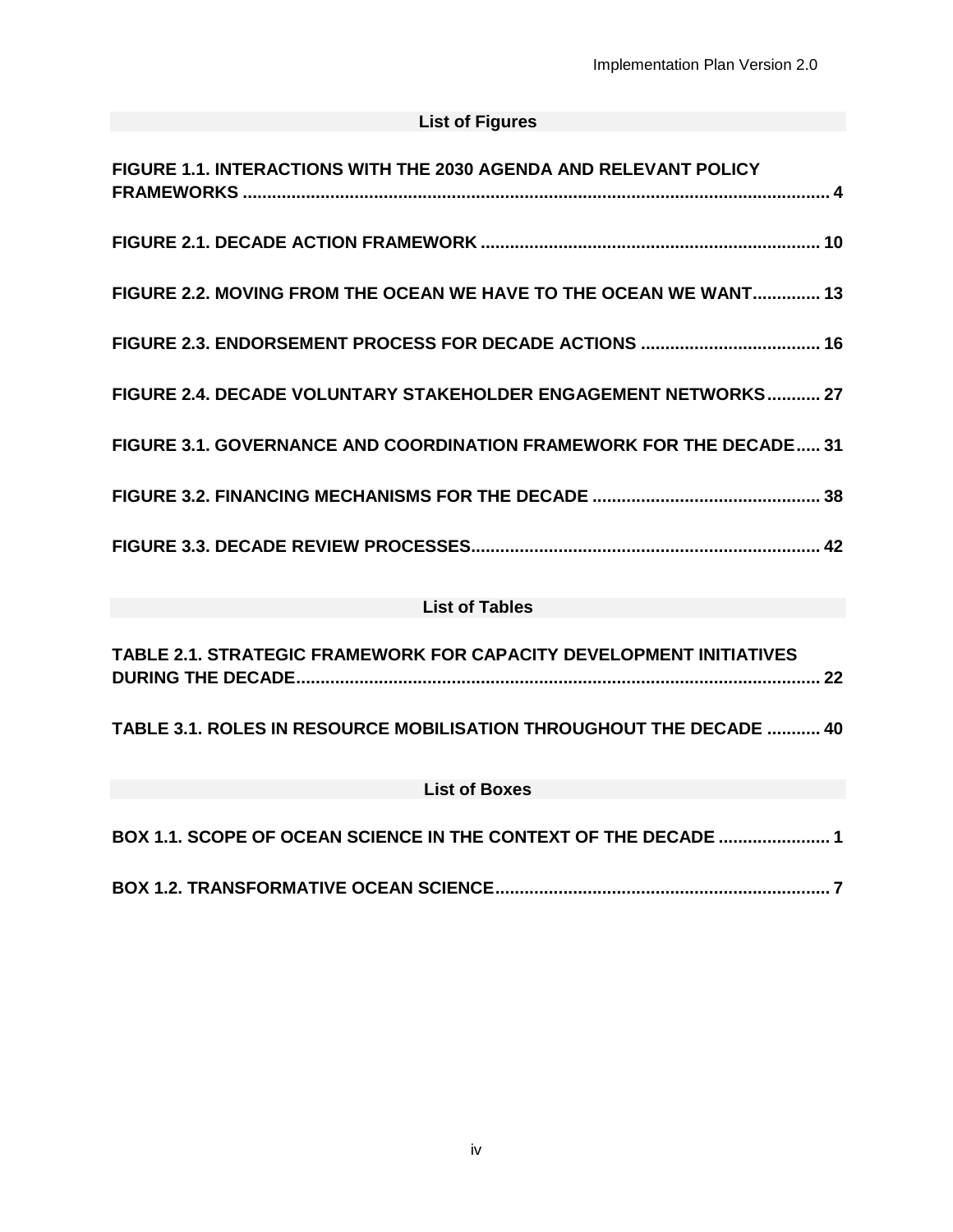# **LIST OF ACRONYMS**

| <b>ECOP</b>      | Early Career Ocean Professional                                                                            |
|------------------|------------------------------------------------------------------------------------------------------------|
| <b>EPG</b>       | <b>Executive Planning Group</b>                                                                            |
| <b>GESAMP</b>    | Joint Group of Experts on the Scientific Aspects of Marine Environmental<br>Protection                     |
| <b>GOSR</b>      | Global Ocean Science Report                                                                                |
| <b>IOC</b>       | Intergovernmental Oceanographic Commission of UNESCO                                                       |
| <b>IPBES</b>     | Intergovernmental Science-Policy Platform on Biodiversity and Ecosystem<br><b>Services</b>                 |
| <b>IPCC</b>      | Intergovernmental Panel on Climate Change                                                                  |
| <b>IWG</b>       | <b>Informal Working Group</b>                                                                              |
| <b>LDC</b>       | <b>Least Developed Country</b>                                                                             |
| <b>LLDC</b>      | <b>Land-locked Developing Country</b>                                                                      |
| <b>MHEWS</b>     | Multi-hazard Early Warning Services                                                                        |
| <b>OECD</b>      | Organisation for Economic Cooperation and Development                                                      |
| <b>OL</b>        | Ocean literacy                                                                                             |
| <b>SDG</b>       | Sustainable Development Goal                                                                               |
| <b>SIDS</b>      | Small Island Developing State                                                                              |
| TMT              | Transfer of marine technology                                                                              |
| <b>UNCLOS</b>    | United Nations Convention on the Law of the Sea                                                            |
| <b>UN DOALOS</b> | Division for Ocean Affairs and the Law of the Sea of the Office of Legal<br><b>Affairs, United Nations</b> |
| <b>UNESCO</b>    | United Nations Educational, Scientific and Cultural Organisation                                           |
| <b>UNFCCC</b>    | United Nations Framework Convention on Climate Change                                                      |
| <b>UNGA</b>      | <b>United Nations General Assembly</b>                                                                     |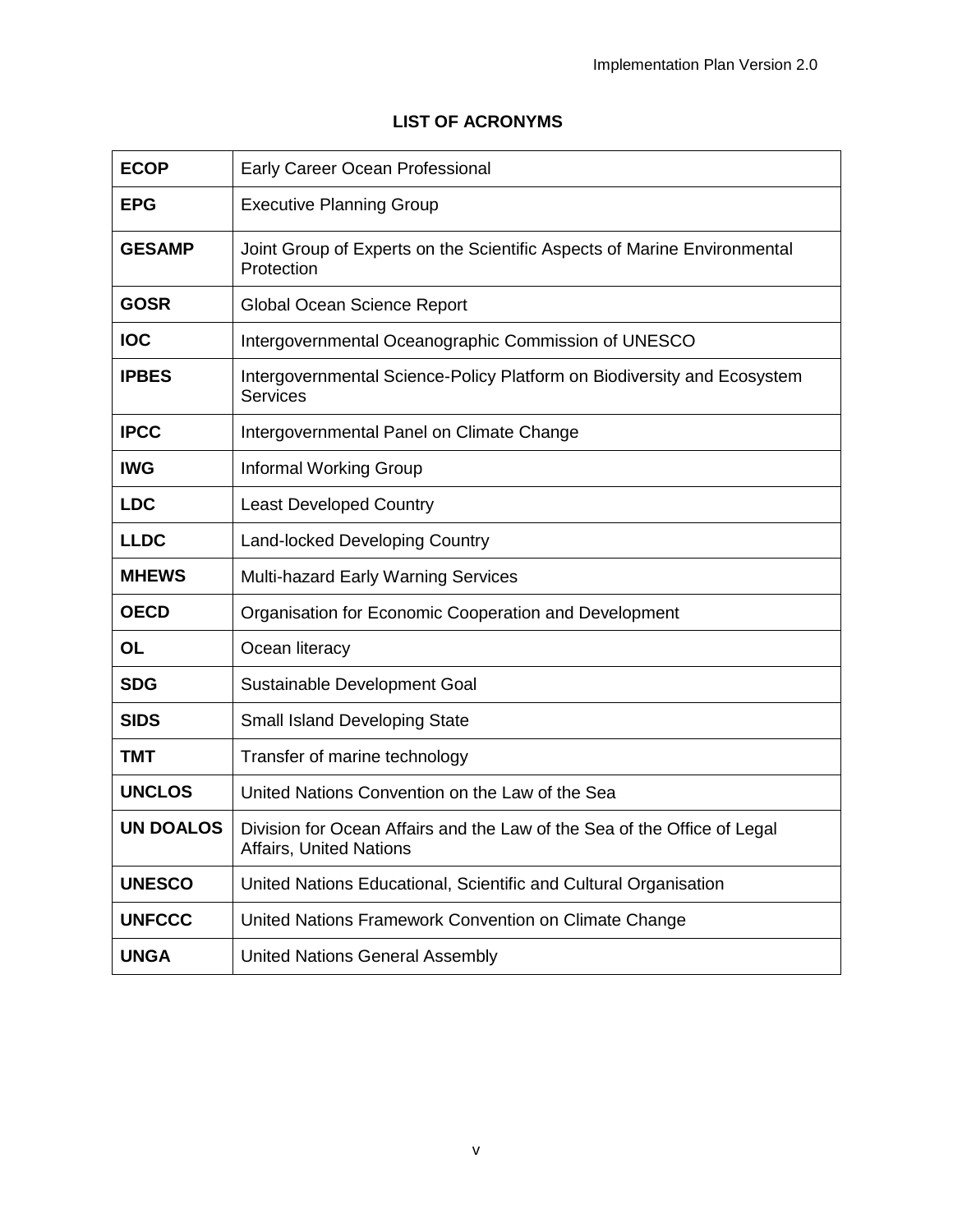#### **Acknowledgements**

The Intergovernmental Oceanographic Commission (IOC) of UNESCO under the leadership of Ariel Troisi, IOC Chair and Vladimir Ryabinin, IOC Executive Secretary, gratefully acknowledges the many individual and institutional contributors to the Implementation Plan over the last three years.

The idea of the Decade was borne out of a meeting of IOC Officers and senior Secretariat staff in early January 2016 in Gilleleje, Denmark. The meeting was chaired by the then IOC Chair, Peter Haugan, and supported by the former IOC Executive Secretary, Gunnar Kullenberg. The first version of the Decade Roadmap was drafted by the IOC Secretariat with the help of Neville Smith.

The Implementation Plan had its genesis in the discussions of an Interim Planning group in early 2018 that comprised: Sue Barrell (Australian Bureau of Meteorology), Julius Francis (Western Indian Ocean Marine Science Association - WIOMSA), Kristina Gjerde (IUCN), Gabriele Goettsche-Wanli (UN DOALOS and also acting as representative of the UN-Oceans focal point), Sieglinde Gruber (European Commission), Craig McLean (NOAA), and Martin Visbeck (GEOMAR), together with staff from the IOC Secretariat.

An Executive Planning Group (EPG) comprising 19 global leaders in ocean science was established in 2018, and made significant contributions to the Plan. The EPG members<sup>1</sup> are Francisco Armando Arias-Isaza, Elva Escobar Briones, Karen Evans, Kristina Gjerde, Christa von Hillebrandt-Andrade, Anna Jöborn, Youn-Ho Lee, Suzan Kholeif, Jens Krüger, Atmanand Malayath, Margaret Leinen, Craig McLean, Linwood Pendleton, Fangli Qiao, Ricardo Serrão Santos, Sergey Shapovalov, Dismore Gilbert Siko, Martin Visbeck, and Mitsuo Uematsu. The EPG was chaired by the IOC Executive Secretary, and benefited from wisdom of two IOC Chairpersons, Peter Haugan and Ariel Troisi, and from input and support of the IOC Secretariat. Early Career Ocean Professionals including Harriet Harden-Davies, Alfredo Giron, Evgeniia Kostianaia, Guillermo Ortuño Crespo, and Erin Satterthwaite actively contributed to EPG discussions and the preparation of the Implementation Plan.

Between June 2019 and May 2020, global, thematic, and regional planning meetings convened over 1900 participants from the scientific community, governments, UN entities, NGOs, private sector, and donors across ten ocean basins. These meetings provided important input to the Implementation Plan on scientific priorities and capacity development needs, as well as information on existing and future partnerships to implement Decade Actions. The Governments of Brazil, Canada, Denmark, India, Italy, Japan, Kenya, Norway, Sweden, Republic of Korea and Mexico as well as the Secretariats of the UN Environment Programme (Nairobi Convention, Mediterranean Action Plan, Caribbean Environment Programme), the European Commission, the Ocean Frontier Institute (Canada), the North Pacific Marine Science Organization (PICES), the National Institute of Ocean Technology (NIOT) India, the International Council for the Exploration of the Sea (ICES), the Permanent Commission for the South Pacific (CPPS), the Mediterranean Science Commission (CIESM), the Danish Centre for Marine Research, the Autonomous National University of Mexico (UNAM), the Research Council of Norway, Arctic Frontiers, the Pacific Community (SPC), the American Geophysical Union (AGU), the UN Global Compact, the Western Indian Ocean Science Association (WIOMSA), Velux Foundations, Fundação Grupo Boticario, and the Carlsberg Foundation provided invaluable support to the organization of these workshops.

l

<sup>1</sup> The affiliation and background of EPG members is provided on the Decade website: [https://www.oceandecade.org](https://www.oceandecade.org/)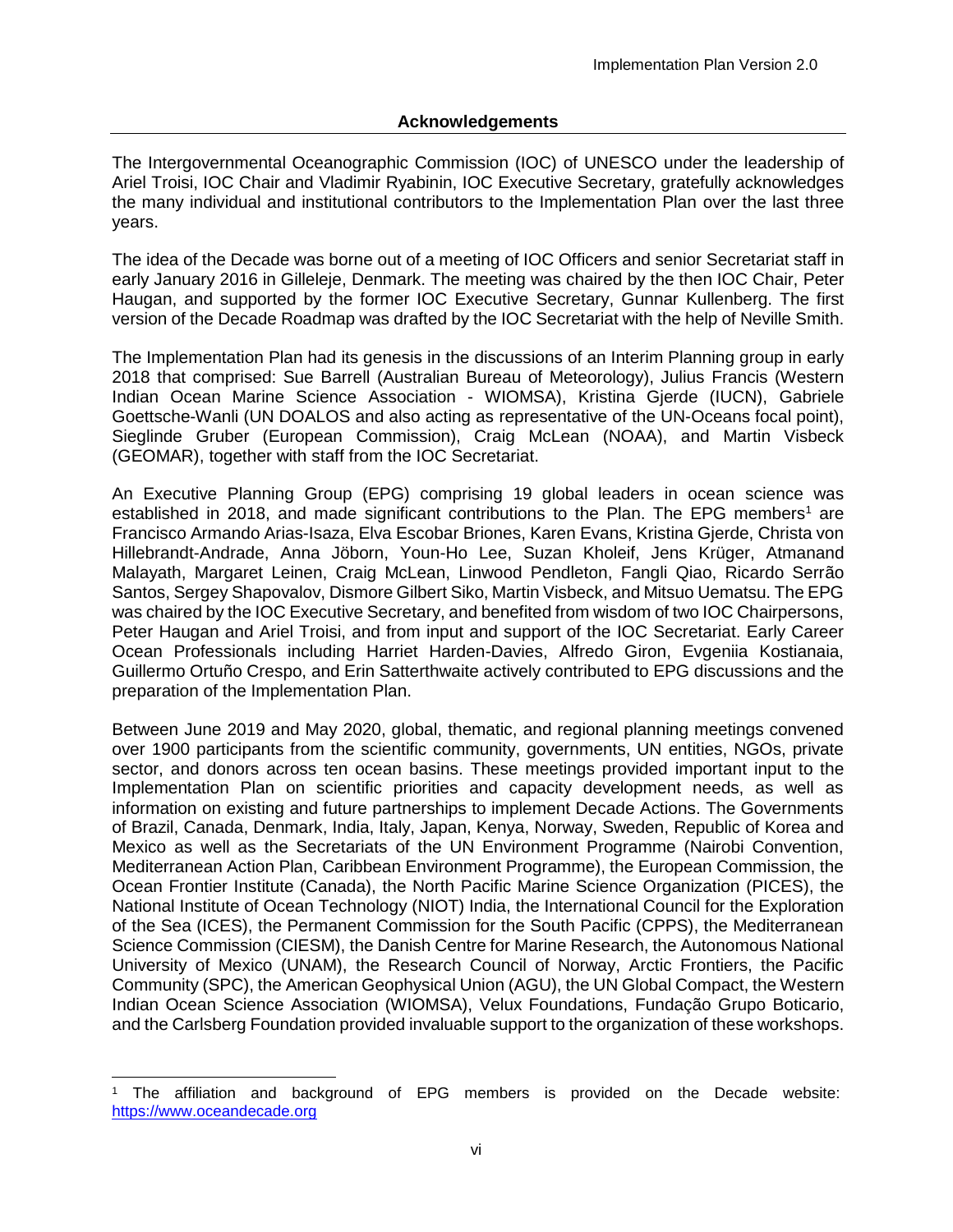In late 2019, over 50 leading ocean institutions provided written submissions to inform the development of the scientific priorities of the Decade, and over 230 written submissions were received in response to the peer review of the zero draft of the Implementation Plan in March and April 2020. The current version of the Implementation Plan benefited from a comprehensive review by the Member States of the IOC and members of UN-Oceans in June and July 2020.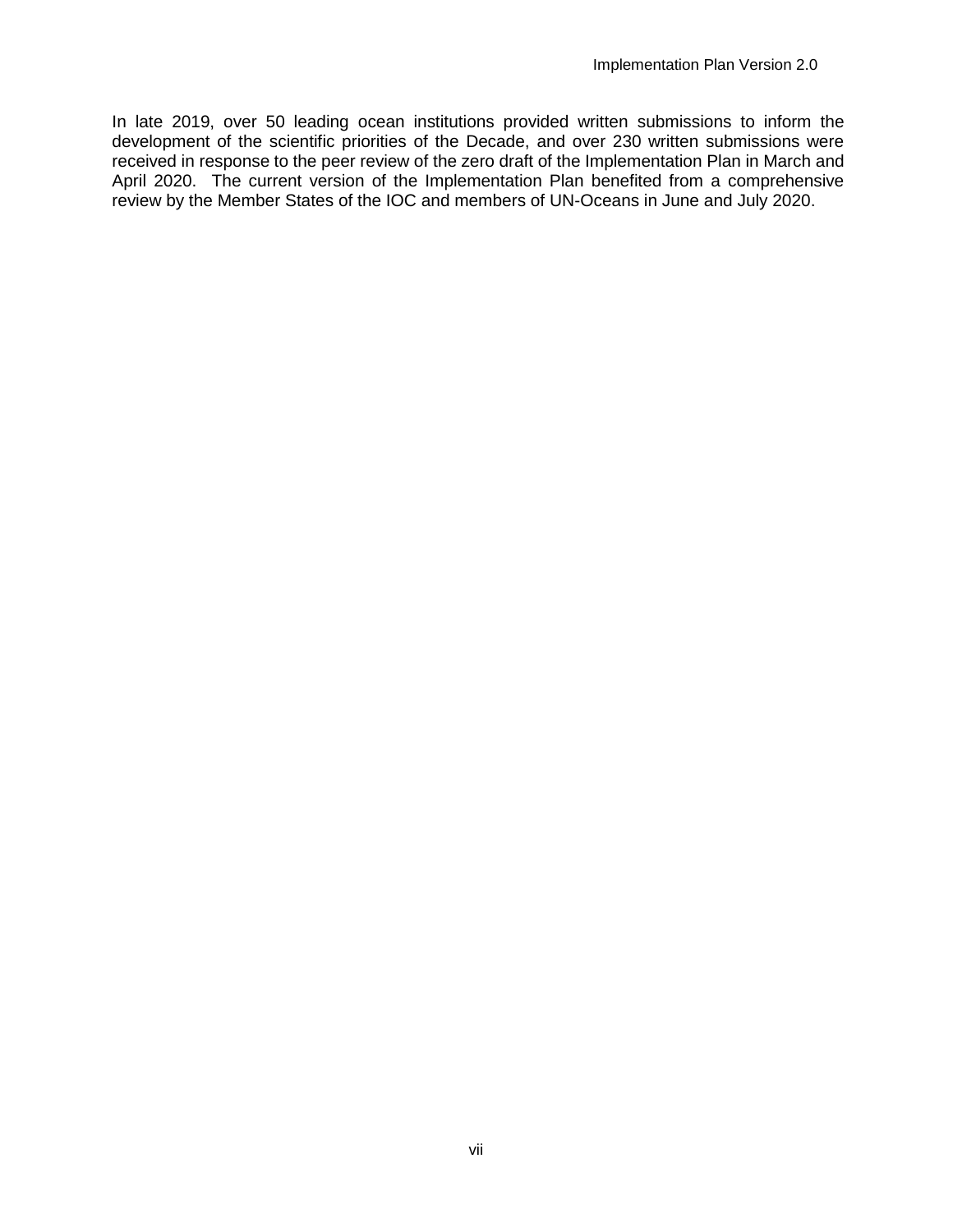#### **PART 1: UN DECADE OF OCEAN SCIENCE FOR SUSTAINABLE DEVELOPMENT**

<span id="page-8-0"></span>*Part 1 of the Implementation Plan explains the rationale for the Decade, discusses the process required to move from the 'ocean we have' to the 'ocean we want', and describes the desired state of the ocean at the end of the Decade.*

## <span id="page-8-1"></span>1.1. RATIONALE FOR THE DECADE

1. There is increasing recognition and understanding of the reliance of humankind on the vital life-supporting services provided by the ocean. The High-Level Panel for a Sustainable Ocean Economy<sup>2</sup> considers the ocean a source of solutions for climate change mitigation and for many dimensions of a sustainable ocean economy including the future of food and energy. The ocean also furnishes unquantifiable aesthetic, cultural and recreational services that are essential to human wellbeing. According to conservative estimates by the OECD, the ocean economy

generated \$US1.5 trillion in 2010 and has the potential to outperform the growth rate of the global economy both in terms of generated value and employment<sup>3</sup>. It could potentially reach an output of US\$3 trillion in 2030, and this development could include contributions from new or less developed services, for example minerals and marine genetic resources.

2. The ocean is a complex and dynamic socio-ecological system that is influenced by land-based activities, as well as oceanatmosphere and ocean-cryosphere interactions. Presently the ocean system is changing at an accelerated pace. Over 40% of the ocean's surface is strongly affected by multiple drivers, and 66% is estimated to be experiencing increasing cumulative impacts<sup>4</sup>. Global ocean warming has continued unabated since 1970s, with a doubling of the rate of warming since the early 1990s and a rise in the frequency of marine heatwaves<sup>5</sup>. Exacerbated by ocean acidification and other factors,

#### *Box 1.1. Scope of ocean science in the context of the Decade*

In the context of the Decade, the ocean is considered as a part of the larger Earth system stretching from the coast to the open sea, and from the ocean surface to the deep ocean seabed. The term 'ocean science' encompasses natural and social science disciplines, including interdisciplinary topics; the technology and infrastructure that supports ocean science; the application of ocean science for societal benefit, including knowledge transfer and applications in regions that are lacking science capacity; and the science-policy and science-innovation interfaces. It considers the land-sea, oceanatmosphere, and ocean- cryosphere interactions. Ocean science recognises, respects and embraces local and indigenous knowledge.

l

<sup>2</sup> <https://www.oceanpanel.org/>

<sup>3</sup> OECD. 2016. The Ocean Economy in 2030. OECD Publishing, Paris. *in the context of the Decade*

<sup>&</sup>lt;sup>4</sup> IPBES. 2019. Summary for policymakers of the global assessment report on biodiversity and ecosystem services of the Intergovernmental Science-Policy Platform on Biodiversity and Ecosystem Services. S. Díaz, J. Settele, E. S. Brondízio E.S., H. T. Ngo, M. Guèze, J. Agard, A. Arneth, P. Balvanera, K. A. Braz, J. Sellele, L. S. Brondizio L.S., H. T. Ngo, M. Gueze, J. Agaru, A. Amelii, F. Balvanera, R. A.<br>Brauman, S. H. M. Butchart, K. M. A. Chan, L. A. Garibaldi, K. Ichii, J. Liu, S. M. Subramanian, Bradman, G. T. M. Batenart, K. M. A. Shan, E. A. Sanbalai, K. Tellii, S. Eld, S. M. Sabramaniari,<br>G. F. Midgley, P. Miloslavich, Z. Molnár, D. Obura, A. Pfaff, S. Polasky, A. Purvis, J. Razzaque, B. Reyers, R. Roy Chowdhury, Y. J. Shin, I. J. Visseren-Hamakers, K. J. Willis, and C. N. Zayas (eds.). IPBES secretariat, Bonn, Germany. 56 pages. science; the application of ocean science for societal

<sup>&</sup>lt;sup>5</sup> IPCC. 2019. Summary for Policymakers. In: IPCC Special Report on the Ocean and Cryosphere in a Changing Climate [H.-O. Pörtner, D.C. Roberts, V. Masson-Delmotte, P. Zhai, M. Tignor, E. Poloczanska, K. Mintenbeck, A. Alegría, M. Nicolai, A. Okem, J. Petzold, B. Rama, N.M. Weyer (eds.)]. In press.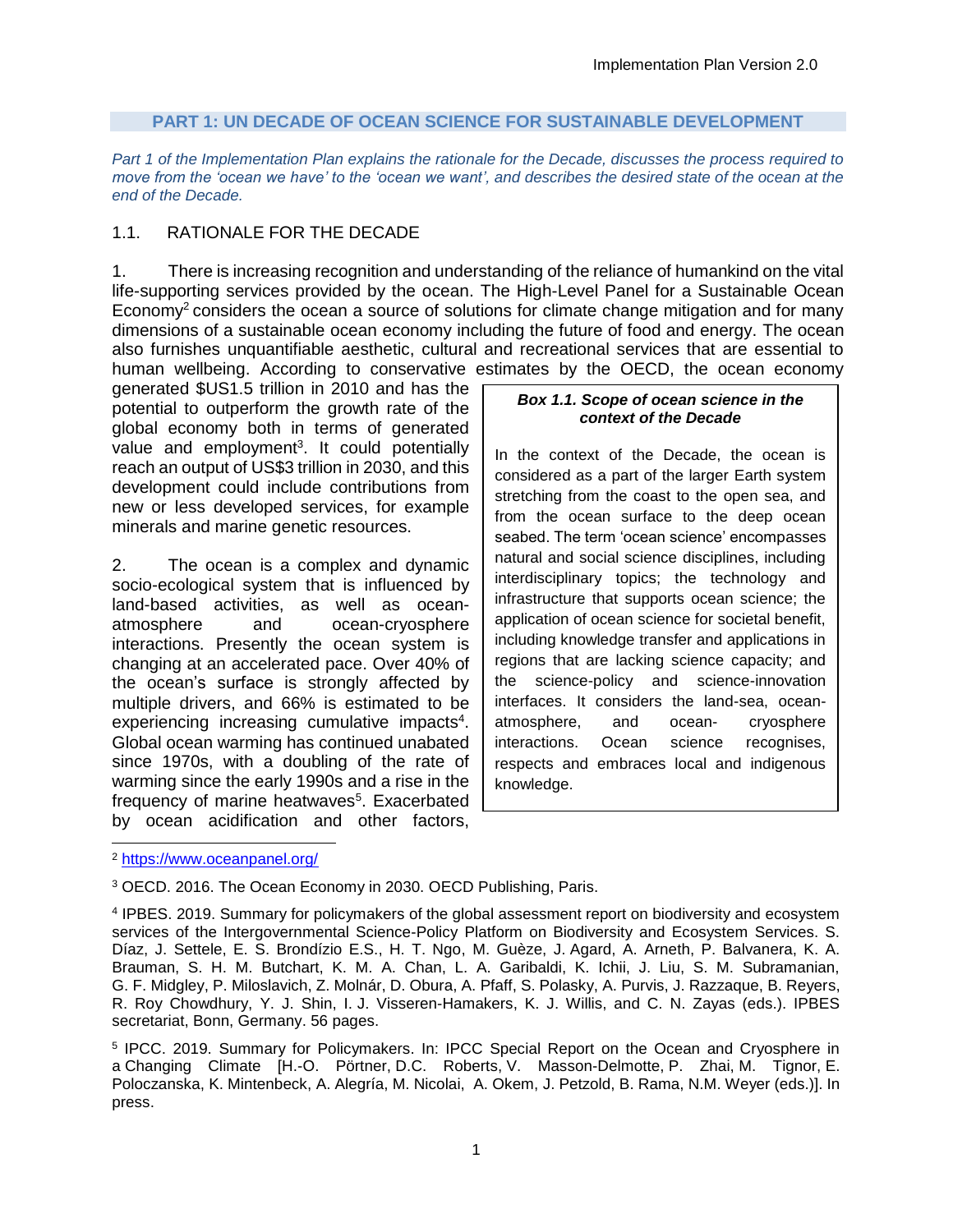continued warming on this scale is projected to lead to large-scale disappearance of corals and other highly productive ecosystems that are a cornerstone of the world's biodiversity, and a source of food and livelihoods for hundreds of millions of people. Deoxygenation resulting from the combined effects of increased nutrient loads and ocean warming is creating 'dead zones' and low oxygen zones throughout the ocean. Harmful algal blooms caused by nutrient pollution are devastating marine biodiversity and generating significant risks for human health. Very little is known about vast swathes of the ocean; for example, the enormous surface and volume of the ocean mean that understanding of marine biodiversity and the seabed in areas beyond national jurisdiction is limited, and knowledge of polar regions and the Southern Ocean lags behind that of many other areas of the global ocean.

3. Today, the most pressing need is to collectively find transformative solutions to the existing and future challenges that face the ocean and thus humankind. The solutions will be many and varied, and will differ in their form and scale to best respond to regional, national and local contexts. These will need to evolve and adapt to respond to a changing climate, and will include, amongst others, knowledge to inform policy and decision-making, management and governance frameworks, and technological innovation. All of these solutions will require a clear understanding of the barriers to large-scale human behaviour change: if such barriers are not overcome, then the solutions developed through improved ocean science will be of limited impact. Development of the required transformative solutions will also require better equipped and more sustainably funded science. Target 14.a of SDG 14 - Life below Water, is to increase scientific knowledge, develop research capacity and transfer marine technology, but national investment in ocean science around the world remains low, with an average of 1% of national research budgets attributed to ocean science between 2013 and 2017<sup>6</sup>.

4. The only possibility to move from the 'ocean we have' to the 'ocean we want' is to convince governments, decision makers, funders, scientists from natural and social science disciplines including humanities, and the society at large that the world requires a transformational, largescale, adequately resourced, innovative campaign to mainstream ocean science. This campaign needs to cut across geographies – including across the land-sea interface, and include a focus on least developed countries (LDCs), Small Island Developing States (SIDS) and land-locked developing countries (LLDCs). It needs to be inter-generational, recognise and redress gender disparities in ocean science, and be of sufficiently long duration to deliver lasting change.

5. In 2016, the Intergovernmental Oceanographic Commission of UNESCO (IOC) initiated a concept for such a campaign and consulted IOC Member States and numerous other interested parties in its development. On  $5<sup>th</sup>$  December 2017, this preparatory work culminated in the proclamation by the 72nd Session of UN General Assembly (UNGA) of the **UN Decade of Ocean Science for Sustainable Development 2021-2030** (referred to as 'the Decade'). The UNGA called on the IOC to prepare an Implementation Plan for the Decade in consultation with Member States, specialized agencies, funds, programmes and bodies of the United Nations, as well as other intergovernmental organizations, non-governmental organizations and relevant stakeholders. This resulting Implementation Plan, which is the result of a highly inclusive three year preparation process involving thousands of stakeholders, will guide the ambitious endeavour represented by the Decade, and will evolve with time reflecting new possibilities, opportunities, and challenges.

l 6 IOC/UNESCO. 2017. Global Ocean Science Report - The current status of ocean science around the world. L. Valdés et al. (eds), Paris, UNESCO Publishing.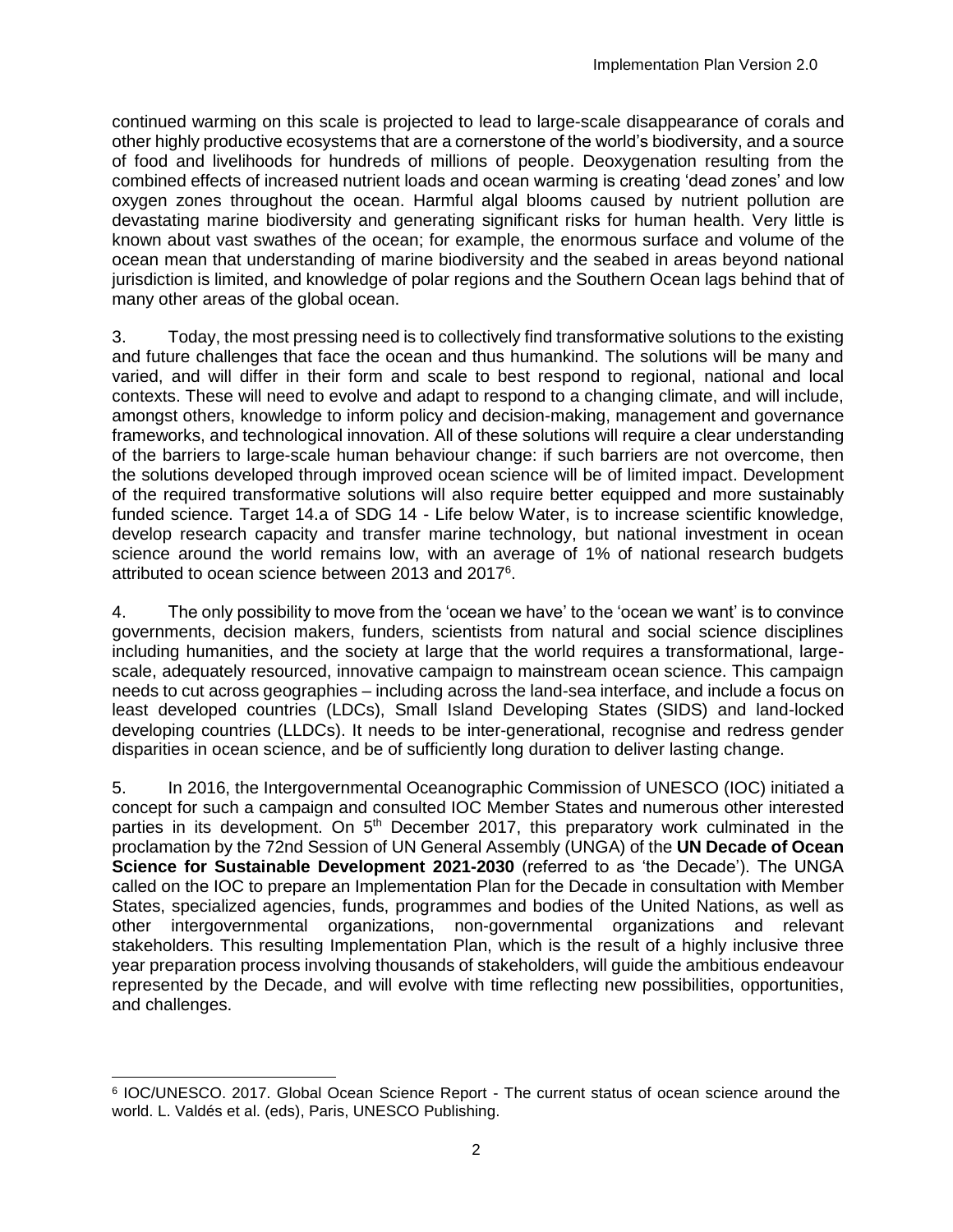6. The Decade will be implemented on a voluntary basis within the legal framework of the United Nations Convention on the Law of the Sea (UNCLOS). It represents an opportunity to build scientific capacity and knowledge to contribute to the goals of the 2030 Agenda for Sustainable Development. There are numerous potential interactions between the knowledge and solutions that will be generated during the Decade and Sustainable Development Goal (SDG) 14 related to the conservation and sustainable use of the ocean, seas and marine resources, as well as many other SDGs<sup>7</sup> (refer *Figure 1.1*). Such interactions will aid governments to achieve the aspirations contained in the 2030 Agenda at the national level, as well as contributing to global efforts for sustainable development. For example, increased knowledge could help realise projections for the ocean to supply up to six times more food than it does today<sup>8</sup> (SDG2 - Zero hunger). Development and application of renewable energy technologies, actions to maintain and strengthen ocean carbon uptake and low-emission ocean-based transport and food production could reduce greenhouse gas forcing and mitigate the effects of climate change (SDG7 - Affordable and clean energy; SDG13 - Climate action). Improved training of educators and access to resources that support the inclusion of ocean science in school curricula could improve the quality of education (SDG4 – Education). Improved investments in ocean science could redress gender disparity in science, including in developing countries (SDG5 – Gender equality). New knowledge and tools for coastal nature-based solutions to increase climate resilience could increase the adaptive capacity of hundreds of millions of the most vulnerable people (SDG3 - Good health and wellbeing; SDG10 - Reduced inequalities; SDG 11- Sustainable Cities and Communities). Support to sustainable ocean based industries will increase employment opportunities across the globe  $(SDG1 - No$  poverty; SDG  $8 - Decent$  work and sustainable economic growth). Overall, the Decade will support SDG17 – Partnerships for the goals that seeks to strengthen global partnerships to achieve the ambitious targets of the 2030 Agenda.

7. The Decade will contribute data, information, knowledge and increased capacity relevant to achieving aspirations contained in other global legal and policy frameworks including the UN Framework Convention on Climate Change (UNFCCC) including the Paris Agreement on Climate Change, the Convention on Biological Diversity (CBD) including the post-2020 Global Biodiversity Framework, the Sendai Framework for Disaster Risk Reduction, the Small Island Developing States Accelerated Modalities of Action (SAMOA) Pathway, the 2001 UNESCO Convention on the Protection of the Underwater Cultural Heritage, the 1972 World Heritage Convention, the Convention on Migratory Species (CMS) and emerging agreements such as a legally binding instrument under UNCLOS on the conservation and sustainable use of marine biological diversity of areas beyond national jurisdiction (BBNJ). The Decade will strongly contribute to complementary UN initiatives including the UN Decade of Ecosystem Restoration, and the Decade of Action to deliver the SDGs that will both run in parallel to the Decade, as well as the UN Water Action Decade that will end in 2028, and the UN Decade of Action on Nutrition that includes an Action Network on Sustainable Food from the Ocean for Food Security and Nutrition, and that will end in 2025. Bridging these decades and activities will provide unique opportunities for a holistic approach to ocean science, action and solutions for sustainable development.

l

<sup>7</sup> International Council for Science (ICSU). 2017. A Guide to SDG Interactions: from Science to Implementation [D.J. Griggs, M. Nilsson, A. Stevance, D. McCollum (eds)]. International Council for Science, Paris

<sup>8</sup> Costello, C., L. Cao, S. Gelcich et al. 2019. The Future of Food from the Sea. Washington, DC: World Resources Institute.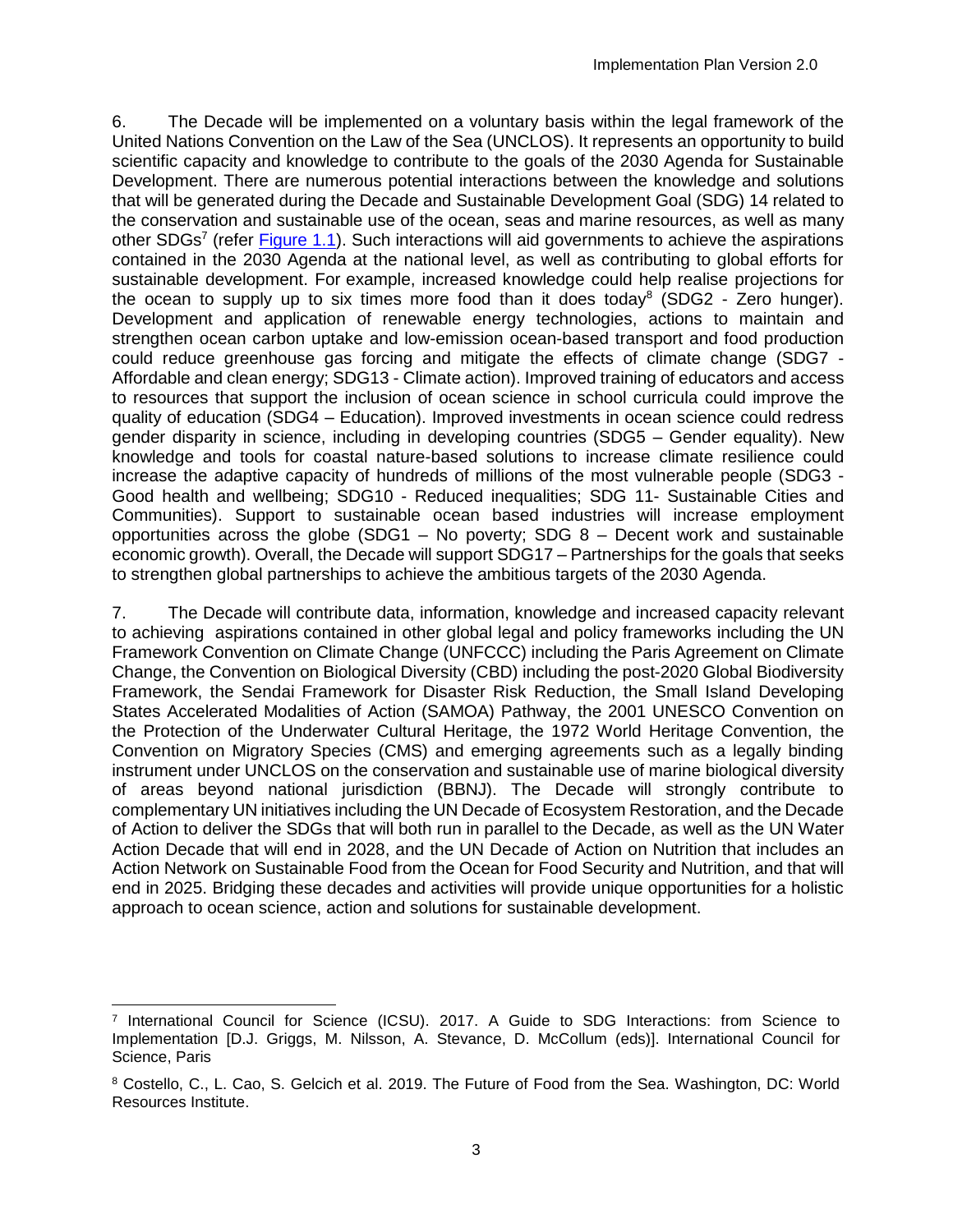

<span id="page-11-0"></span>Figure 1.1. Interactions with the 2030 Agenda and relevant policy frameworks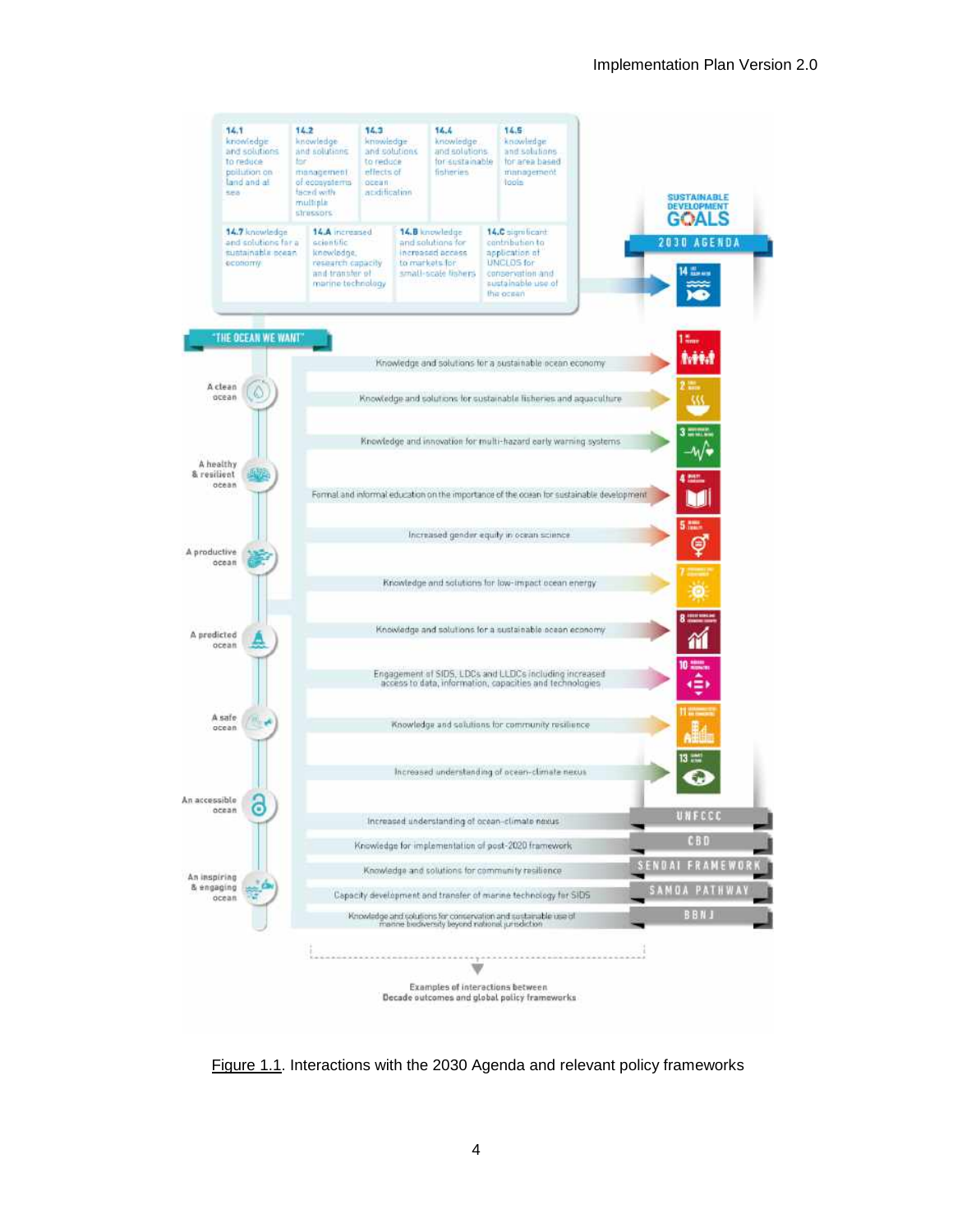8. United Nations entities and intergovernmental organisations including the Food and Agriculture Organization (FAO), the International Hydrographic Organization (IHO), the International Maritime Organization (IMO), the IOC, the International Seabed Authority (ISA), the UN Environment Programme (UNEP), the United Nations Educational, Scientific, and Cultural Organization (UNESCO), the United Nations Development Program (UNDP), the United Nations Office for Disaster Risk Reduction (UNDRR), the World Health Organization (WHO), the World Meteorological Organization (WMO), as well as United Nations regional programmes including Regional Seas Conventions, will contribute to the success of the Decade by building on existing efforts and increasing collaboration to pursue scientific pathways that fall under the purview of their respective missions.

9. The preparation of the Implementation Plan has been undertaken in a precarious and uncertain period created by the global COVID-19 pandemic. This pandemic has already had direct, real-time effects on ocean science. Observations and data collection have been severely disrupted resulting in data voids that will threaten the quality of predictions and forecasts essential for the management of climatic and ocean risks. Institutions and individuals working on ocean science around the world, particularly in SIDS and LDCs, have lost access to critical resources or infrastructure as priorities have shifted to meeting essential day-to-day needs during the crisis.

10. Looking forward, the world will remain preoccupied by the looming social and economic crisis. Unless governments and resource providers can be convinced otherwise, funding for ocean science could be perceived as a non-essential activity and could suffer a significant downturn at the expense of other demands. Countries, including SIDS and LDCs, that were already struggling to build capacity for ocean science are expected to be amongst the hardest hit by the global economic downturn. If proactive measures are not taken, this could translate into a widening gap in ocean science capacity, including access to data and technology. The pandemic and the postpandemic recovery are occurring against a backdrop of accelerating climate impacts, and thus at a moment where integrated ocean management is arguably required more than ever to ensure that the ocean can continue to provide the ecosystem services – including climate regulation – that are essential for human wellbeing.

11. The start of the Decade will occur at a vulnerable moment for humanity and will need to deploy strategies to ensure that no one is left behind. It is also occurring at an essential moment in the history of ocean science and presents opportunities that must be seized by all Decade partners. The High Level Panel for a Sustainable Ocean Economy recently concluded that in a post-COVID-19 world, sustainable ocean-based investments could yield benefits at least five times greater than the costs, confirming their importance as part of a holistic approach to ensuring equitable and inclusive post-COVID-19 recovery and development<sup>9</sup>. Such solutions will deliver optimal benefits if they build upon robust ocean science that is co-designed and co-delivered by a diverse range of stakeholders. The Decade – with its vision of the science we need for the ocean we want – thus has the potential to contribute in significant and diverse ways to post-COVID-19 recovery efforts.

12. The Decade can spotlight the heretofore mostly invisible role of sustained ocean data, observations and knowledge for future sustainable development solutions and climate action. It can provide a global forum to identify the most urgent needs in ocean knowledge to contribute to a post-COVD-19 recovery in the context of a changing climate. It can highlight the inequalities that exist in ocean science capacity between countries and stakeholders, and thus galvanise and

l <sup>9</sup> Konar M. & Ding H. 2020. A Sustainable Ocean Economy for 2050: Approximating its Costs and Benefits. Washington, DC: World Resources Institute.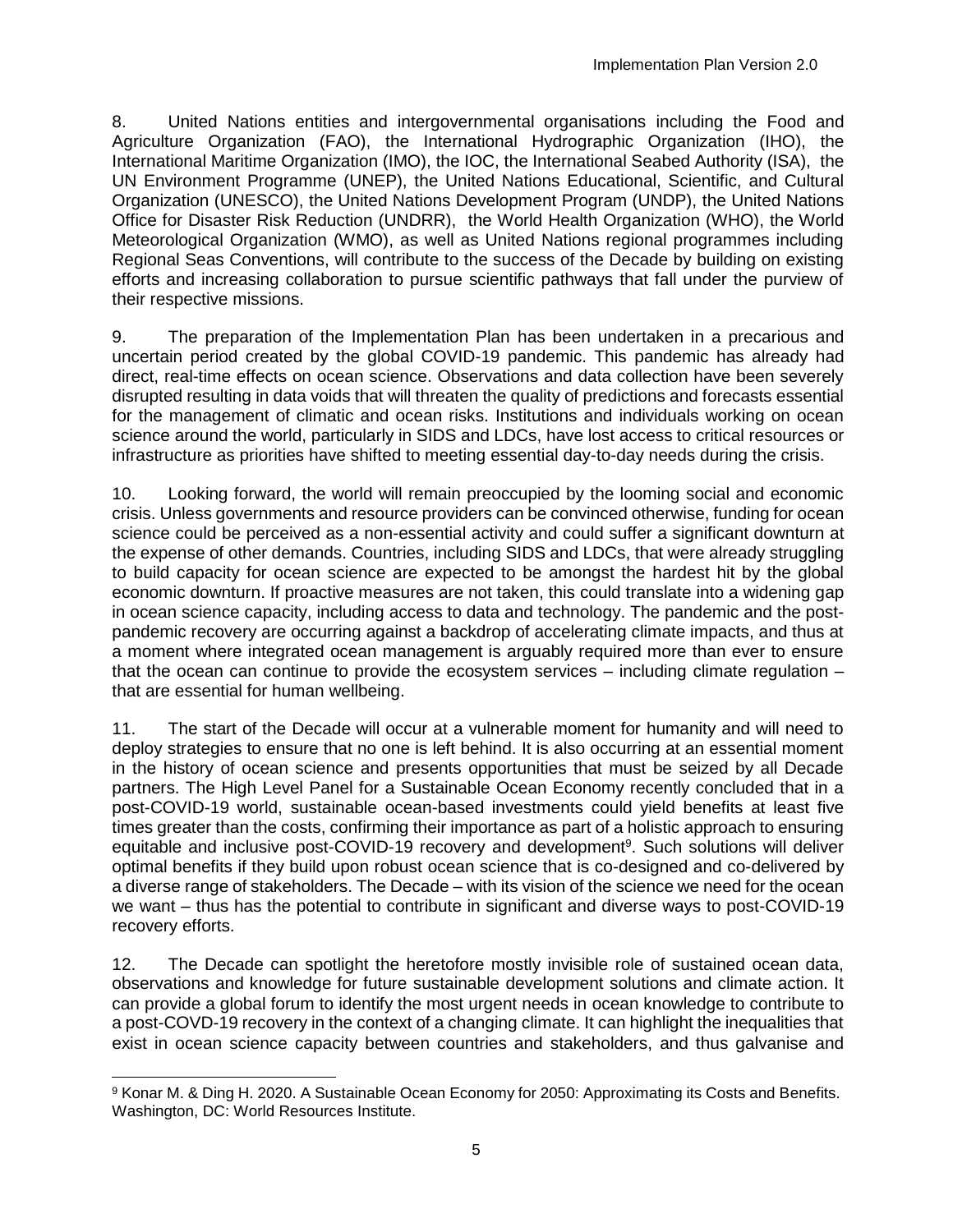amplify resources to bridge the widening divide. It can spark connections and collaborations between diverse groups such as industry and science to develop solutions that meet environmental, social and economic imperatives. It can accelerate the development of technology, including, for example, autonomous research equipment to collect ocean data or enhanced platforms for online collaboration and data sharing. It can also speak to a broad global audience about the crucial role that the ocean, and enhanced ocean knowledge, must play as the world adapts to a new normal.

13. The scope of the work envisaged during the Decade is beyond the capacity of any single nation, any single stakeholder group, any single generation, or any single scientific discipline. The ocean is offering us an opportunity to work together for the common good in a true spirit of multilateralism and interdisciplinarity. Co-design, engagement, and partnerships will be central to the success of the Decade. The Decade represents a framework to convene a wide range of stakeholders to collectively align their research, investments and initiatives around a set of common challenges, and thus ensure that the result of the collective effort will be exponentially greater than the sum of the parts. The framework provided by the Decade will allow initiatives to grow and flourish at the local, national or regional scales in a form that best responds to specific contexts and priorities.

14. Engaging in the Decade will bring a wide range of benefits. Partners will have the opportunity to join a highly visible, shared, global effort that builds on decades of achievements in ocean science. There will be opportunities to create new collaborations across disciplines, geographies and generations. Opportunities will also be created to access new sources of support or to invest in innovative and audacious ocean science, and to raise the visibility and reach of actions and initiatives.

15. The Decade is everyone's Decade and it aims to leave no one behind. It is a once in a lifetime opportunity to transform the way ocean science is done and used. The Decade invites all partners to build on existing efforts and combine future action at all scales of engagement to find science driven solutions to improve the state of the ocean and advance the welfare of humanity.

- <span id="page-13-0"></span>1.2. VISION, MISSION AND OUTCOMES
- 16. The vision of the UN Decade of Ocean Science for Sustainable Development is:

## *The science we need for the ocean we want.*

17. The mission of the Decade is:

## *Transformative ocean science solutions for sustainable development, connecting people and our ocean.*

18. The Decade will harness, stimulate and empower interdisciplinary ocean research at all levels, to support the timely delivery of the data, information and knowledge needed to achieve a well-functioning ocean in support of all SDGs of the 2030 Agenda. The Decade will not set ocean policy but will provide a framework to motivate ocean science and research that can increase understanding and inform policy and decision-making. In order to achieve this, the Decade will mobilise resources and technological innovation to build capacity, develop scientific knowledge, build and share infrastructure and foster partnerships for a sustainable and healthy ocean. In doing so, the Decade will facilitate a transition from the 'ocean we have' to the 'ocean we want' that supports a sustainable, equitable and healthy future for all.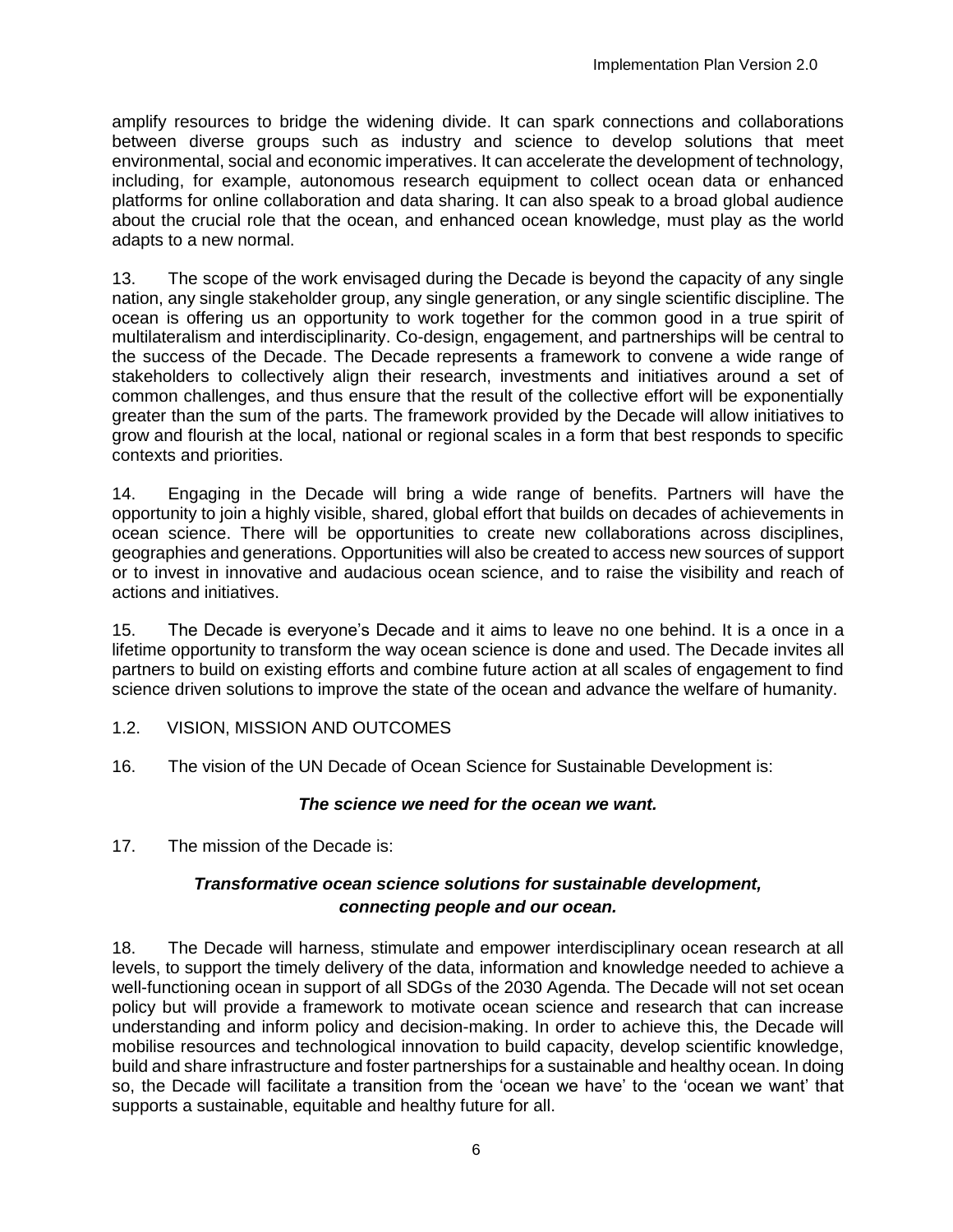19. Achieving the shift to the ocean we want requires a multi-step, iterative process that will embrace innovation, creativity, and leaps in capability and ocean literacy. Throughout the Decade, natural and social scientists and ocean stakeholders will work together to **co-design and codeliver, solution-oriented research** that spans all aspects of the ocean including human interactions, ocean-atmosphere interactions and the land-sea interface.

20. Existing and new knowledge will underpin the codevelopment and deployment of relevant and accessible **decision support systems, services and tools** that will be used by decision-makers, policy developers, innovators, and managers at local, national, regional and global scales. **Capacity development, enhancement of ocean literacy** and the systematic identification and removal of barriers to full **gender, generational, and geographic diversity, including a focus on stakeholders and partners in LDCs, SIDS and LLDCs,** will be essential elements of each stage of this process.

21. The Decade will **stimulate innovation and amplify access to existing and new technology** to increase the diversity and scope of ocean exploration, integrate data management systems, and deliver ocean knowledge to guide sustainable pathways. To enhance predictive capability, the Decade will **shore up the sustainability of existing research infrastructure,**  maximise the discovery and **use of observations of the ocean, including local and indigenous** 

#### *Box 1.2. Transformative Ocean Science*

The notion of transformation is central to the Decade. The Decade, both in terms of action and outcomes, needs to move beyond business as usual to a true revolution in ocean science. The different ways in which the transformative nature of the Decade will manifest include the promotion and facilitation of ocean science that:

- uses the 2030 Agenda as a central framework to identify and address the most pressing societal questions related to SDG14 and related SDGs;
- is co-designed and co-delivered in a multi-stakeholder environment to be relevant and responsive across the entire value-chain from knowledge generation, to applications and services to use of science for solutions;
- is solutions-focused and contributes to a wide variety of potential solutions including policy, decision-making, management or governance frameworks, or technology development and innovation;
- where needed, is big, audacious, forward-looking, and spans geographies;
- reaches across disciplines and actively integrates natural and social science disciplines;
- embraces local and indigenous knowledge as a key knowledge source;
- is transformative because of who is doing it or where it is being done, including in both less developed and developed countries;
- strives for generational, gender and geographic diversity in all its manifestations;
- is communicated in forms that are widely understood across society and that trigger excitement about the ocean and behaviour change; and
- is shared openly and available for re-use.

**knowledge**, and deliver next generation forecasting systems, ocean models and assessment frameworks. It will facilitate the exchange of ocean knowledge between generators and diverse users of ocean knowledge – including governments, business and industry, UN entities, NGOs, local communities, managers or innovators, through **new data, information and knowledge platforms.** These platforms will enable adaptive and science-informed policy responses to global change and hazards thus avoiding ecological or societal tipping points, and ensuring that risks from ocean disasters are reduced. Action will be required at **global, regional, national and local**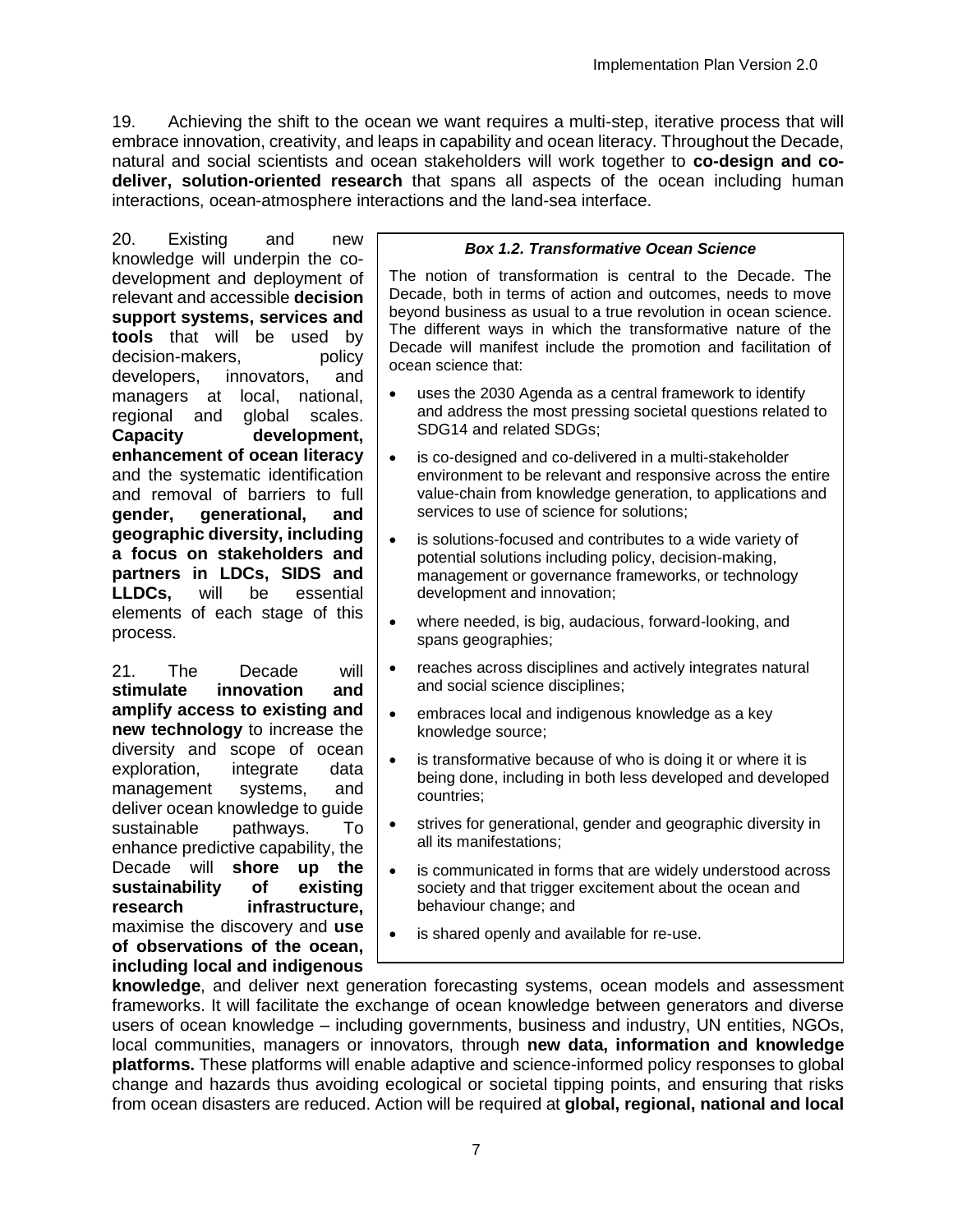**levels** and will need to reflect priorities and needs of stakeholders. The engagement of a **wide variety of stakeholders** from global research institutes to local communities will be essential.

22. The following seven outcomes describe the 'ocean we want' at the end of the Decade. They describe both the desired state of the ocean (Outcomes 1 and 2), and the desired state of society's use of, and interaction with, the ocean (Outcomes 3 to 7).

- **Outcome 1: A clean ocean where sources of pollution are identified and reduced or removed.** Society generates a vast range of pollutants and contaminants including marine debris, plastic, excess nutrients, anthropogenic underwater noise, hazardous chemicals, organic toxins, and heavy metals. These pollutants and contaminants derive from a wide variety of land and sea based sources, including point and non-point sources. The resulting pollution is unsustainable for the ocean and jeopardises ecosystems, human health, and livelihoods. It will be critical to fill urgent knowledge gaps and generate priority interdisciplinary and co-produced knowledge on the causes and sources of pollution and its effects on ecosystems and human health. This knowledge will underpin solutions codesigned by multiple stakeholders to eliminate pollution at the source, mitigate harmful activities, remove pollutants from the ocean, and support the transition of society into a circular economy.
- **Outcome 2: A healthy and resilient ocean where marine ecosystems are understood, protected, restored and managed.** Degradation of marine ecosystems is accelerating due to unsustainable activities on land and in the ocean. To sustainably manage, protect or restore marine and coastal ecosystems, priority knowledge gaps of ecosystems, and their reactions to multiple stressors, need to be filled. This is particularly true where multiple human stressors interact with climate change, including acidification and temperature increase. Such knowledge is important to develop tools to implement management frameworks that build resilience, recognise thresholds and avoid ecological tipping points, and thus ensure ecosystem functioning and continued delivery of ecosystem services for the health and wellbeing of society and the planet as a whole.
- **Outcome 3: A productive ocean supporting sustainable food supply and a sustainable ocean economy.** The ocean is the foundation for future global economic development and human health and wellbeing, including food security and secure livelihoods for hundreds of millions of the world's poorest people. Knowledge and tools to support the recovery of wild fish stocks, deploy sustainable fisheries management practices, and support the sustainable expansion of aquaculture, while protecting essential biodiversity and ecosystems, will be essential. The ocean also provides essential; goods and services to a wide range of established and emerging industries including extractive industries, energy, tourism, transport and pharmaceutical industries. Each of these sectors has specific, priority needs in terms of increased knowledge, and support to innovation, technological development and decision support tools to minimise risk, avoid lasting harm, and optimise their contribution to the development of a sustainable ocean economy. Governments also require information and tools, for example via national accounts that incorporate ocean indicators, to guide development of sustainable ocean economies and promote marine sectors.
- **Outcome 4: A predicted ocean where society understands and can respond to changing ocean conditions.** The vast volume of the ocean is neither adequately mapped nor observed, nor is it fully understood. Exploration and understanding of key elements of the changing ocean including its physical, chemical and biological components and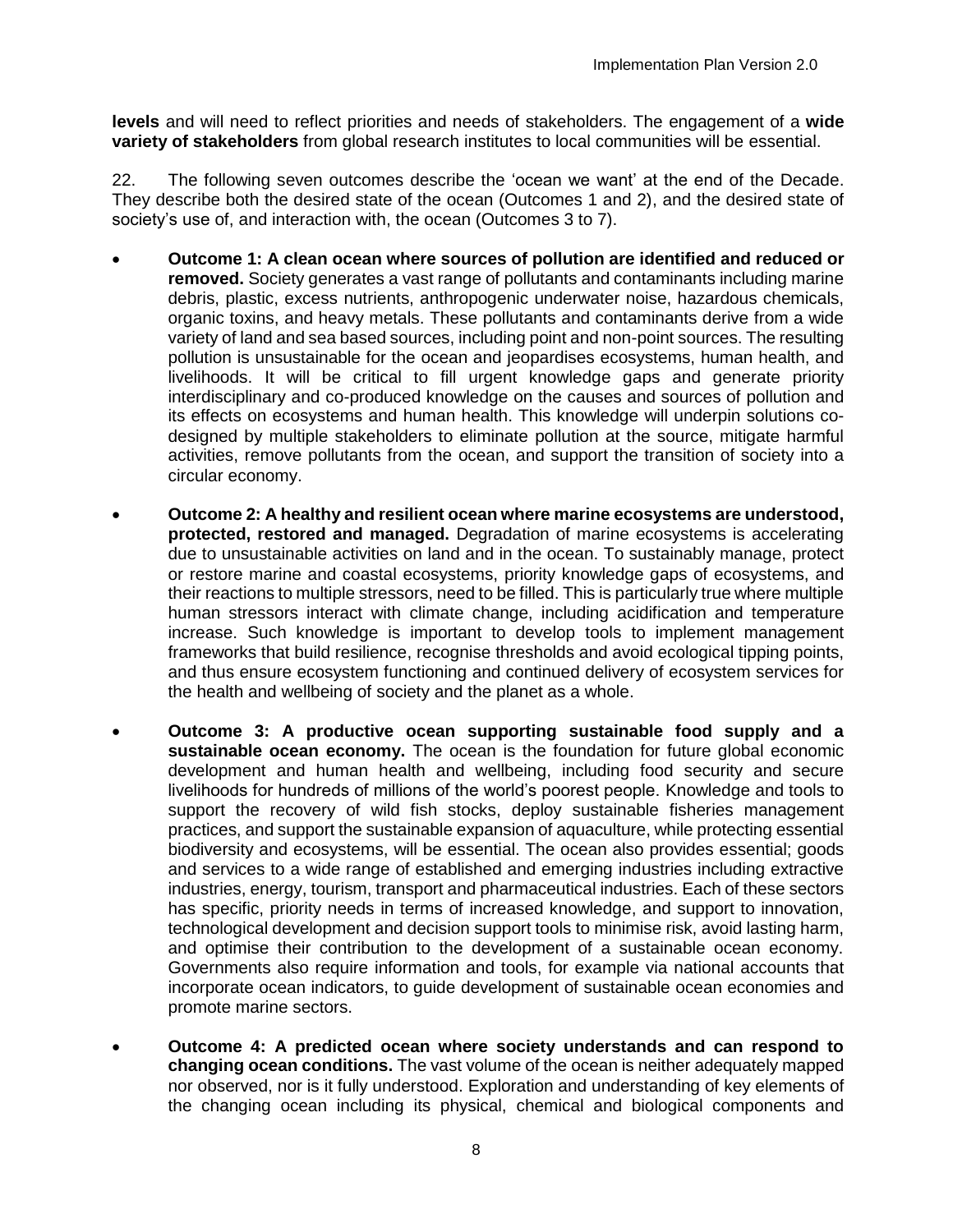interactions with the atmosphere and cryosphere are essential, particularly under a changing climate. Such knowledge is required from the land-sea interface along the world's coasts to the open ocean and from the surface to the deep ocean seabed. It needs to include past, current and future ocean conditions. More relevant and integrated understanding and accurate prediction of ocean ecosystems and their responses and interactions will underpin the implementation of ocean management that is dynamic and adaptive to a changing environment and changing uses of the ocean.

- **Outcome 5: A safe ocean where life and livelihoods are protected from ocean-related hazards.** Hydro-meteorological, geophysical, biological and human induced hazards create devastating, cascading and unsustainable impacts for coastal communities, ocean users, ecosystems, and economies. The changing frequency and/or intensity of weatherand climate- related hazards is exacerbating these risks. Mechanisms and processes for assessing priority risks, mitigating, forecasting and warning of these hazards and formulating adaptive responses are required to reduce short- and longer-term risks on land and at sea. Higher density ocean data and improved forecast systems - including those related to sea level, marine weather and climate are needed from near real time through decadal scales. When these enhancements are linked to education, outreach, and communication, they will empower policy and decision-making, and they will mainstream individual and community resilience.
- **Outcome 6: An accessible ocean with open and equitable access to data, information and technology and innovation.** Inequalities in ocean science capacity and capabilities need to be eradicated through simultaneously improving access to and quality control of data, knowledge, and technology. This needs to be coupled with increased skills and opportunities to engage in data collection, knowledge generation and technological development, particularly in LDCs, SIDS and LLDCs. Increased dissemination of quality controlled and relevant ocean knowledge to the scientific community, governments, educators, business and industry, and the public through relevant and accessible products will improve management, innovation and decision-making contributing to societal goals of sustainable development.
- **Outcome 7: An inspiring and engaging ocean where society understands and values the ocean in relation to human wellbeing and sustainable development.** In order to incite behaviour change and ensure the effectiveness of solutions developed under the Decade there needs to be a step change in society's relationship with the ocean. This can be achieved through ocean literacy approaches, formal and informal educational and awareness raising tools, and through measures to ensure equitable physical access to the ocean. Together these approaches will build a significantly broader understanding of the economic, social, and cultural values of the ocean by society and the plurality of roles that it plays to underpin health, wellbeing and sustainable development. This outcome will highlight the ocean as a place of wonder and inspiration, thus also influencing the next generation of scientists, policy makers, government officials, managers and innovators.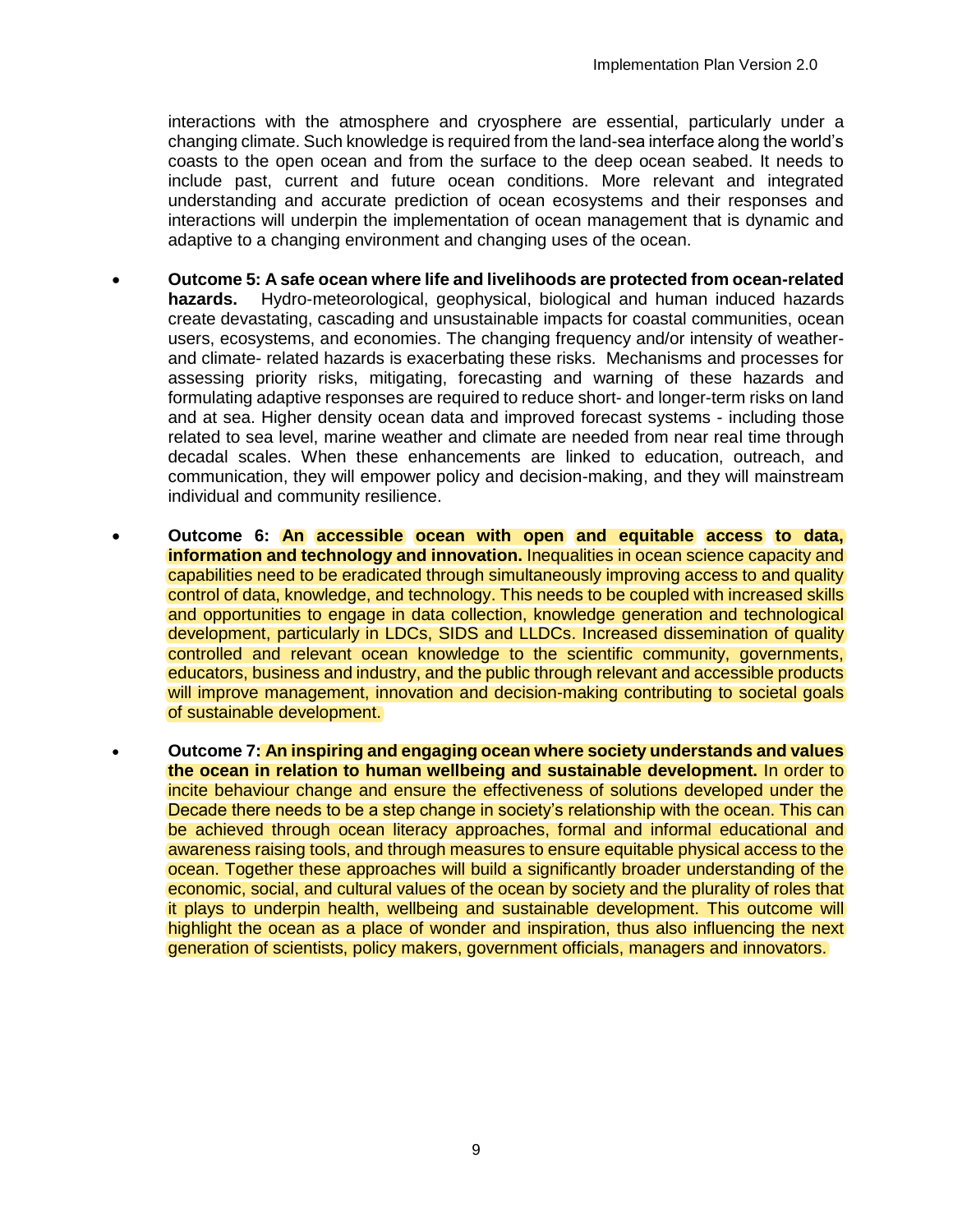#### <span id="page-17-0"></span>**PART 2: ACTION FRAMEWORK FOR THE UN DECADE OF OCEAN SCIENCE FOR SUSTAINABLE DEVELOPMENT**

Part 2 of the Implementation Plan describes the operational framework that will guide the design and *implementation of Actions throughout the Decade. It starts by presenting a series of high-level Ocean*  Decade Challenges and the Decade process objectives. This sets the stage for introducing a hierarchy of *Decade Actions including the criteria and process for their endorsement. The section also describes the ambition of the Decade in terms of data and knowledge management and capacity development. It concludes with a description of how stakeholders can engage in the Decade.*

## <span id="page-17-1"></span>2.1 DESIGNING THE SCIENCE WE NEED

*This section outlines the framework to guide the design of the 'science we need' throughout the Decade.* 

23. The operational framework that will guide the design and implementation of Actions throughout the Decade comprises several levels that are illustrated in [Figure 2.1](#page-17-2) and described in the following sections.



<span id="page-17-2"></span>Figure 2.1. Decade Action Framework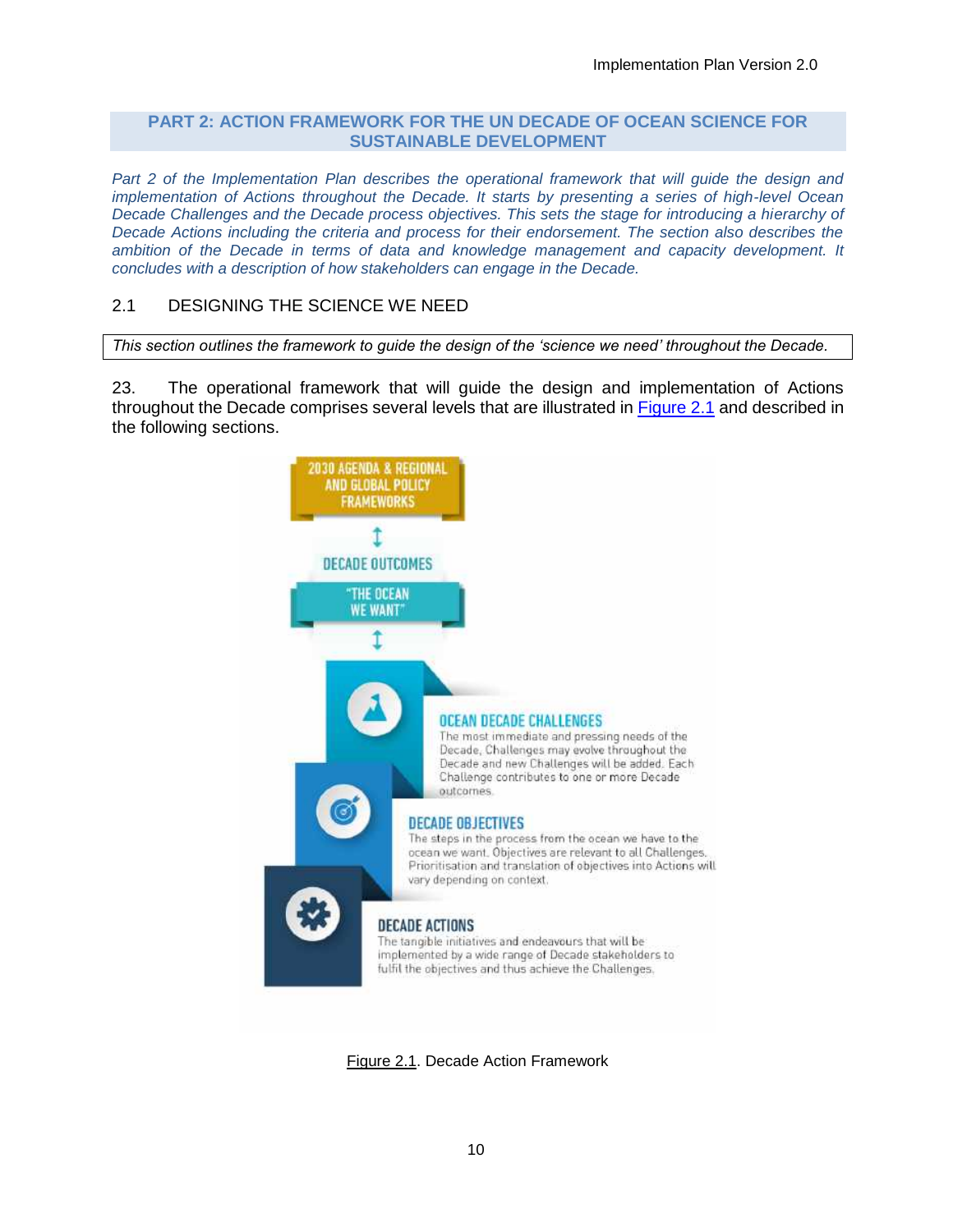## <span id="page-18-0"></span>2.2 OCEAN DECADE CHALLENGES

24. The Ocean Decade Challenges represent the highest level of the Decade Action Framework. They articulate the most immediate priorities for the Decade. They aim to unite Decade partners in collective action, thus ensuring that the whole of the Decade is greater than the sum of its parts, and shaping the overall contribution of the Decade to the 2030 Agenda and other policy frameworks.

25. Throughout the Decade, communities of practice comprising diverse stakeholders will be convened around the Ocean Decade Challenges via the stakeholder engagement mechanisms described in [Section 2.7.](#page-31-0) A wide range of stakeholders will translate the Challenges into relevant Decade Actions at the global, regional, national and local scales. The priority, form and scope of related Decade Actions will be different across the globe depending on the prevailing context. For example, they may align with priorities contained in national ocean policies or focus efforts in areas of particular significance such as marine World Heritage Sites or underwater cultural heritage sites.

26. The Challenges have been distilled from discussions with stakeholders throughout the preparation phase of the Decade including the regional consultation workshops. They include 'Knowledge and Solutions Challenges' that focus on scientific research priorities and which encompass social, economic and political science disciplines as well as indigenous and local knowledge; 'Essential Infrastructure Challenges' that focus on the infrastructure needed to underpin the ambitions of the Decade; and 'Foundational Challenges' that focus on essential, cross-cutting elements of the enabling environment for the Decade.

27. The Challenges may evolve and change as issues are resolved over the course of the Decade. New Challenges may be added as issues emerge. Stakeholders will be involved in the process of revising and updating the Challenges via the engagement and review mechanisms outlined in [Section](#page-31-0) 2.7 and [Section 3.3.](#page-47-0)

28. The present set of ten Ocean Decade Challenges are as follows:

## *Knowledge and Solutions Challenges*

- Challenge 1: Understand and map land and sea-based sources of pollutants and contaminants and their potential impacts on human health and ocean ecosystems, and develop solutions to remove or mitigate them.
- Challenge 2: Understand the effects of multiple stressors on ocean ecosystems, and develop solutions to monitor, protect, manage and restore ecosystems and their biodiversity under changing environmental, social and climate conditions.
- Challenge 3: Generate knowledge, support innovation, and develop solutions to optimise the role of the ocean in sustainably feeding the world's population under changing environmental, social and climate conditions.
- Challenge 4: Generate knowledge, support innovation, and develop solutions for equitable and sustainable development of the ocean economy under changing environmental, social and climate conditions.
- Challenge 5: Enhance understanding of the ocean-climate nexus and generate knowledge and solutions to mitigate, adapt and build resilience to the effects of climate change across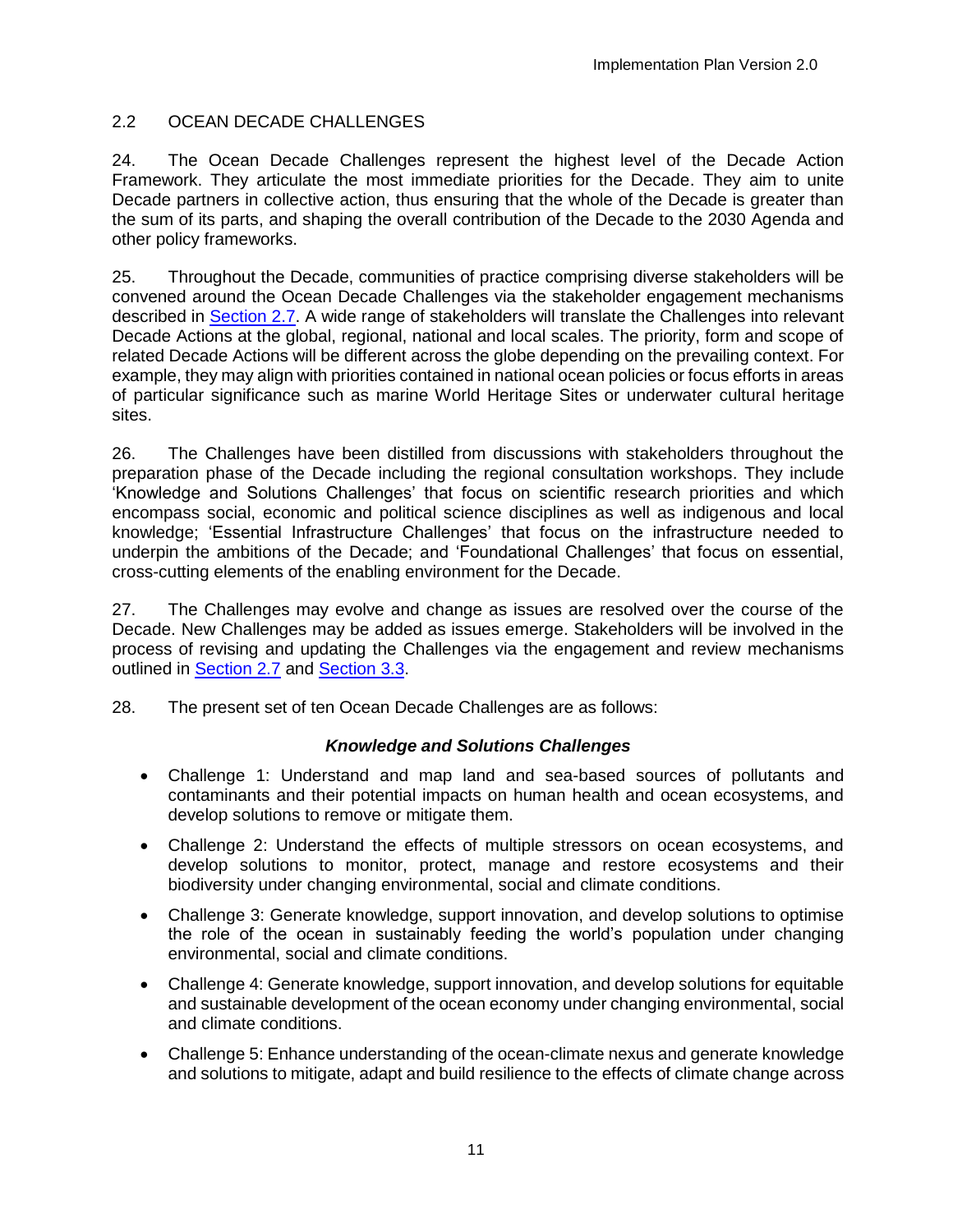all geographies and at all scales, and to improve services including predictions for the ocean, climate and weather.

# *Essential Infrastructure Challenges*

- Challenge 6: Enhance multi-hazard early warning services for all geophysical, ecological, biological, weather, climate and anthropogenic related ocean and coastal hazards, and mainstream community preparedness and resilience.
- Challenge 7: Ensure a sustainable ocean observing system across all ocean basins that delivers accessible, timely, and actionable data and information to all users.
- Challenge 8: Through multi-stakeholder collaboration, develop a comprehensive digital representation of the ocean, including a dynamic ocean map, which provides free and open access for exploring, discovering, and visualizing past, current, and future ocean conditions in a manner relevant to diverse stakeholders.

## *Foundational Challenges*

- Challenge 9: Ensure comprehensive capacity development and equitable access to data, information, knowledge and technology across all aspects of ocean science and for all stakeholders.
- Challenge 10: Ensure that the multiple values and services of the ocean for human wellbeing, culture, and sustainable development are widely understood, and identify and overcome barriers to behaviour change required for a step change in humanity's relationship with the ocean.

# <span id="page-19-0"></span>2.3 DECADE OBJECTIVES

*This section presents the process objectives to guide the development and delivery of Actions towards the fulfilment of the Decade Challenges.*

29. A multi-step, iterative and cyclical process is required to fulfil the Ocean Decade Challenges and thus move from the 'ocean we have' to the 'ocean we want'. This process involves three non-linear, overlapping steps: (i) the identification of knowledge that is required for sustainable development; (ii) the generation of the data, information and knowledge for the development of a comprehensive understanding of the ocean, its components and its interactions; and (iii) the use of the generated knowledge and understanding of the ocean to deploy solutions for sustainable development (refer [Figure 2.2\)](#page-20-0).

30. The above process requires a substantial expansion in ocean science capacity as an integral part of every step to ensure that no one is left behind during Decade implementation. Increased capacity will fill current gaps in understanding of the ocean, including future conditions. It is also needed to facilitate co-design of ocean science, co-production of knowledge, and to codeliver solutions in support of decision-making, policy, management and innovation. Expanded and equitable access to ocean knowledge, technology and services, in a form that responds to user needs will complement capacity development efforts. Common understanding of the value of the ocean for human wellbeing and sustainable development is needed to achieve a step change in human behaviour and humanity's relationship with the ocean.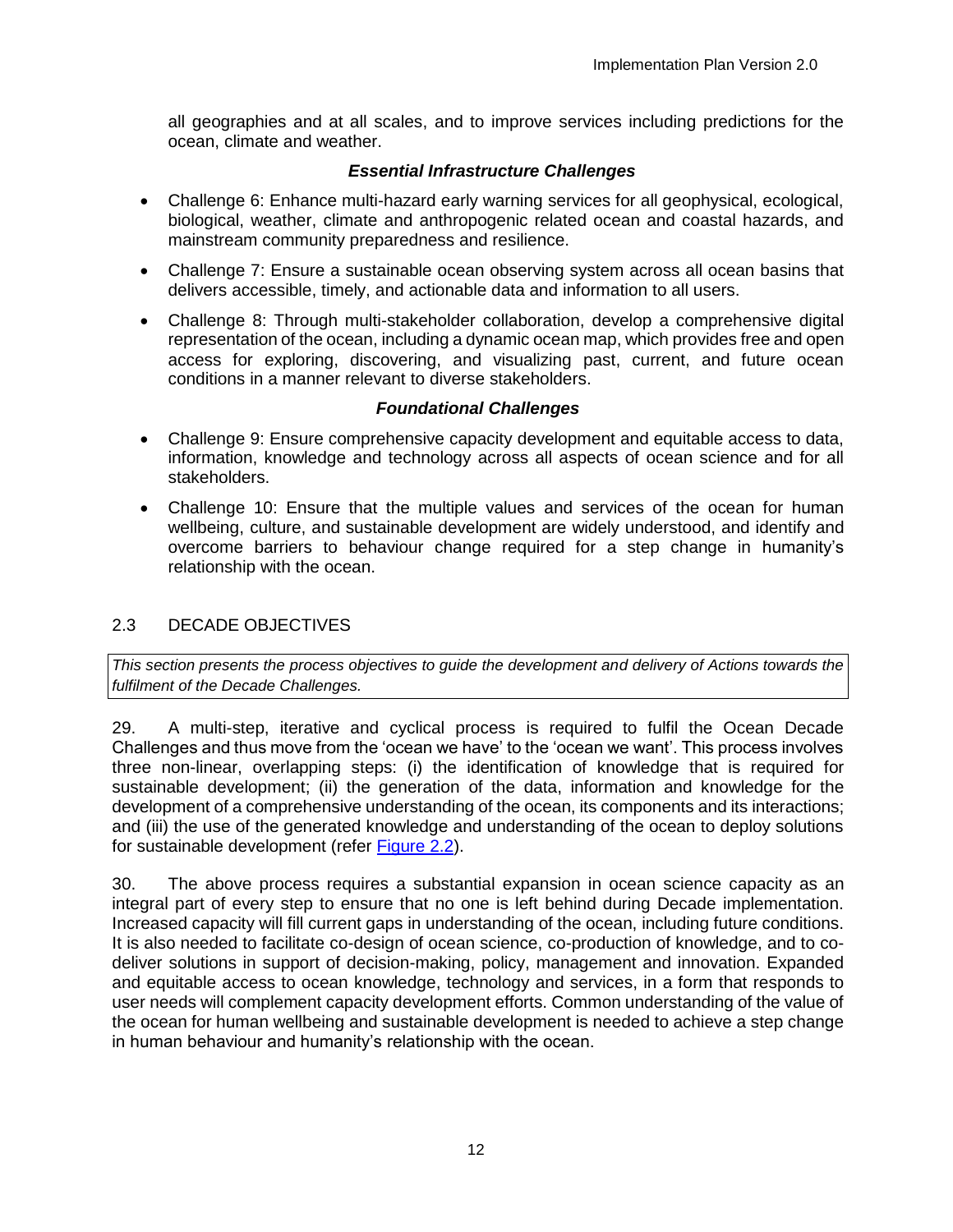

Figure 2.2. Moving from the ocean we have to the ocean we want

<span id="page-20-0"></span>31. The three Decade process objectives are outlined below. For each objective, a nonexhaustive list of sub-objectives is suggested that will be instrumental in the formulation, structuring and clustering of Decade Actions. The sub-objectives will be reviewed and updated regularly throughout Decade implementation to ensure their ongoing relevance and reflect emerging issues or changes to the Ocean Decade Challenges.

**Objective 1:** Identify required knowledge for sustainable development, and increase the capacity of ocean science to deliver needed ocean data and information

## **Sub-Objectives:**

**1.1:** Provide the scientific basis for regular integrated assessments of the state of the ocean and identify priority gaps at different scales and in different geographies to frame efforts in exploration, observations and experimentation.

**1.2:** Promote new technology development and enhance access to technology to generate ocean data, information and knowledge.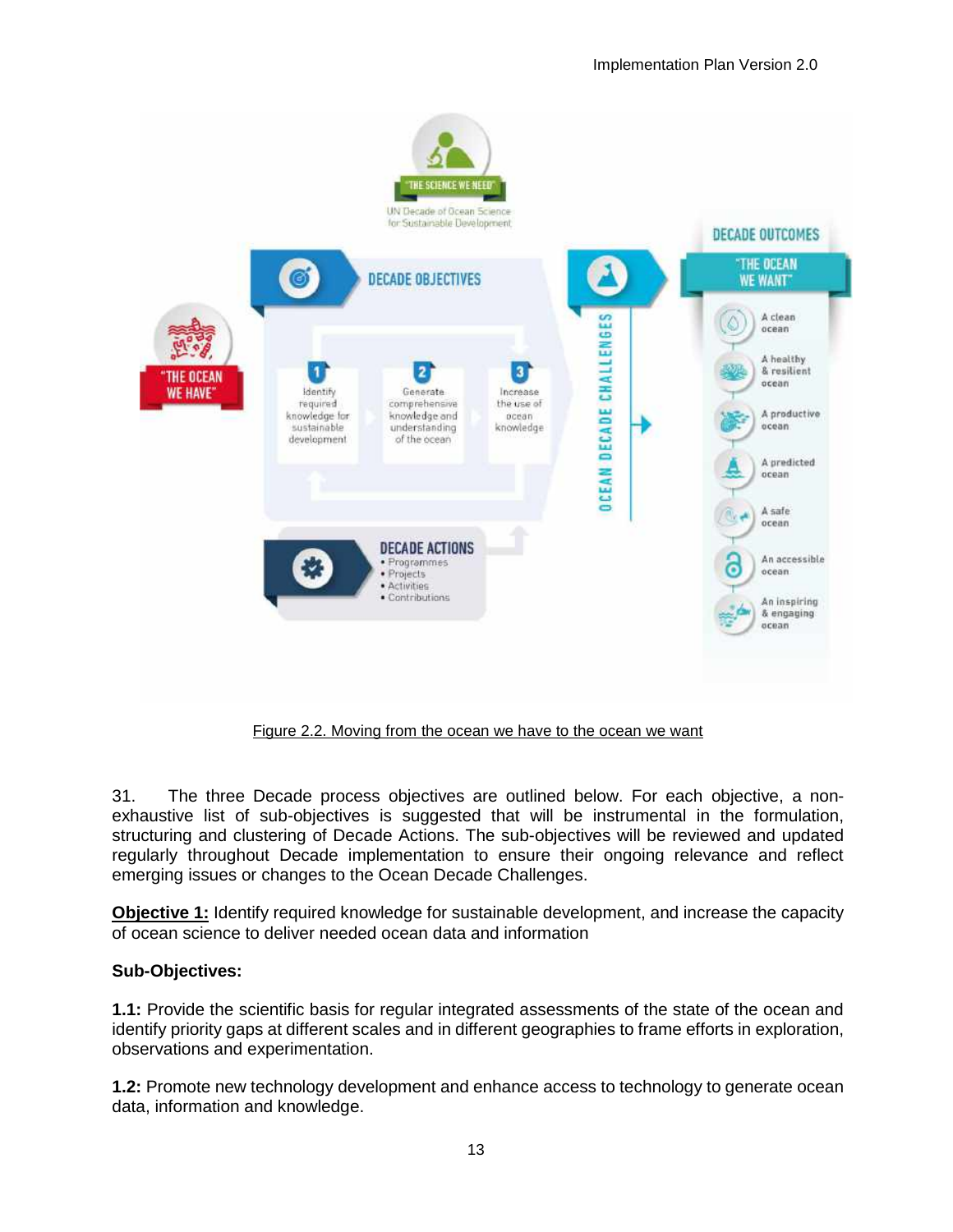**1.3:** Enhance and expand existing ocean observing systems across all ocean basins to deliver information on standardized essential ocean variables including social and economic, geological, physical, chemical, bathymetric, biological, ecological parameters, and observations on human interactions with the ocean.

**1.4:** Develop mechanisms that support community-led science initiatives and the recognition and inclusion of local and indigenous knowledge as a fundamental source of knowledge.

**1.5:** Undertake regular assessments of the state of ocean science capacity to identify and overcome barriers to generational, gender and geographic diversity, and promote sufficient and sustainable investment.

**Objective 2**: Build capacity and generate comprehensive knowledge and understanding of the ocean including human interactions, and interactions with the atmosphere, cryosphere and the land sea interface.

## **Sub-Objectives:**

**2.1:** Generate a comprehensive inventory, mapping, and understanding of the role and function of ocean components including their human interactions and interactions with the atmosphere, cryosphere and the land sea interface.

**2.2:** Generate a comprehensive understanding of thresholds and tipping points for ocean components, including human interactions.

**2.3:** Innovate and expand the use of historical ocean knowledge to support sustainable development solutions.

**2.4:** Improve existing, and develop new generation ocean models for improved understanding of the past, current and future states of the ocean, including human interactions.

**2.4:** Improve prediction services and increase predictive capability for oceanic hazards or events including extreme weather and climate.

**2.5:** Expand cooperation in ocean-related education, training, capacity development and transfer of marine technology.

**Objective 3:** Increase the use of ocean knowledge and understanding, and develop capacity to contribute to sustainable development solutions.

#### **Sub-Objectives:**

**3.1:** Broadly communicate and promote the role of ocean science for sustainable development across diverse stakeholder groups including through formal and information education and an expansion of ocean literacy approaches across stakeholder groups.

**3.2:** Develop interoperable, open access platforms and applications to share data, information and knowledge in a format that connects knowledge generators and users.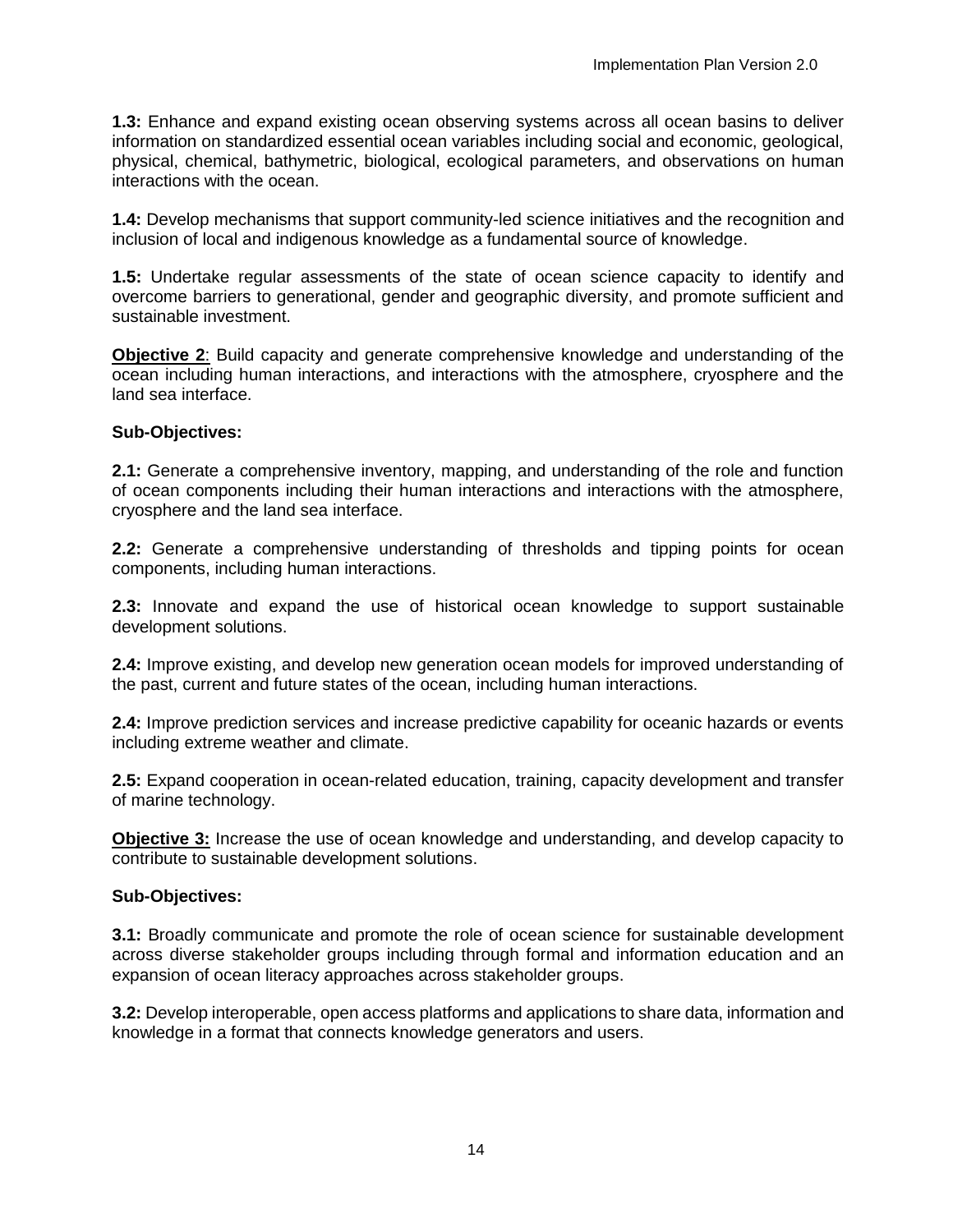**3.3:** Undertake interdisciplinary, multi-stakeholder co-design and co-delivery of ocean solutions including policy, decision-making, integrated ocean management frameworks, applications and services, and technology and innovation.

**3.4:** Expand and enhance spatial planning processes to contribute to sustainable development across regions and scales.

**3.5:** Expand and enhance inclusive and integrated management frameworks and tools, including nature-based solutions, to maintain ecosystem functioning, provide for adaptive processes under changing ocean conditions, and incorporate community values and needs.

**3.6:** Expand and enhance services, applications and management tools for building and mainstreaming preparedness and adaptive responses to multiple stressors and hazards.

**3.7:** Expand and enhance tools, applications and services that integrate and facilitate use of data, information, and knowledge on ocean-related natural capital including the social, cultural, environmental, and economic characteristics of the ocean.

## <span id="page-22-0"></span>2.4 DECADE ACTION HIERARCHY AND ENDORSEMENT PROCESS

*This section presents the different types of Decade Actions, and discusses the criteria and process for endorsement of Actions as part of the Decade.* 

32. Decade Actions are the tangible initiatives that will be carried out across the globe over the next ten years to fulfil the Decade vision. These are focused on the advancement and application of knowledge to support the development of solutions, and are not policy-prescriptive by nature. Decade Actions will be proposed and carried out by a wide range of proponents including, but not limited to, research institutes, governments, UN entities, intergovernmental organisations, other international and regional organisations, business and industry, philanthropic and corporate foundations, NGOs, educators, community groups, or individuals (e.g. via community led science initiatives).

33. Different levels of Decade Actions will be implemented including **programmes, projects, activities**, and/or **contributions.**

- A Decade programme is typically global or regional in scale and will contribute to the achievement of one or more of the Ocean Decade Challenges. It is long-term (multi-year), interdisciplinary and will consist of component projects, and potentially enabling activities.
- A Decade project is a discrete and focused undertaking.. It may be regional, national or sub-national and it will typically contribute to an identified Decade programme.
- A Decade activity is a one-off standalone initiative (such as an awareness-raising event, a scientific workshop, or a training opportunity). It will enable a programme or project or directly contribute to an Ocean Decade Challenge.
- A Decade contribution supports the Decade through provision of a necessary resource (e.g. funding or an in-kind contribution). A contribution can support either the implementation of a Decade Action or the coordination costs of the Decade.

34. Decade Actions will be resourced by a diversity of partners including national governments, regional organisations, philanthropic and corporate foundations, multilateral and bilateral funding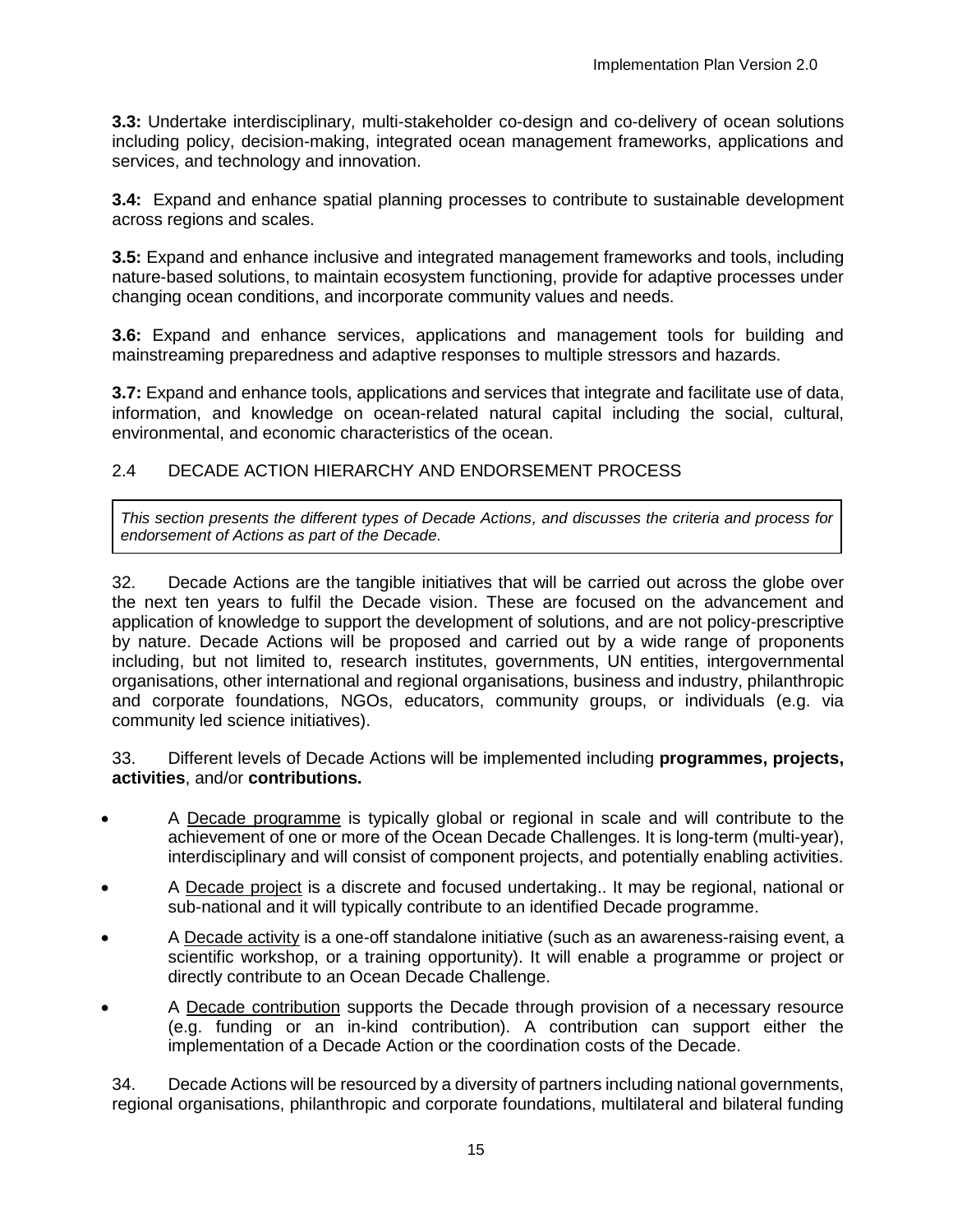agencies, business and industry, and individuals (e.g. via crowdfunding). [Section 3.2](#page-43-0) provides further discussion of financing and resource mobilisation for the Decade.

35. Decade Actions will include both initiatives to generate and use data and knowledge, and initiatives to create a robust enabling environment for ocean science including capacity development, ocean literacy, and data and knowledge management initiatives.

36. UN entities proposing to carry out Decade Actions will register their Action at any time via the Decade website. Non-UN entities proposing to carry out Decade Actions will request endorsement of their proposed Decade Actions through the process described below and illustrated in [Figure 2.3.](#page-23-0) This process involves the governance and coordination structures of the Decade including: the Decade Advisory Board – a strategic advisory group; the Decade Coordination Unit – the centralised coordination structure; and regional or programmatic decentralised coordination structures. [Section 3.1](#page-37-1) provides a detailed description of these structures.

37. Requests for endorsement of Decade Actions at the programme and project level will be via periodic Calls for Actions. These will typically be launched twice per year by the Decade Coordination Unit via an online platform. Calls for Actions will not specify programmes or projects to be carried out as part of the Decade, but will target priority geographic areas or themes linked to the Ocean Decade Challenges. Priority areas and themes will be identified through the review processes described in [Section 3.3.](#page-47-0) Proponents can submit Actions in the form of activities or contributions at any time via an online platform. The process for requesting endorsement will be as simple as possible while ensuring that adequate information is available to ensure alignment of the proposed Action with the Decade vision. Different levels of detail will need to be submitted for different types of Decade Actions.



Figure 2.3. Endorsement process for Decade Actions

<span id="page-23-0"></span>38. The Decade Advisory Board will review and make recommendations for endorsement of Decade programmes, while the Decade Coordination Unit will review and decide requests for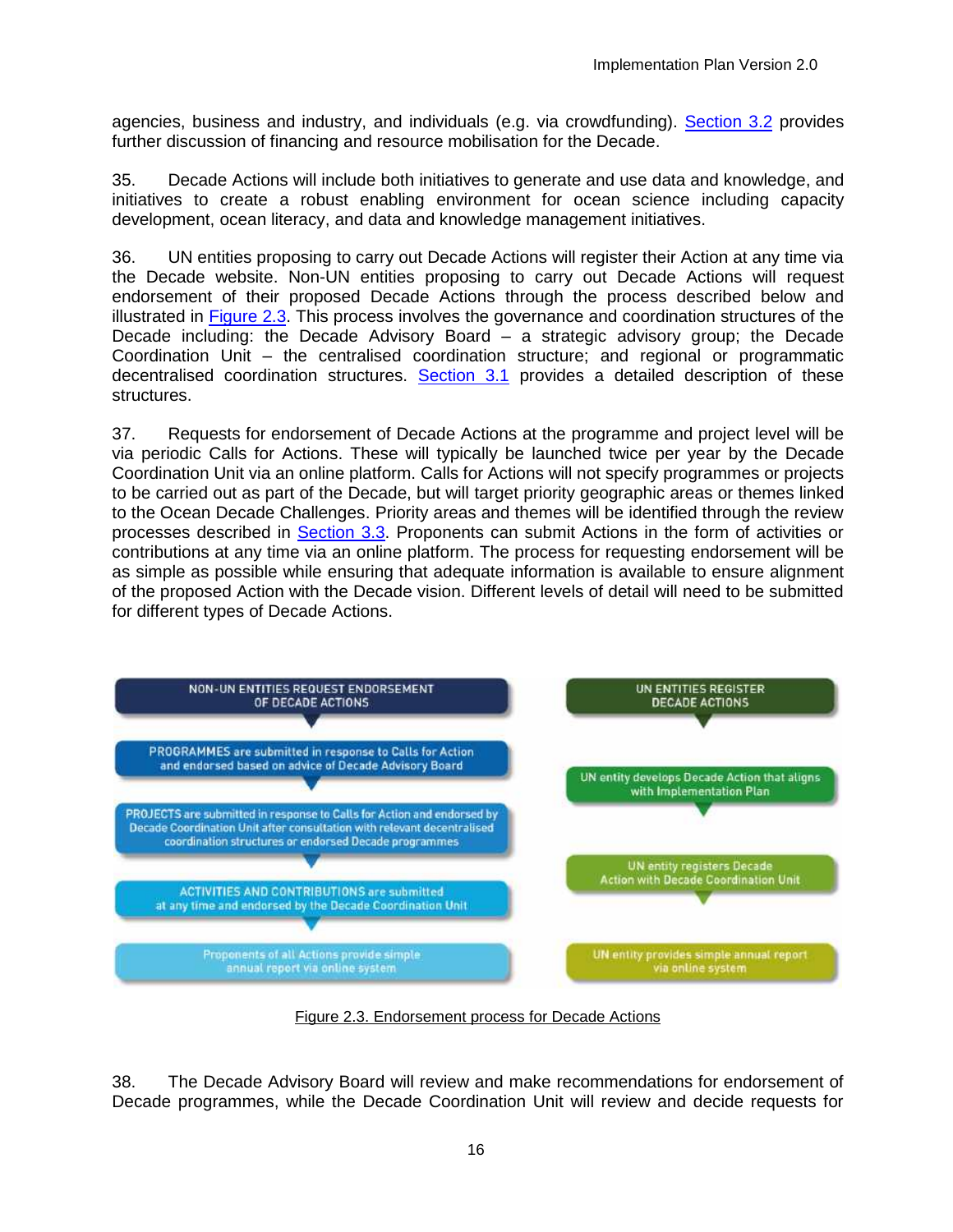endorsement of Decade projects in consultation with any relevant decentralised coordination structures or related Decade programmes. As part of its report to the IOC Governing Bodies and the UNGA, the Decade Coordination Unit will regularly inform Member States of the recommended Actions to receive endorsement. The Decade Coordination Unit will review and decide requests for endorsement of activities and contributions.

39. When requesting endorsement, or registering their Actions, proponents will provide information on how they meet the criteria below. The criteria are not weighted and proponents need to demonstrate alignment with those criteria that are relevant to their proposed Actions:

- Contribute to fulfilling the Ocean Decade Challenges and to achieving the Decade objectives and the associated sub-objectives.
- Accelerate the generation or use of knowledge and understanding of the ocean, with a specific focus on knowledge that will contribute to the achievement of the SDGs and complementary policy frameworks and initiatives.
- Are co-designed or co-delivered by knowledge generators and users, and thus facilitate the uptake of science and ocean knowledge for policy, decision making, management and/or innovation.
- Ensure that all data and resulting knowledge are provided in an open access, shared, discoverable manner in accordance with the provisions of UNCLOS, and are appropriately deposited in recognized data repositories consistent with the IOC Oceanographic Data Exchange Policy<sup>10</sup> or the relevant UN subordinate body data policy.
- Strengthen existing or create new partnerships across nations and/or between diverse ocean actors, including users of ocean science.
- Contribute toward capacity development, including, but not limited to, beneficiaries in SIDS, LDCs and LLDCs.
- Overcome barriers to diversity and equity, including gender, generational, and geographic diversity.
- Collaborate with and engage local and indigenous knowledge holders.

40. Additional criteria may be developed for specific Calls for Actions to meet geographic or thematic priorities for example, for Calls for Action for data, information or knowledge management products.

41. Potential Actions can already have secured all of their required financial and in-kind resources when they request endorsement, or they can make the request without having secured the full resources needed for implementation. In this latter case, the Decade Coordination Unit may facilitate connections between proponents of Actions and resource providers (refer [Section](#page-43-0)  [3.2\)](#page-43-0).

42. Both ongoing and new initiatives can be considered for endorsement as Decade Actions.

43. Once endorsed, Actions will be reported on the Decade website. Proponents of endorsed Actions will be able to use the Decade logo during the implementation of the Action according to guidance provided by the Decade Coordination Unit. Proponents will be required to provide a brief l

<sup>10</sup> Refer [https://www.iode.org/index.php?option=com\\_content&view=article&id=51:ioc-oceanographic](https://www.iode.org/index.php?option=com_content&view=article&id=51:ioc-oceanographic-data-exchange-policy&catid=24&Itemid=100040)[data-exchange-policy&catid=24&Itemid=100040](https://www.iode.org/index.php?option=com_content&view=article&id=51:ioc-oceanographic-data-exchange-policy&catid=24&Itemid=100040)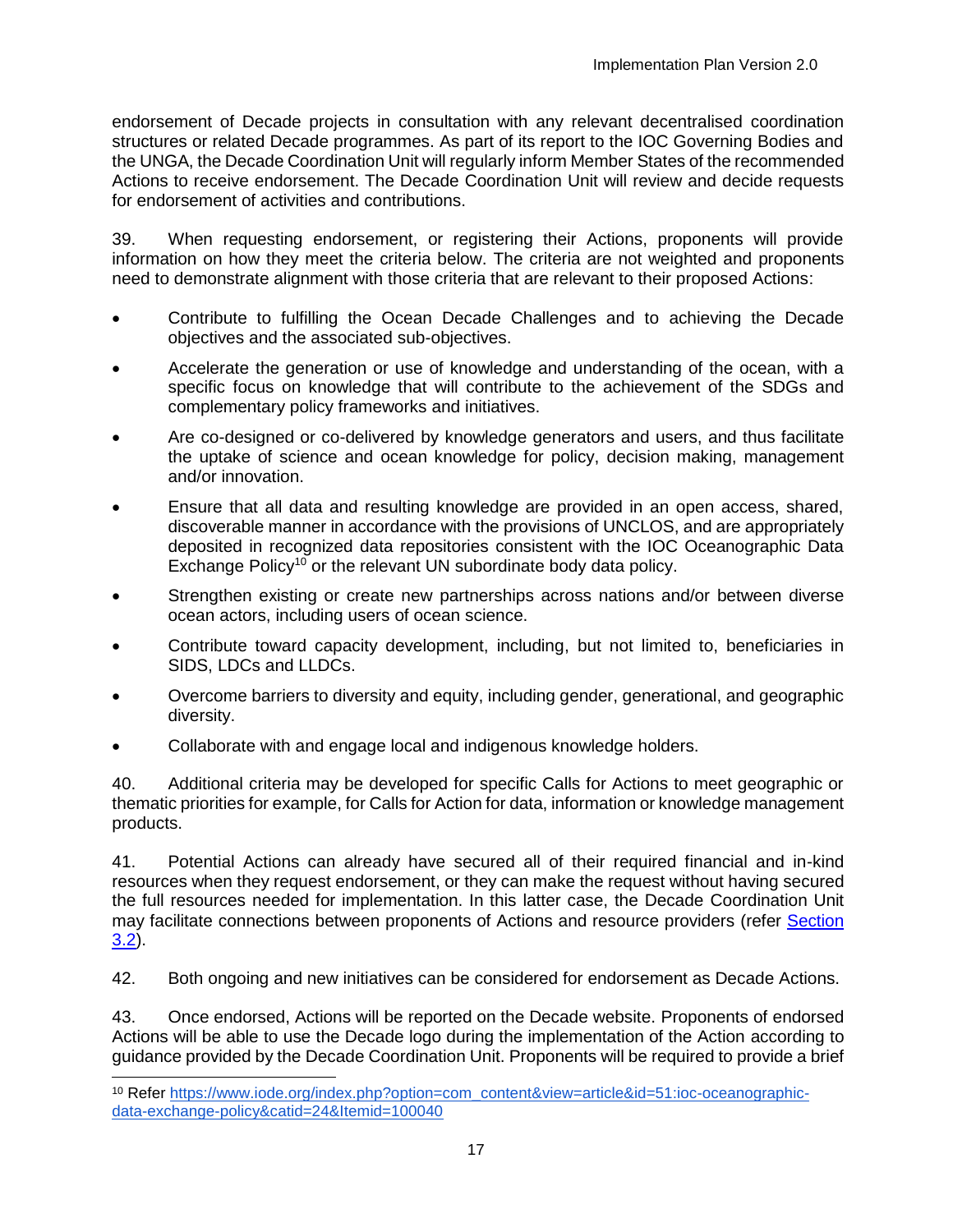annual report on the implementation of the Action. These reports will inform the review processes described in [Section 3.3.](#page-47-0) Endorsement will be valid for the duration of the Action.

44. If a request for endorsement is denied, proponents will be provided, where possible, with advice on ways to improve the alignment of their proposed Action with the Decade. Proponents will be able to resubmit Actions after revision.

45. Detailed operational guidance will be prepared for the endorsement process by the Decade Coordination Unit in the early stages of Decade implementation.

# <span id="page-25-0"></span>2.5 DATA, INFORMATION AND DIGITAL KNOWLEDGE MANAGEMENT

*This section describes the data, information and digital knowledge management framework that will be collectively developed throughout the Decade.* 

46. Data and information will be key enablers of the Decade outcomes. Digitizing, preserving, managing, exchanging and, most importantly, using a significantly increased volume and range of ocean-related data, information and knowledge will be cornerstones of the success of the Decade. The ambition of the Decade in relation to data, information and knowledge management includes significant enhancement of infrastructure, common approaches that enable interoperable data sharing and stewardship, and enhanced collaboration between data providers and users. Implementing a "digital ocean ecosystem" to support the Decade will be a dynamic and continuous process, incorporating established approaches and technologies as well as those that are only just emerging.

47. The ambitious challenge of representing the socio-ecological dimensions of the ocean through digital means will require a collective effort from a diverse, but closely coordinated community. Much of the required capability to build a coordinated digital ecosystem for the ocean is already available. The main challenges are to build required capacity where it is still lacking, and to coordinate across stakeholders, including the academic, philanthropic, industrial, and governmental sectors.

48. No single or central digital infrastructure or system will be sufficient to meet the needs of the Decade. Implementation of the digital ecosystem will require inclusive and outward-facing codesign and co-construction of a distributed, integrated and interoperable set of digital solutions that will form components of the overall ecosystem. Collectively these components will represent the socio-ecological dimensions of the ocean, including the numerous pathways to support sustainable development. Implementation will include concrete efforts to bridge efforts across global, regional and local scales.

49. Components developed as part of the Decade digital ecosystem will incorporate modularity, scalability, and continuous co-design to ensure robustness. Data, information and knowledge contributions from a wide variety of stakeholders will guide the modification of modules without compromising overall functionality. This will be essential as the ecosystem incorporates increasingly diverse forms of ocean data, including physical, geological, bathymetric, biogeochemical, biological, ecological, social, economic, cultural, and governance data. Components will be developed to ensure the sustainability of the overall ecosystem and its ongoing evolution and utility after 2030.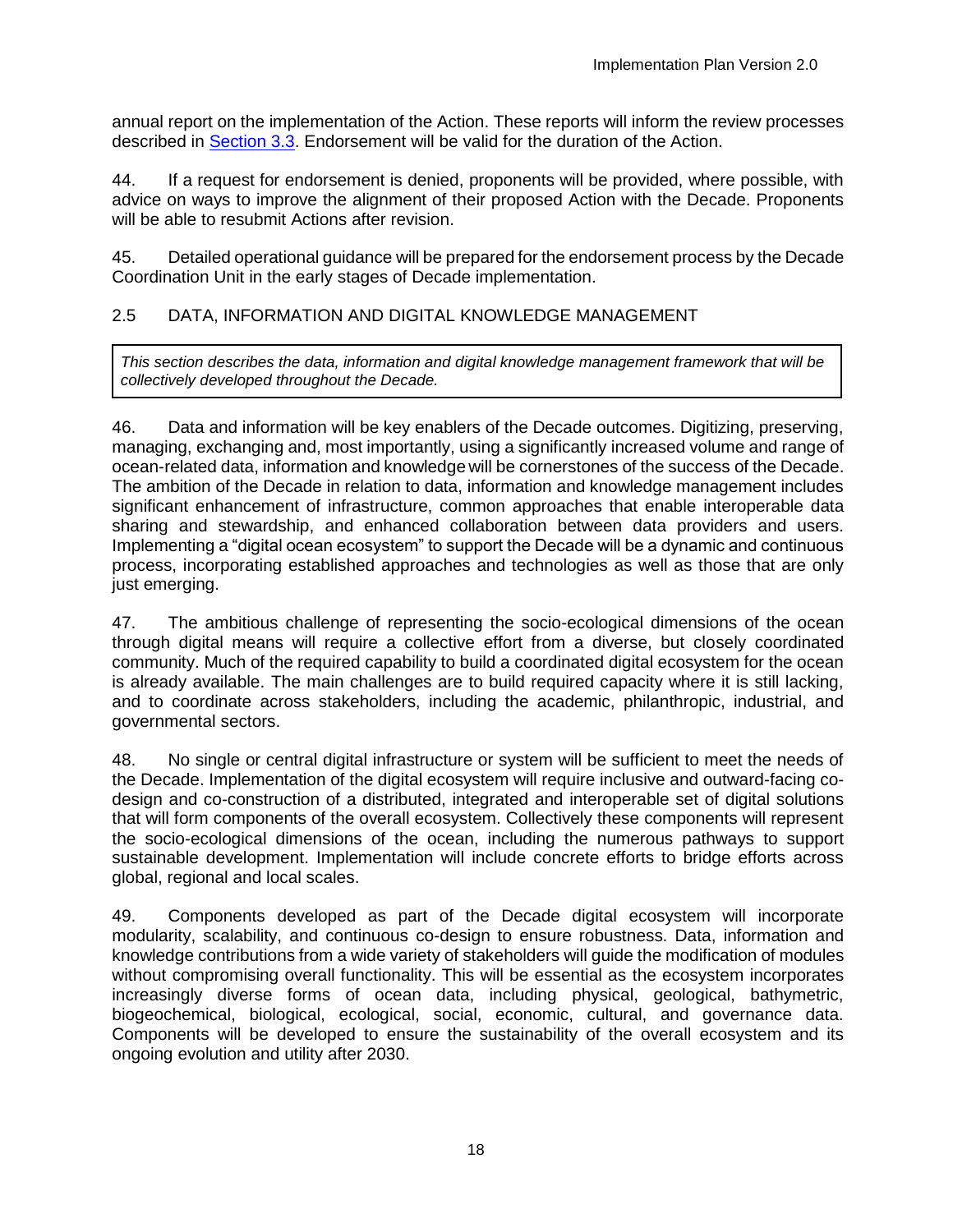50. The digital ocean ecosystem will enable the understanding of the ocean from a socialecological perspective using historical, contemporary (including real-time), and modelled data to describe past and current ocean conditions, while supporting forecasts and prediction of their future states. It will also contribute to the identification of knowledge gaps, helping to prioritize the use of existing data or the generation of new data, information and knowledge. As the Decade advances, the range of digital sources will expand to industry and citizen-science data, as well as sources of less-quantifiable insights, such as indigenous and local knowledge. Components that contribute to the digital ecosystem will include approaches to overcome a number of digital divides caused by different ways of knowing, differing levels of capacity (e.g. access to technology and computing power), data fragmentation, siloed activities, impediments to data sharing, and the undervaluing/underuse of data, information, and knowledge.

51. The Decade digital ecosystem will catalyse cooperation between data generators and users from diverse stakeholder groups including governments, UN entities, scientists, planners, decision-makers, as well as industry and the public. The digital ecosystem and its component parts will support users in accessing, understanding, assessing, and providing impactful feedback on raw and processed data, information and knowledge so that these better meet their specific needs.

52. The Decade Coordination Unit, working with data management experts from UN entities, governments, industry, philanthropic Foundations, research institutes and other partners will coordinate and promote the development of the digital ecosystem. Throughout the Decade, Calls for Action will be launched, inviting stakeholders to develop components of the ecosystem. To align to the above guidance, the resulting local, regional, and global initiatives will need to consider how they:

- Create new opportunities for the participation of industry and local and indigenous groups in ocean science, including those that respect ownership and provenance of knowledge and accommodate forms of knowledge that may not align with scientific numeration or may require new ways of digital representation of evidence.
- Facilitate use by, and receive contributions from, a wide range of stakeholders, including those in low-technology environments.
- Are responsive to users' needs through proactive engagement and co-development and incorporate new ways of ensuring that data are accessible and useable at the sciencepolicy, science-public, and science-innovation interfaces.
- Champion and promote demonstrated interoperability with diverse components of the digital ocean ecosystem as well as with external systems, with strategies to ensure scalable and extensible development to address unforeseen and emerging issues.
- Interlink resources that are grounded in peer-reviewed science or transparent, qualitycontrolled procedures and which deliver content that can be audited and is traceable.

53. The endorsement process for Decade Actions will require that, where relevant and in accordance with provisions of international and national requirements, data and knowledge are provided in an open-access, shared, discoverable manner and timely deposited in appropriate data repositories. Proponents of all Decade Actions will be expected to provide information on the management and sharing of data, information, and resulting knowledge that they produce. This will include, where relevant, sharing of data management plans that will cover raw data and all derived digital products (within the control of the plan's authors) and services, including, for example, software and code.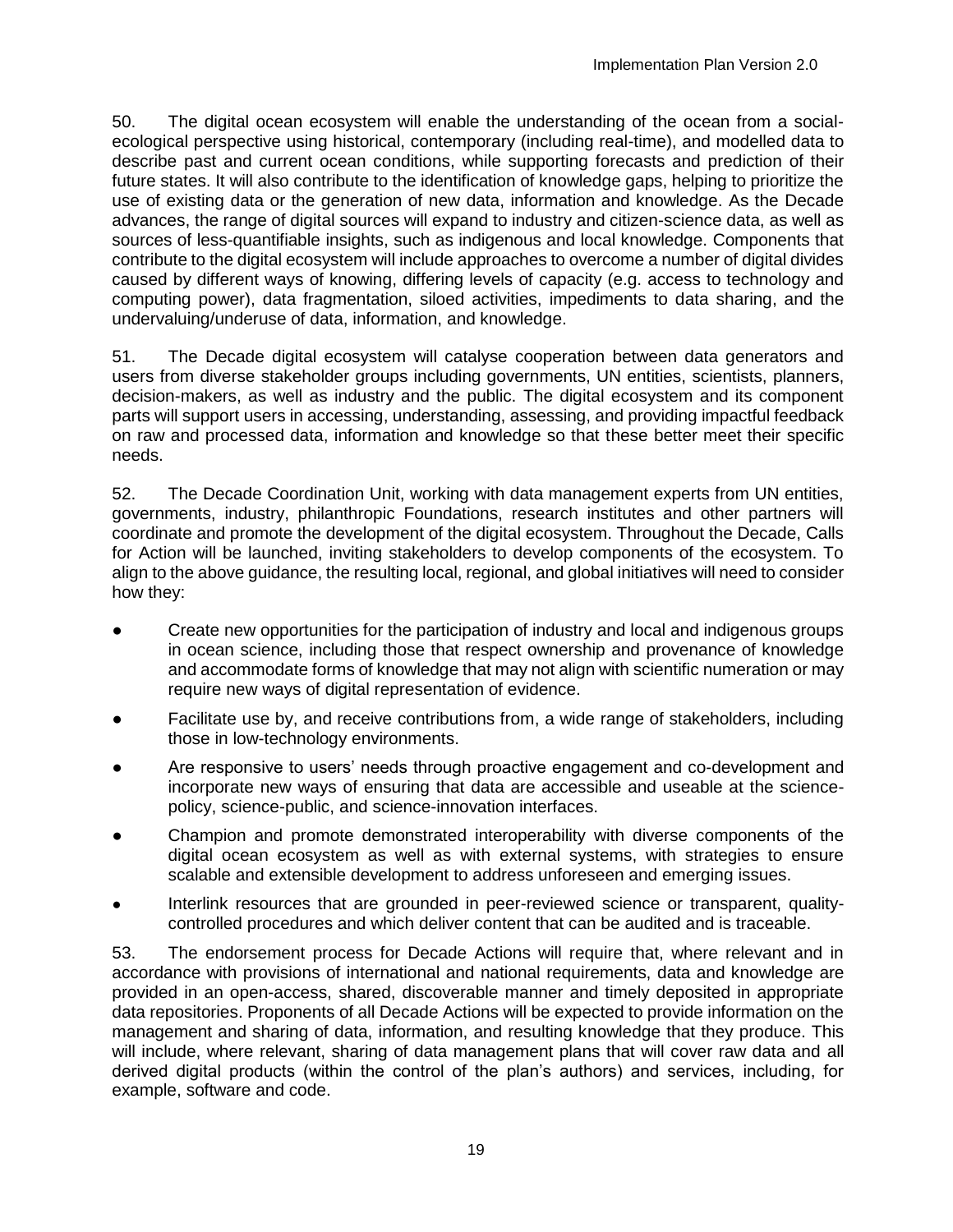54. An open-membership working group has been established and tasked with developing a detailed strategy for data stewardship during the Decade<sup>11</sup>. The strategy will be finalised and presented to the Decade Advisory Board in the early phases of Decade implementation. It will make reference to global data stewardship principles<sup>12</sup> and take into account the data policies of relevant international organizations and networks<sup>13</sup>.

55. To ensure that all stakeholders have the skills and can access the technology needed to produce, interpret and use data, information and knowledge, data management initiatives of the Decade will be linked where relevant to capacity development and transfer of marine technology initiatives outlined in the following section.

# <span id="page-27-0"></span>2.6 CAPACITY DEVELOPMENT

l

*This section describes the principles, expected outcomes and priority activities for capacity development initiatives undertaken during the Decade.* 

# Capacity Development Framework for the Decade

56. Human capacity to carry out ocean science is unequally distributed across the world, across generations, and across genders. The 2017 Global Ocean Science Report (GOSR) highlights the predominance of ocean scientists in developed countries when compared to many SIDS and LDCs. It also reveals a generational bias in many countries towards domination of ocean science by older generations, although many LDCs have a relatively young ocean researcher community. Female scientists comprise on average 38 % of the researchers in ocean science, with significant variations across disciplines, levels of seniority, and between countries.

57. Capacity development is an essential tenet of the Decade. It has the ultimate aim of achieving evenly distributed capacity across the globe, across generations, and across genders and thus reversing asymmetry in knowledge, skills and access to technology. The combined impact of capacity development efforts under the Decade must be exponentially greater than the sum of past and current individual efforts and thus accelerate a fundamental shift in the way the ocean is perceived and managed. This increase will result both from an increased number of efforts, but also from enhanced coordination and focus of efforts.

58. Capacity development efforts must focus on capacity to do the science, as well as on the capacity to influence the design of the science and participate in co-design efforts. It must address capacity to understand the science, and to use the science to develop solutions for sustainable development. This also implies increased capacity to understand why ocean science is important for achieving the SDGs, as well as capacity development targeting a wide range of sustainable development solutions (for example, evidence based policy-making, management, innovation or technology). In this sense, capacity development targets include not only scientists, but also the users of knowledge such as governments, policy-makers, managers or innovators.

<sup>11</sup> [https://www.iode.org/index.php?option=com\\_content&view=article&id=598&Itemid=100017](https://www.iode.org/index.php?option=com_content&view=article&id=598&Itemid=100017)

<sup>12</sup> Including the Findable, Accessible, Interoperable, and Reusable (FAIR) principles, the Collective Benefit, Authority to Control, Responsibility, Ethics (CARE) principles, and the Transparency, Responsibility, User Focus, Sustainability, and Technology (TRUST) principles.

<sup>&</sup>lt;sup>13</sup> Such as the IOC, the Group of Earth Observations, the World Meteorological Organization, and the World Data System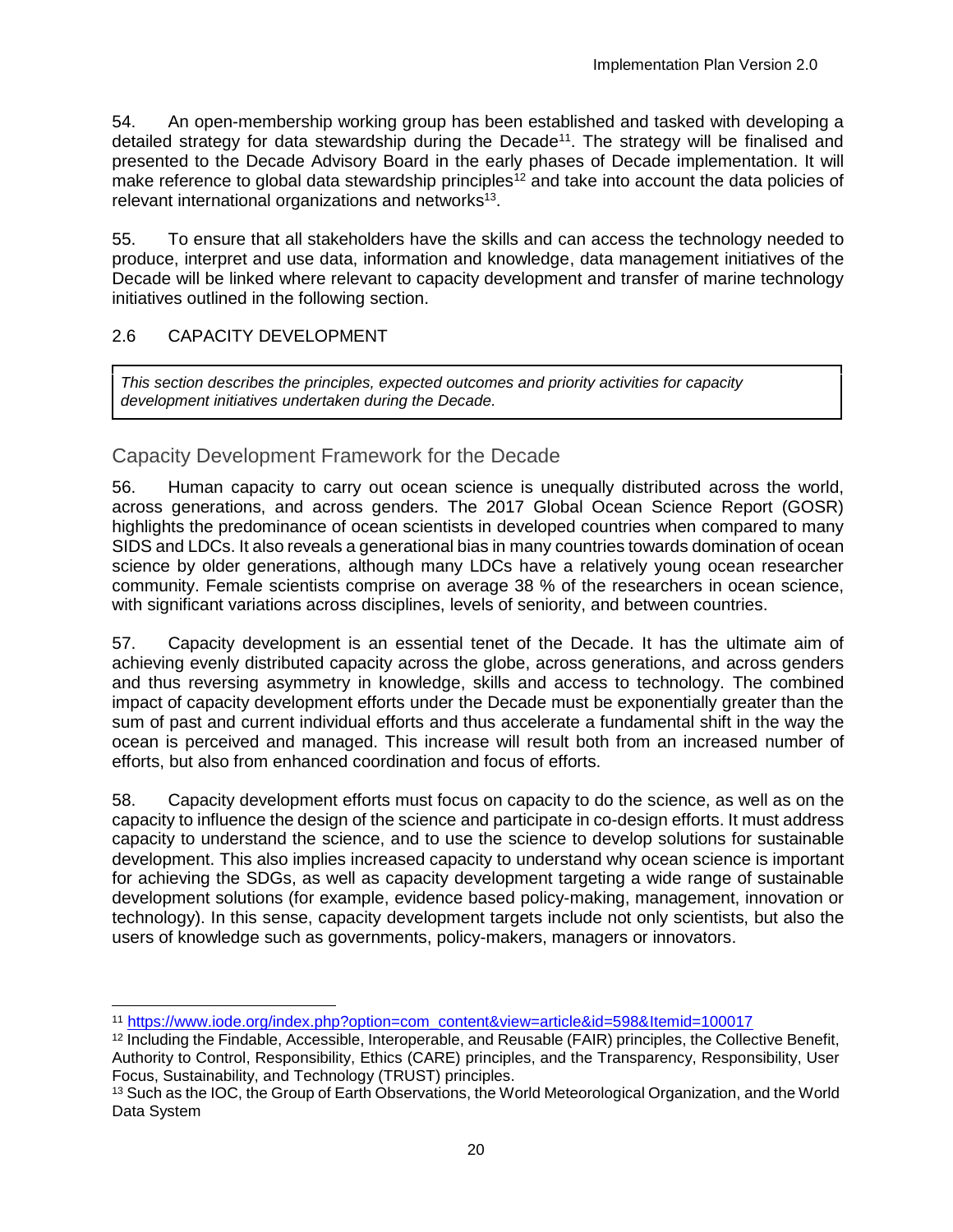59. As all parts of the ocean are interconnected, the improved scientific knowledge and capacity to understand, observe and manage the ocean needs to be available equitably to all countries. The challenges and potential barriers to effective capacity development include fragmentation and a lack of coordination of efforts, and insufficient investments by donors including Governments. The vast scale of ocean science can exacerbate these challenges.

60. Decade capacity development efforts will focus on, but will not be limited to LDCs, SIDS and LLDCs. Specific approaches for these beneficiaries will be required including the use of lowbandwidth / low-technology tools in areas where access to digital telecommunications is limited. The resource needs for SIDS, LDCs and LLDCs to participate in capacity development efforts will be addressed as part of resource mobilisation efforts.

61. To meet the challenge presented by the Decade, capacity development carried out as part of the Decade needs to:

- Be an integral part of each Decade Action. In this sense, the endorsement criteria of the Decade include a consideration of contributions toward capacity development, including in SIDS, LDCs and LLDCs.
- Be needs driven with investment in tools that can match the demand for capacity development to different opportunities.
- Optimise opportunities for exchange of knowledge, information and learning through the adoption of a capacity development exchange approach, where relevant.
- Be developed to respond to regional and national priorities including, where relevant, through the use of capacity needs assessments for specific groups or geographies.
- Respect cultural and geographical diversity, for example in terms of language, technology adopted including digital technologies and remote learning, and methods of learning.
- Privilege long-term partnerships that build on existing resources and networks, and avoid ad-hoc, short-term efforts that are not part of a coordinated approach.
- Include a focus on mechanisms to accelerate the use of knowledge for societal wellbeing.
- Target both knowledge generators and knowledge users including scientists, industry, managers (for example protected area or fisheries managers), policy makers, decision makers, innovators and society.
- Address all facets of ocean science i.e. all relevant natural and social science disciplines including a focus on inter- and transdisciplinary approaches, the infrastructure and technology that supports ocean science, the application of science for societal benefit, and the science-policy and science-innovation interfaces.
- Recognise, respect and engage local and indigenous knowledge holders as both beneficiaries and providers of capacity development.
- Build on and strengthen existing national and regional networks and resources.
- Identify and overcome barriers to gender, geographical, and generational balance and mainstream accessibility to foster a full and effective participation by persons with disabilities.

62. The strategic framework to guide capacity development efforts throughout the Decade is documented in [Table 2.1](#page-29-0) and reflects the key elements of a wide range of approaches across the UN system.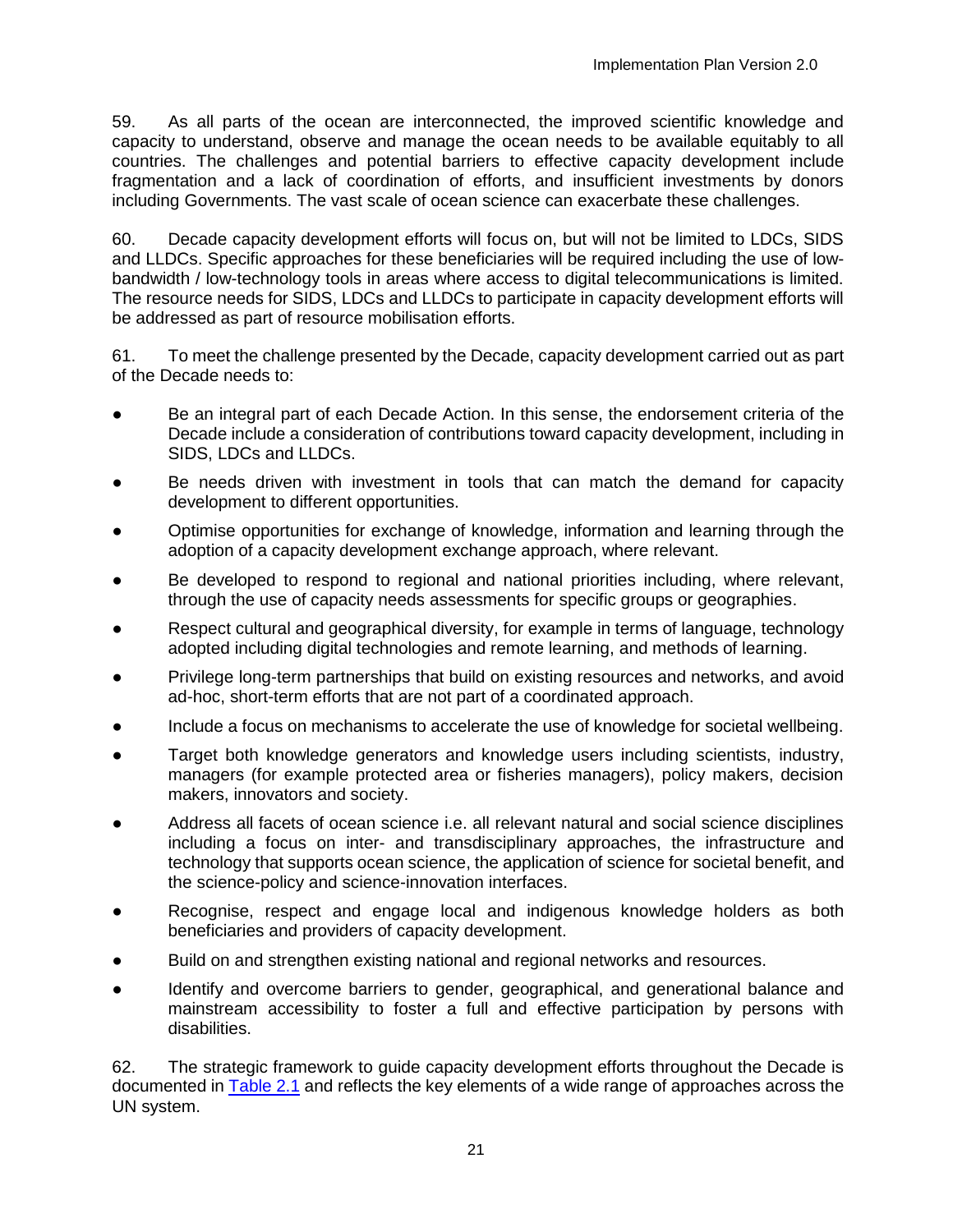<span id="page-29-0"></span>

|    | <b>Desired Result</b>                                                                                    | <b>Priority Activities</b>                                                                                                                                                                                                                                                                                                                                                                                                                                                            |
|----|----------------------------------------------------------------------------------------------------------|---------------------------------------------------------------------------------------------------------------------------------------------------------------------------------------------------------------------------------------------------------------------------------------------------------------------------------------------------------------------------------------------------------------------------------------------------------------------------------------|
|    | 1. Human resources developed at<br>individual and institutional levels                                   | Academic and higher education opportunities<br>including through online and distance learning<br>Continuous professional development<br>$\bullet$<br>Sharing of knowledge and expertise including<br>through community building<br>Training, including training of trainers<br>Integration of ocean science in curricula in primary<br>and secondary schools including information on<br>ocean science careers<br>Actively improving gender, generational and<br>geographic diversity |
|    | 2. Access to technology and physical<br>infrastructure established or<br>improved                        | Facilitating<br>technology<br>access<br>and<br>$\bullet$<br>to<br>infrastructure (e.g. research facilities, instruments,<br>research vessels, high power computing, digital<br>telecommunications)<br>Developing skills to lead and participate in<br>technology and infrastructure development<br>Promoting<br>technical<br>technological<br>and<br>cooperation and peer to peer exchange between<br>stakeholders                                                                    |
| 3. | Global, regional, and sub-regional<br>mechanisms strengthened                                            | Identifying specific national and regional capacity<br>development needs through needs assessments<br>Strengthening existing national and regional<br>$\bullet$<br>resources and networks for capacity development<br>Supporting<br>regional<br>and<br>sub-regional<br>organisations to be leaders in, and amplifiers of,<br>capacity development                                                                                                                                     |
|    | 4. Development of ocean research<br>policies in support of sustainable<br>development promoted           | Supporting<br>identification<br>of<br>ocean<br>research<br>priorities<br>Supporting<br>development of national<br>marine<br>science management procedures and national<br>policies                                                                                                                                                                                                                                                                                                    |
|    | 5. Awareness and understanding<br>increased, and exchanges<br>facilitated on role and values of<br>ocean | Ocean literacy initiatives (refer below for more<br>detail)<br>Informal education including through museums,<br>zoos or aquariums<br>Public information and communication (refer<br>$\bullet$<br>Section 2.7 for more detail)                                                                                                                                                                                                                                                         |
|    | 6. Sustained, long-term resource<br>mobilisation reinforced                                              | Mobilising in-kind and financial support for<br>$\bullet$<br>capacity development initiatives as part of the<br>Decade (refer Section 3.2 for more detail)                                                                                                                                                                                                                                                                                                                            |

Table 2.1. Strategic framework for capacity development initiatives during the Decade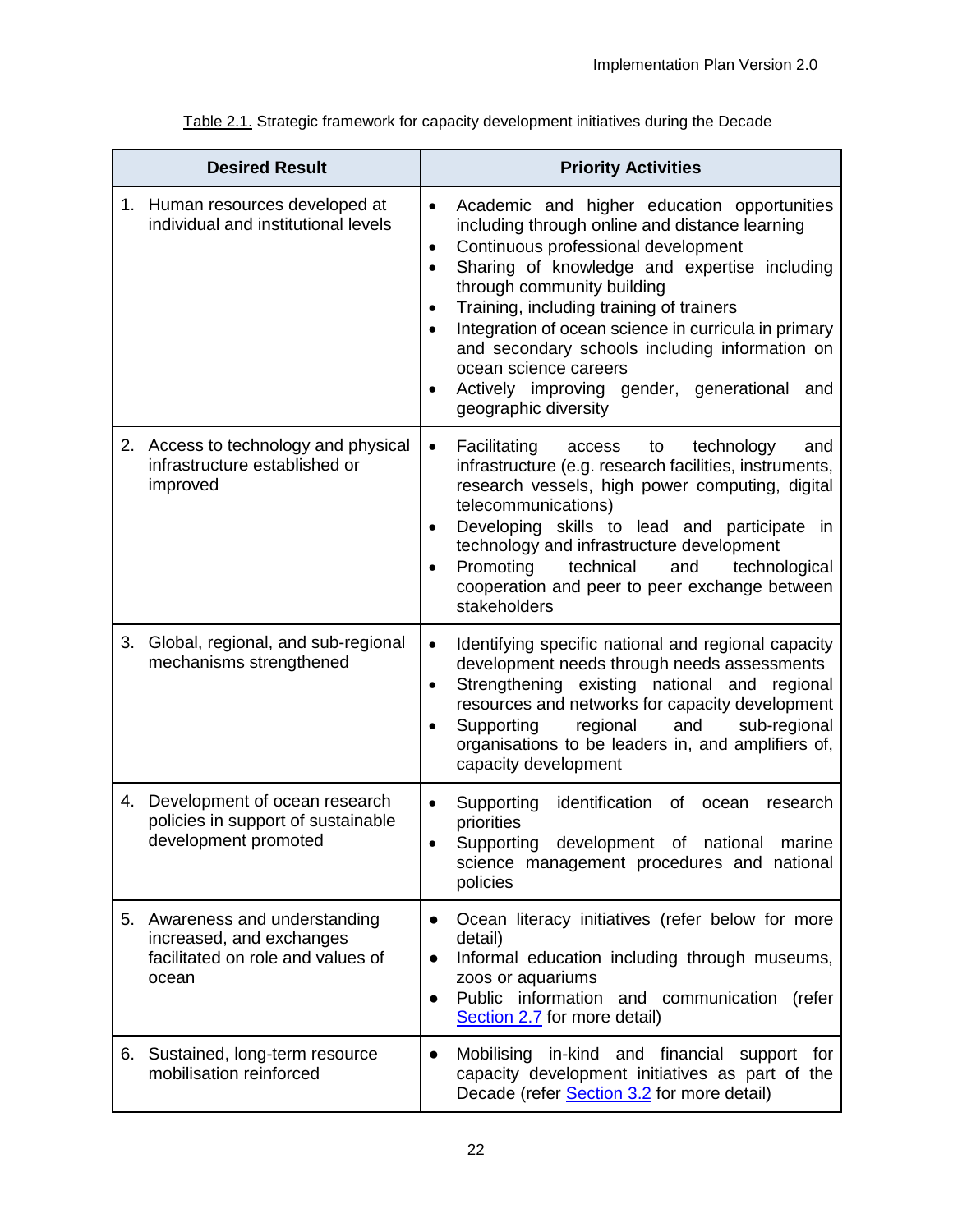63. Partnership and cooperation will be essential pillars of all capacity development during the Decade. Collaboration between governments, United Nations entities, research organizations, NGOs, private sector and others, that leverage partner capabilities, expertise, platforms, data, best practice methods, or joint funding opportunities, will lead to optimal efficiencies, effectiveness and impact of capacity development initiatives. The role of the private sector will be particularly important to identify needed skills for the next generation of ocean science professionals. As specific capacity development initiatives are defined for the Decade, reference will also be made to the strategies and frameworks of other competent international organisations.

64. In addition to the integration of capacity development actions in many types of Decade Actions, Calls for Action will be launched to identify capacity development initiatives that align with the above strategic framework. The Decade Coordination Unit will play an important role in ensuring that Decade capacity development initiatives create synergies and avoid duplication.

65. Advances in capacity throughout the Decade will be measured as part of the monitoring and evaluation process described in **Section 3.3**. This will ensure that the impact of the Decade can be tracked, and broad trends and priority needs can be identified. In addition to collection of data from individual Decade Actions (refer [Section 3.3\)](#page-47-0), the GOSR will provide a tool to measure global trends in ocean science capacity. The second edition of the GOSR that will be released in 2020 will provide baseline information against which progress in capacity development will be measured over the course of the Decade.

# Ocean Literacy

66. Ocean Literacy contributes to capacity development and is defined as the understanding of human influence on the ocean and the ocean's influence on people. Ocean Literacy initiatives aim to increase awareness on the state of the ocean, provide tools for exchange of knowledge and perspectives on the values of the ocean, and provide approaches that can transform ocean knowledge into actions to promote ocean sustainability. Ocean Literacy as a concept and approach is rapidly evolving from being a tool applied in formal education and training contexts, to a tool and an approach for society as a whole. A broad range of stakeholders can lead and benefit from Ocean Literacy.

67. The vision for Ocean Literacy during the Decade will be to enable and scale up action in all sectors of society regarding ocean sustainability in order to accelerate a fundamental shift in the way our ocean is valued, understood, and managed. Throughout the Decade, Ocean Literacy will play a key role in promoting sound public marine policy, fostering more responsible behaviours, encouraging more ocean aware corporate practices, and stimulating young people to start a career in the sustainable ocean economy, ocean science, marine policy, or ocean conservation and management.

68. During the Decade, Ocean Literacy activities will focus on four priority areas: mainstreaming Ocean Literacy in policy formulation; formal education; corporate action; and community engagement. Throughout the Decade, stakeholders around the world will develop and propose Decade Actions under each of these areas. Ocean Literacy efforts during the Decade will also support governments and other stakeholders to develop the skills and tools needed to effectively implement activities that are the most relevant in their particular context. This will include the development of National Ocean Literacy Strategies; developing collaborations,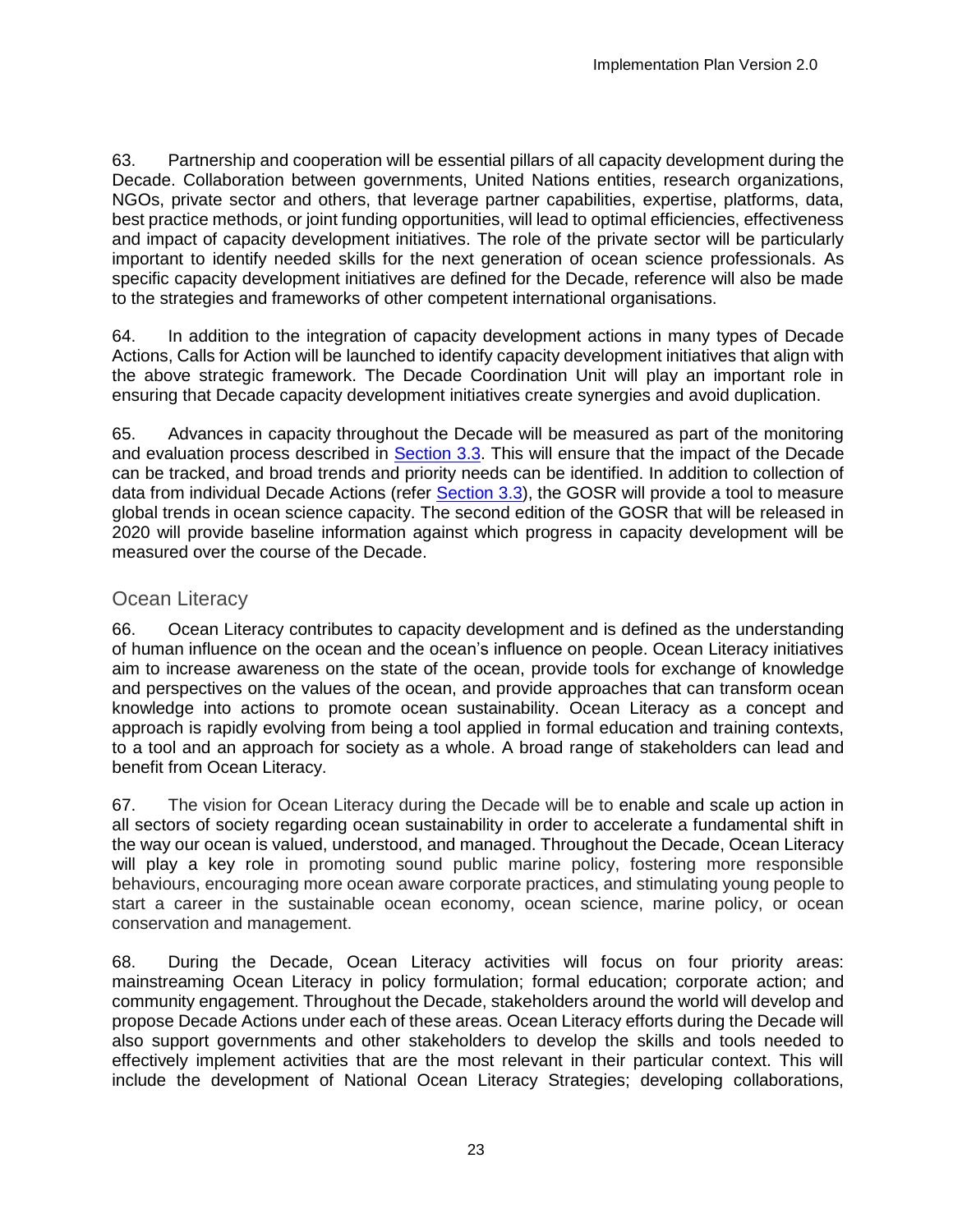partnerships and networks; showcasing and endorsing Ocean Literacy efforts; and increasing research, monitoring and evaluation of the impacts of Ocean Literacy.

# <span id="page-31-0"></span>2.7 HOW TO ENGAGE IN THE DECADE

*This section provides information on the different engagement structures and mechanisms for the Decade.*

# Stakeholder Engagement in the Decade

69. The Decade is everyone's Decade and inclusivity across geographies, generations, genders and disciplines will be essential. The Decade will be implemented for and by a diverse range of stakeholders, whose active and sustained engagement will determine its success. Engagement in the Decade will take many forms that will evolve as the Decade rolls out. The overall goals of engagement include catalysing: (i) co-design and co-delivery of ocean science; (ii) sharing of knowledge in formats that will be proactively adopted and used, for example in policy, decision making or innovation for sustainable development; and (iii) innovative multi-actor, multiand interdisciplinary partnerships.

70. Key stakeholder groups of the Decade are described below and others will be identified during implementation. The boundaries between these groups are fluid; for example, an individual could be a private sector scientist, who is a holder of local and indigenous knowledge. This fluidity emphasises the need for a flexible and broad approach to engagement with multiple entry points for multiple interests.

- Scientists, research institutions and universities will benefit from opportunities provided by the Decade for increased collaboration with a diverse range of partners for inter- and transdisciplinary co-design and co-delivery of ocean science – including social science components of ocean science, increased recognition of the contribution of ocean science to sustainable development, and access to resources to support their work.
- Local and indigenous knowledge holders will make a crucial contribution to the Decade by contributing knowledge through the co-development, co-design and co-delivery of Decade Actions. Through this engagement, they can benefit from increased access to partnerships with Decade contributors in areas of common interest. Targeted engagement strategies will be co-developed with this stakeholder group to ensure that they can fully engage as equal partners in the Decade.
- **Early Career Ocean Professionals (ECOPs) are a significant focus of the Decade. ECOPs** can make crucial contributions to the Decade by actively participating in Decade Actions and governance and coordination structures, acting as Decade advocates, and continuing the post-2030 legacy of the Decade. They will benefit from professional development and networking opportunities catalysed through the Decade, and opportunities to join and lead scientific collaborations and partnerships.
- UN entities and intergovernmental organisations (IGOs) are essential actors at numerous points throughout the ocean science value-chain from co-design to co-delivery, to use of generated knowledge, and the provision of resources. Engagement in the Decade will support these partners to fill their respective mandates. Major contributions in the form of Decade Actions and provision of resources are expected and will be welcomed from UN entities and IGOs throughout the Decade.
- Regional organisations including regional seas conventions have an essential role to play in the Decade through the translation of global priorities to actionable initiatives. These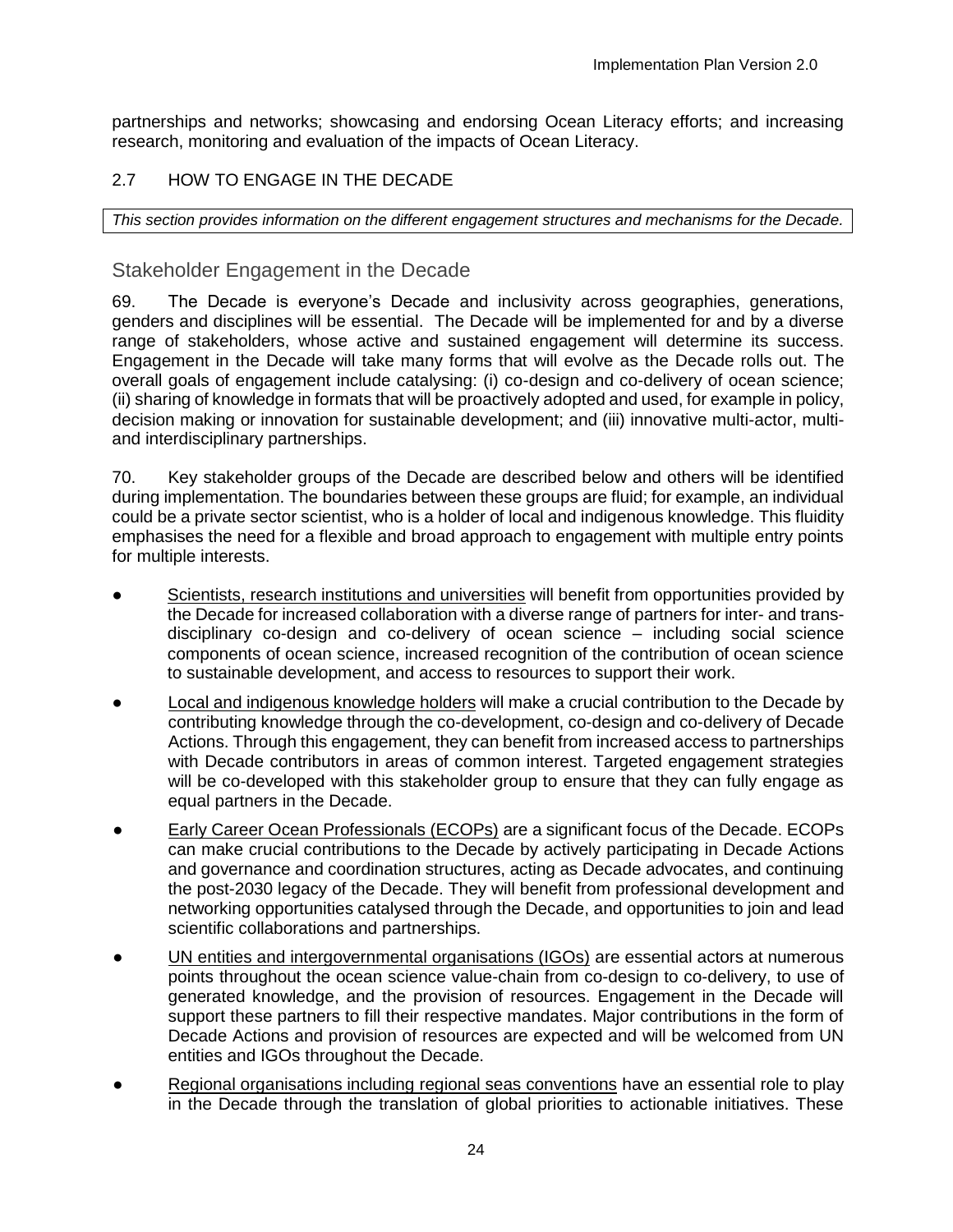organisations will convene stakeholders across national boundaries and promote transboundary cooperation on priority ocean science issues. They will be essential in coordinating actions, promoting or leading programmes to contribute to the Ocean Decade Challenges, and leading regional capacity development or data management initiatives.

- National Governments will continue to be essential funders and coordinators of ocean science – both as Member States of UN entities and via national funding agencies, and will benefit from the Decade through increased interaction with ocean scientists, innovators and other actors in the co-design and co-delivery of science, services and technology relevant to policy, management and decision-making.
- Sub-National Governments are at the interface between local communities and policy development, management and decision-making related to sustainable development. This group is an essential part of the user community that will contribute to and benefit from increased interaction with scientists to co-design and co-deliver relevant knowledge and services.
- Local Coastal Communities are an essential stakeholder of the Decade. They hold essential ocean knowledge, are most vulnerable to changing conditions, and will be the beneficiaries of the fulfilment of the Decade vision. Their engagement is key at all stages of Decade Actions.
- Business and private sector stakeholders, including emerging maritime industries and ocean information service providers are primary commercial users of the ocean and can contribute significantly to the Decade in terms of resources and partnerships, as a driver of technological innovation to enhance ocean science, and as an employer of the next generation of ocean science professionals. Benefits to the private sector include enhanced scientific knowledge that can contribute to reducing business risks and creating opportunities for sustainable economic development. Decade engagement strategies will also target private sector stakeholders with an indirect relationship to the ocean, including land-based industries.
- **Technology and innovation hubs, including those in emerging and developing countries,** regroup businesses and individuals that can identify, develop, pilot and test new and emerging technologies to improve the way in which ocean science is done, and the way in which it is used to contribute to sustainable development. These hubs are often more nimble and less risk adverse than more traditional business and industry stakeholders, and have a key role to play in advocating for and co-designing and co-delivering audacious ocean science.
- Professional societies are an excellent mechanism to engage and reach large numbers of individuals with a potential interest in the Decade including the scientific community or business and industry.
- Philanthropic foundations and science funding agencies will play a role in the Decade through provision of resources, as well as outreach, advocacy and development of an enabling environment to catalyse broad support for Decade priorities. The Decade will provide these organisations with a common set of priorities to assist resource allocation decisions, and increased opportunities for engagement with a broad range of ocean actors.
- NGOs and civil society are a diverse group that can play a multitude of roles in the Decade ranging from generation of science, to advocacy with governments and policy makers, and education and outreach with local communities. Benefits to NGOs and civil society from engagement in the Decade are also wide and varied ranging from increased access to resources and innovative partnerships, and improved access to data and knowledge.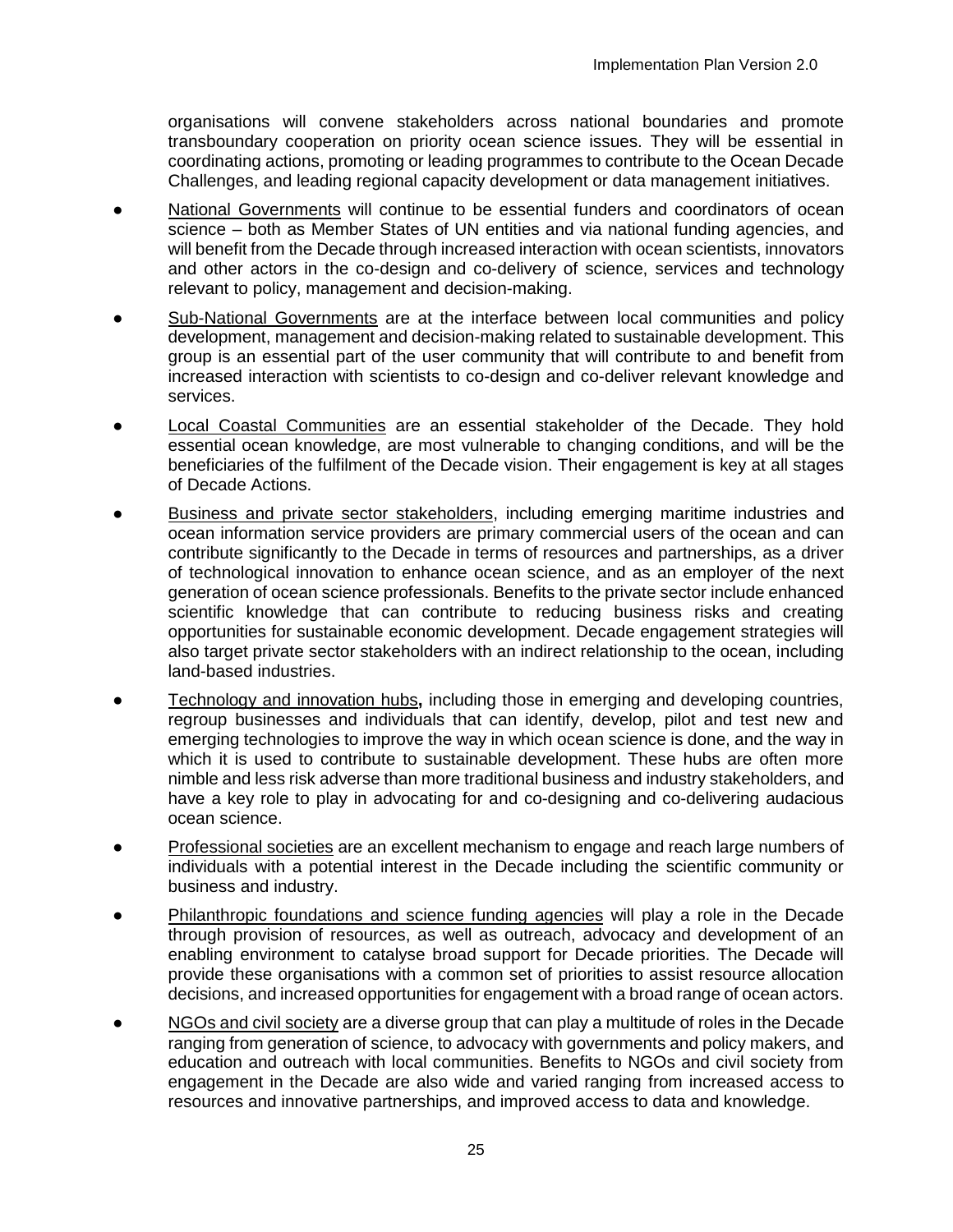- Aquarium, zoo, and museum operators are ideal platforms for communicating the importance of the ocean and its role in sustainable development to the millions of visitors that they receive each year. The Decade will work with this group to develop innovative and targeted communications campaigns as part of outreach and ocean literacy activities.
- Children, youth, school students and educators are an essential target group for the Decade, which aims to increase the attractiveness of ocean related careers for the next generation. Youth are the next generation of ocean scientists and decision makers, and increasingly play a role in influencing public opinion on issues of global concern. Ocean literacy initiatives will be a key mechanism to target this group.
- The general public including poor and marginalised communities will be targeted through communications and ocean literacy activities that are adapted to cultural, linguistic and geographical contexts, including access to technology. The general public will contribute to the Decade potentially via crowdfunding and community led science initiatives. Communities worldwide will benefit from improved management of coastal resources and a healthier ocean.

71. The Decade Coordination Unit will develop targeted engagement strategies for key stakeholder groups to guide specific initiatives throughout the Decade.

72. In recognition of the diversity of stakeholders and the wide range of potential types of engagement, the Decade does not promote a prescriptive, top-down framework for stakeholder engagement. Rather, the Decade will promote a stakeholder ecosystem that builds on existing stakeholder groups and platforms, and that will develop and evolve organically over the next ten years and beyond. To provide a broad outline for this ecosystem, different types of voluntary stakeholder engagement networks have been identified as illustrated in [Figure 2.4.](#page-34-0)

73. These voluntary stakeholder networks will be self-organised and will determine their own processes for membership and participation. They can be global in nature, or focused on a specific region, country or local community. The Decade Coordination Unit will provide high-level guidance on the roles and membership of the stakeholder networks, including diversity considerations. The Decade Coordination Unit will also facilitate connections between networks with fewer resources and capacity, and partners who may be able to provide resources, mentorship, or in-kind support.

74. While benefits related to collaboration and partnerships will result from participation in stakeholder networks, individuals or institutions do not need to be a member of a voluntary network to propose an Action for endorsement under the Decade or to contribute resources to the Decade. Similarly, participation in one or more of these networks does not avoid the need to follow the endorsement processes for a proposed Action under the Decade.

75. There is no limit to the number of ways that an individual or an institution can participate in the different stakeholder networks. For example, an individual scientist may be part of an ECOP stakeholder platform, a collaborator in a Decade Action, and a member of a National Decade Committee. Stakeholder networks will be self-funded and can register to become recognised Decade partners via a simple online interface. Once recognised they will be able to use the Decade logo in communications and awareness raising materials in accordance with guidance provided by the Decade Coordination Unit. All recognised networks will provide simple annual reports on their activities and achievements for inclusion in Decade annual reporting.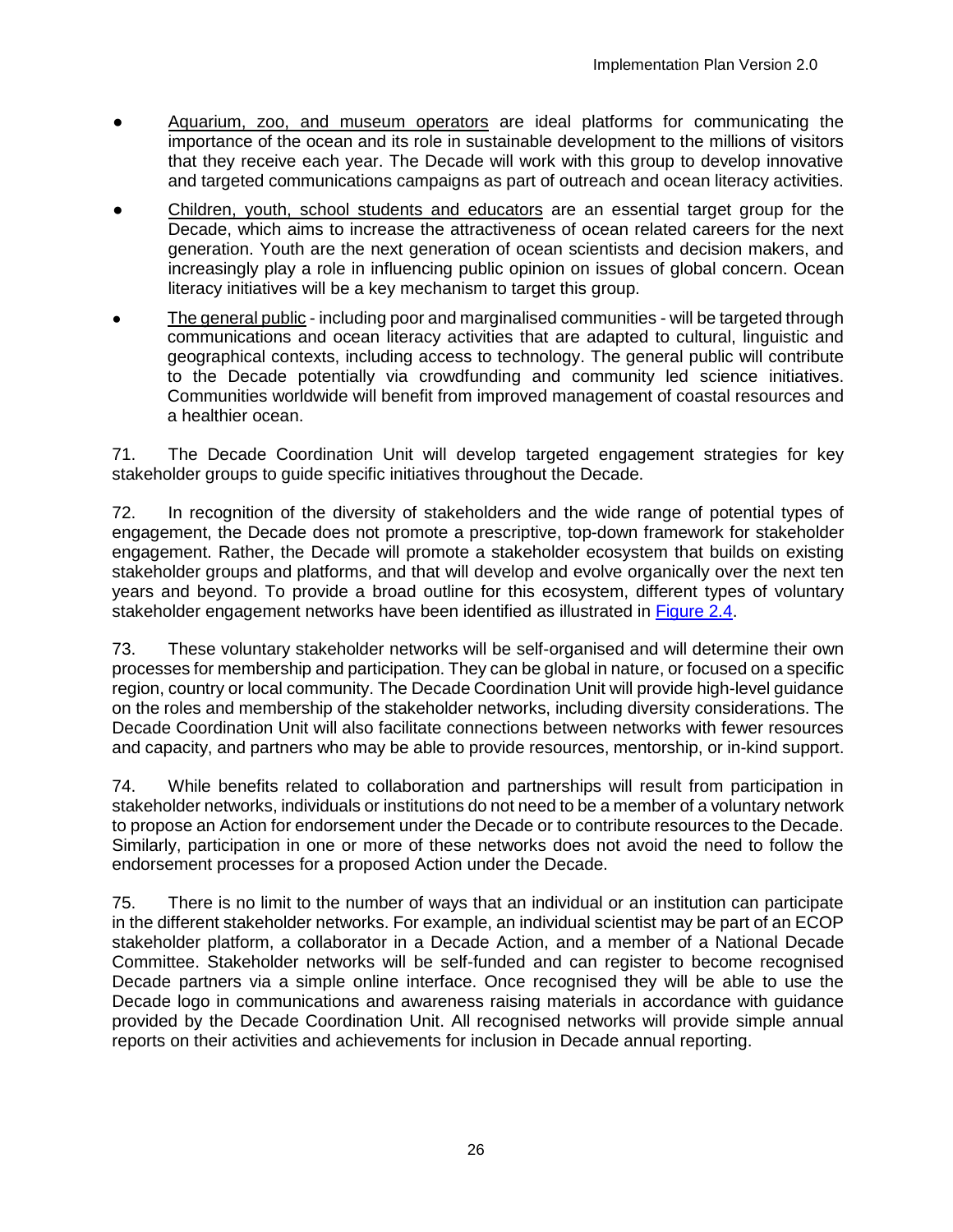

Figure 2.4. Decade voluntary stakeholder engagement networks

<span id="page-34-0"></span>*\* Refer [Section](#page-37-1) 3.1 and [Section 3.2](#page-43-0) respectively for further discussion of the National Coordination Committees and the Ocean Decade Alliance.* 

76. A **Global Stakeholder Forum** will provide a convening and exchange mechanism for all stakeholder engagement networks. This Forum will have both virtual and physical elements. The Forum will include an online interactive platform for all Decade Implementing Partners, Stakeholder Platforms, National Decade Committees, Alliance members and proponents of Decade Actions. It will allow members to post collaboration ideas and opportunities, invite membership or participation according to their defined processes, raise awareness and seek partners for national or regional Decade programmes or projects, hold virtual meetings or webinars to share knowledge and collaborate, and use visibility and communications tools to raise awareness regarding their activities.

77. The virtual platform of the Forum will act as a facilitated interface between stakeholders, the Decade Coordination Unit and the Decade Advisory Board. The Decade Coordination Unit and decentralised coordination structures will use the Forum to create communities of practice around the Ocean Decade Challenges. This will involve initiatives to stimulate discussion,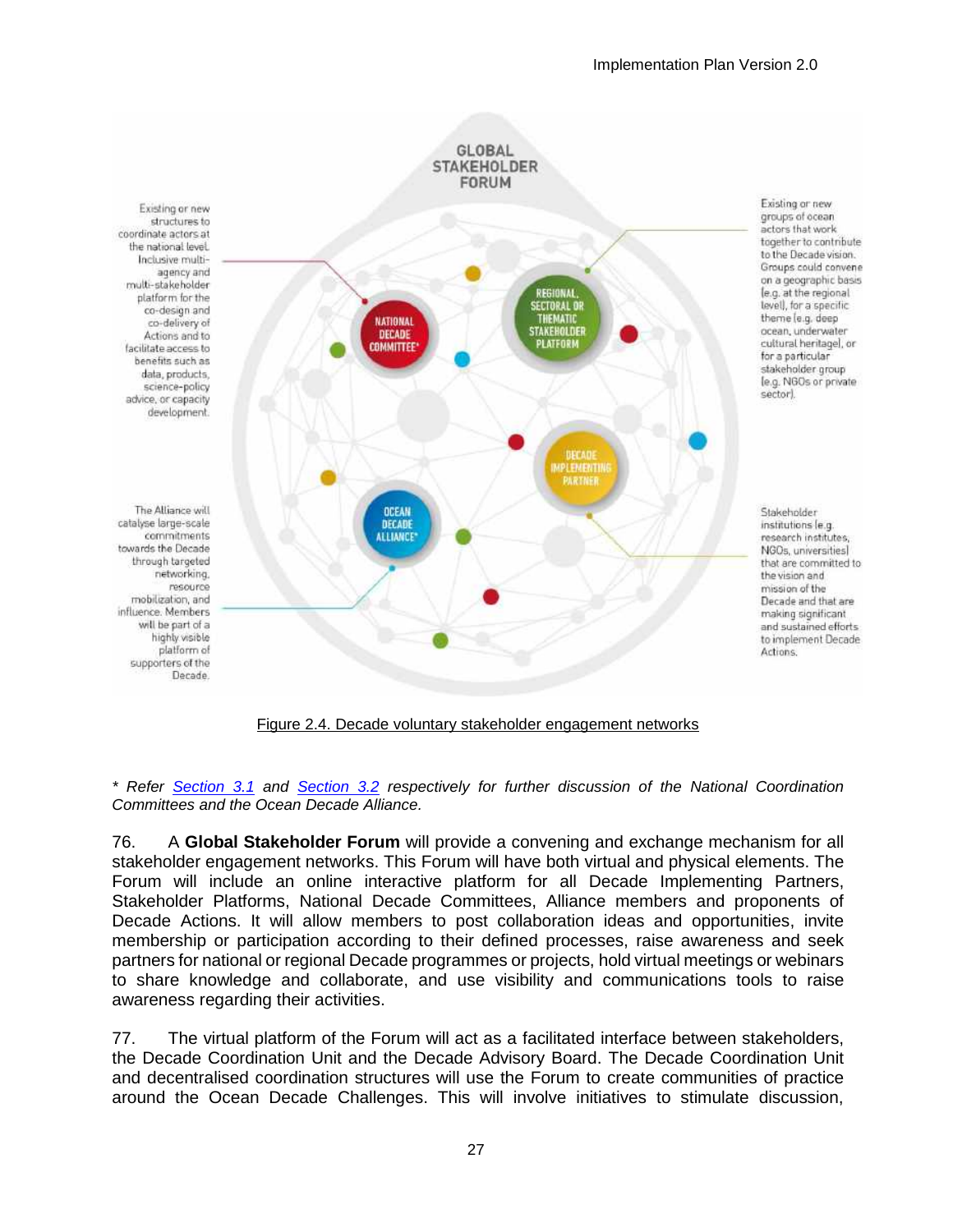generate ideas, and virtually convene interested parties for co-design and collaboration around the Challenges, including through dedicated sessions at international and regional conferences and by creating opportunities for different communities of practice to contribute to the Decade reporting mechanisms that are described in [Section 3.3.](#page-47-0)

78. The Decade Coordination Unit and decentralised coordination structures will also actively work to promote exchange and cooperation between stakeholder groups with common interests, for example National Decade Committees. They will connect stakeholders that are looking for collaboration opportunities, and will share examples of successful co-design and co-delivery activities to inspire action in others. Throughout the implementation phase, they will use the Forum to develop and communicate specific initiatives to support co-design and collaboration initiatives including technical working groups, co-design workshops, or training initiatives for co-design approaches. The outcomes of co-design processes that are initiated through the Global Stakeholder Forum will be able to be submitted for endorsement as Decade Actions following the process described in [Section 2.4.](#page-22-0)

79. Members of the Global Stakeholder Forum will be able to engage with the Decade Advisory Board via the virtual platform, for example in response to requests for inputs to Decade review processes, or calls for nominations for experts in working groups.

80. Members of the Global Stakeholder Forum will meet through a hybrid virtual / in-person **Decade international and regional conference series** that will be organised to convene stakeholders, share information on progress towards the Decade vision, and catalyse new initiatives and partnerships. Sessions within the conferences will be dedicated to the development of co-design collaborations, training on co-design approaches, and the showcasing of successful initiatives. Starting in 2021, international in-person conferences will take place at least every three years, typically in conjunction with other major events within the ocean community. Regional inperson events will also commence in 2021 and will subsequently be organised as the opportunity arises in conjunction with major regional meetings. Regional and international virtual conferences and events will be organised more regularly throughout the Decade as one-off events or as part of other meetings. Governments, regional organisations, universities and other actors will be asked to express interest in hosting these in-person and virtual conferences with the aim of ensuring diversity in the location of the events throughout the Decade. Decade decentralised coordination structures will also play a key role in supporting the convening of these meetings.

# Communicating the Decade

81. Communication of the Decade and its achievements will be key to engaging stakeholders, catalysing actions and mobilising resources. The Decade Coordination Unit will coordinate communication activities, and will encourage Decade stakeholders at all levels and in all locations to become advocates of the Decade who will, in turn inspire action for the Decade. A Decade communications strategy will provide a framework for communication efforts, and will itself evolve throughout the Decade. Communications will aim to enhance global understanding of the importance of a healthy global ocean to underpin a healthy society and a sustainable global economy, and to provide mechanisms to communicate and exchange on the importance of the ecological, physical, social, economic and cultural characteristics of the ocean. This will in turn generate excitement around the global ocean as an adventurous and largely unexplored frontier. The strategy will establish principles and messaging that are tailored to the local and regional contexts of different stakeholders, including cultural, technological and linguistic specificities. Finally, communications efforts will provide information on what the Decade will achieve; why stakeholders should get involved; and how they can provide their support.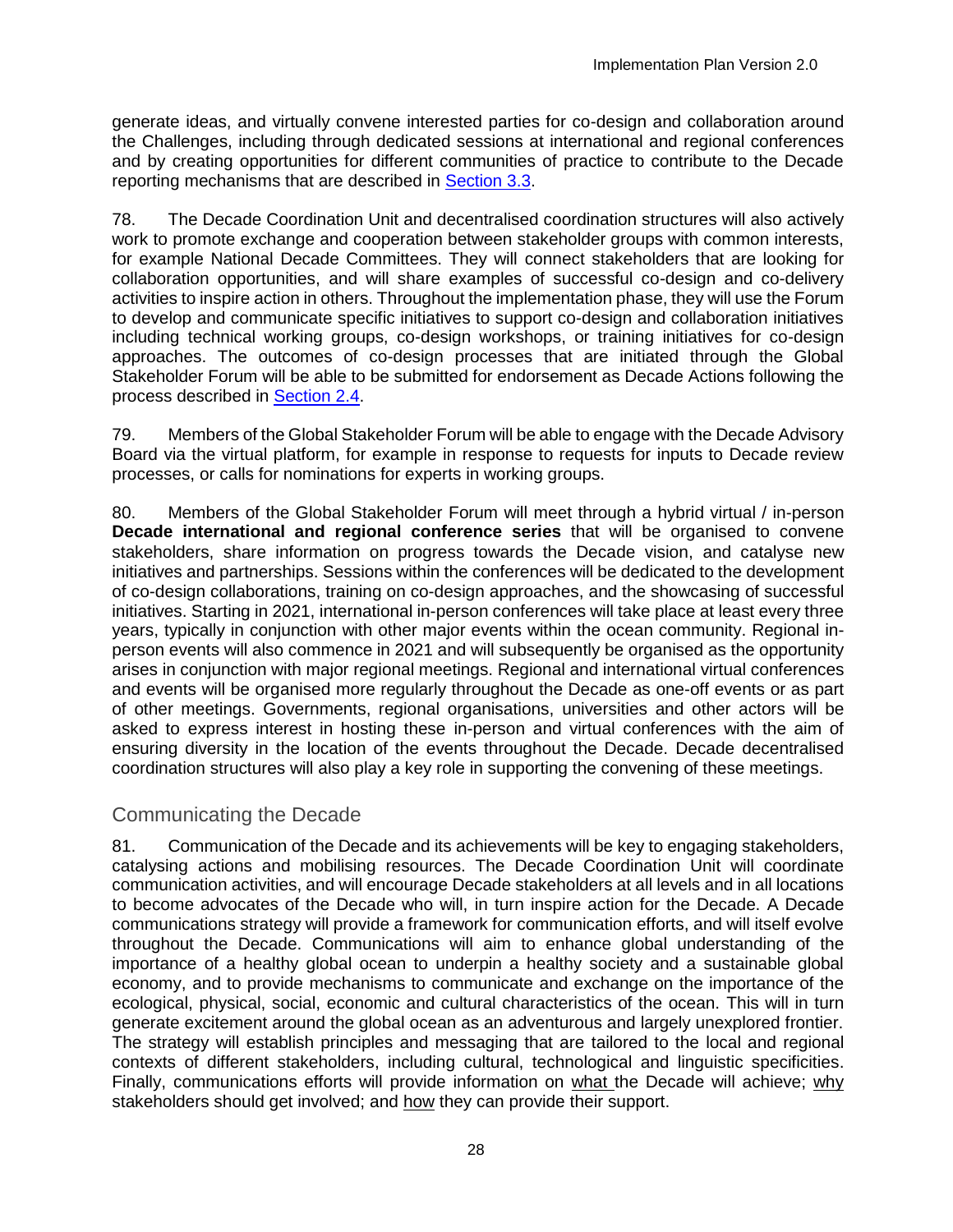82. The Decade communications campaign will invite all stakeholders to become part of **"Generation Ocean"** (or **"GenO"**) to deliver the Decade vision. The Generation Ocean brand will be a central pillar of Decade communications and will provide a clear call to action for everyone who wants to become part of efforts during the Decade to understand the ocean and to take the actions needed to protect it for present and future generations. The vision is that "Generation Ocean" will convene all generations to build a new kind of society by 2030, one in which all of humanity will use the best available science and knowledge to deliver the ocean we need for the future we want. The inclusive nature of the brand will be highlighted as it is developed across digital and print media, and takes the shape of a full communications campaign with key messages and means of communication that are tailored to different regions and countries.

83. The campaign will feature testimonials of citizens of all ages and walks of live about how they interact with the ocean. It will spotlight a series of highly visible '**Ocean Decade Champions**' including celebrities, sportspeople, politicians, or scientists who are acclaimed at the global, regional or local levels. These Champions will have a prominent place in the Generation Ocean communications campaign including during international and regional Decade events. They will translate the global messages of the Decade into messages that speak to targeted global, regional and local audiences, thus inspiring action amongst communities around the world.

84. The global scope of the Decade ensures a large number of partners across numerous geographies will need to carry out communications activities using common messaging and branding. As part of the Generation Ocean campaign, toolkits, digital products and guidelines will be produced and shared with Decade partners, including media partners, so that they can broadcast and amplify Decade messages and information across scales and in diverse formats.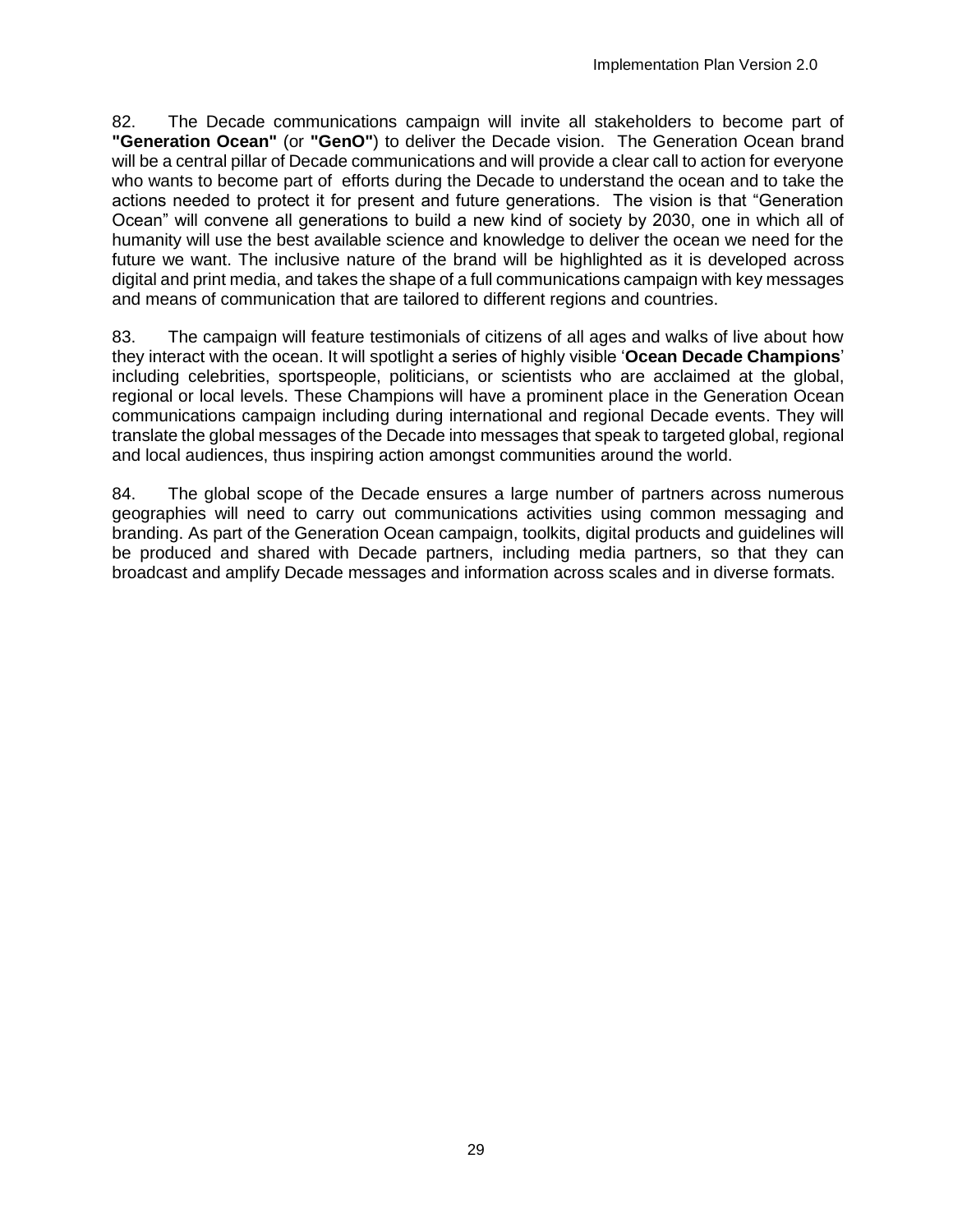#### **PART 3: IMPLEMENTATION OF THE UN DECADE OF OCEAN SCIENCE FOR SUSTAINABLE DEVELOPMENT**

<span id="page-37-0"></span>*Part 3 describes the implementation of the Decade. It presents the governance and coordination framework of the Decade, the mechanisms for financing of Decade Actions and coordination costs, and the framework to measure progress and adaptively manage the Decade.*

# <span id="page-37-1"></span>3.1 GOVERNANCE AND COORDINATION FRAMEWORK

*This section describes the intergovernmental process required to guide and report on the progress of the Decade implementation and the role and functions of various implementing and coordinating entities.*

85. Achieving the ambition of the Decade and delivering transformative ocean science through a high-level strategic framework requires coordination at multiple scales and a lean and flexible decision making process. Decade Actions contributing to the Decade vision will be proposed and undertaken by national, subnational and local governments and a wide range of stakeholders including research institutes, UN entities, intergovernmental organisations, business and industry, philanthropic and corporate foundations, NGOs, educators, community groups, or individuals. Therefore, governance and coordination arrangements for the Decade need to be flexible, agile, facilitate collaboration across groups of actors, and optimise the use of existing structures wherever possible. The governance framework for the Decade takes into consideration the relevant provisions of UNCLOS that sets out the rights, obligations and responsibilities of various States and competent international organisations with respect to marine scientific research.

86. The purpose of the Decade governance and coordination framework is to:

- Provide an enabling environment for the implementation of the Decade through enhanced dialogue, partnership, and financing.
- Empower stakeholders to engage, plan, and implement Decade actions through a coordinated science-based framework, in a spirit of co-design and co-delivery.
- Facilitate review by Member States of Decade implementation.
- Coordinate and promote the Decade globally and in all regions, leaving no one behind.
- Facilitate sharing of knowledge, tools and lessons learned.
- Report on the progress of the Decade, including regional and national commitments under one common global umbrella, thereby underscoring its contribution to the SDGs.

87. To respond to this complexity, the Decade governance and coordination framework is built on a set of centralised and decentralised structures that are described in the following sections and shown in [Figure 3.1.](#page-38-0)

## Governance Framework

## *UN General Assembly & IOC Governing Bodies*

88. The Decade is a UN-wide initiative endorsed by the UN General Assembly (UNGA). UNGA Resolutions 72/73 and 74/19 (A/RES/72/73 and A/RES/74/19) invite *inter alia* the Secretary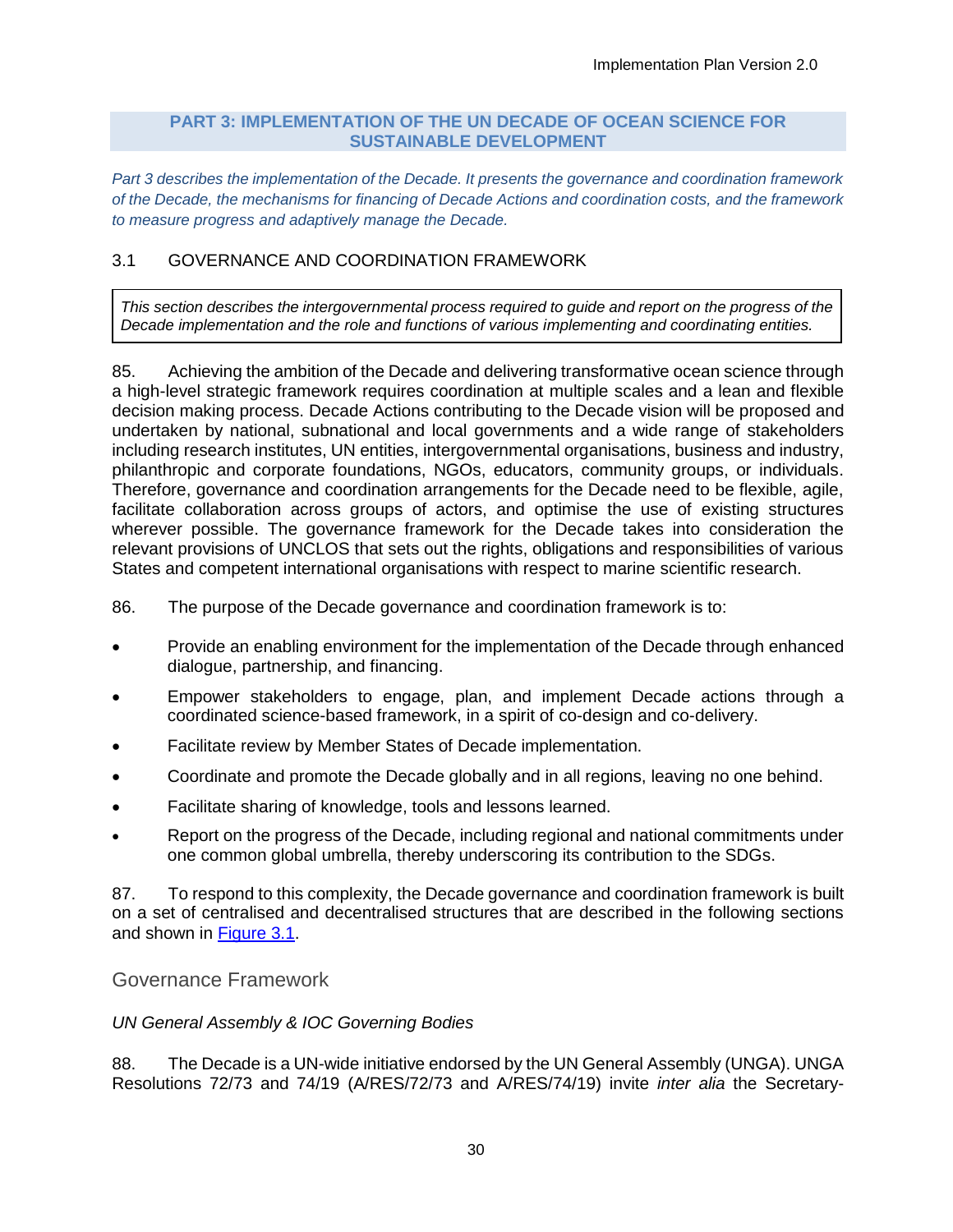General to inform the UNGA of the implementation of the Decade, based on information to be provided by the IOC.

89. In accordance with the paragraph 303 of the UNGA Resolution 74/19 (A/RES/74/19), IOC will regularly consult with, and report to, United Nations Member States on the Decade and its implementation. The IOC Governing Bodies will consider regular reports on the Decade prior to their submission to the UNGA



Figure 3.1. Governance and coordination framework for the Decade

## <span id="page-38-0"></span>*Decade Advisory Board*

90. The Decade Advisory Board is a strategic advisory body to the IOC Governing Bodies that does not exercise policy-making functions. The Board will provide strategic advice on Decade implementation, for example by commenting on the Decade monitoring and evaluation framework or data stewardship strategies. It will provide recommendations on the endorsement of programmes and Decade Collaborative Centres, and comment on the consolidated performance of Decade Actions throughout the review processes described in [Section 3.3.](#page-47-0) Board members will also contribute to the assessment of resource requirements for Decade Actions and raise awareness about the Decade, including with potential resource providers. The Terms of Reference of the Decade Advisory Board will be proposed and presented to the IOC Governing Body meeting in 2021.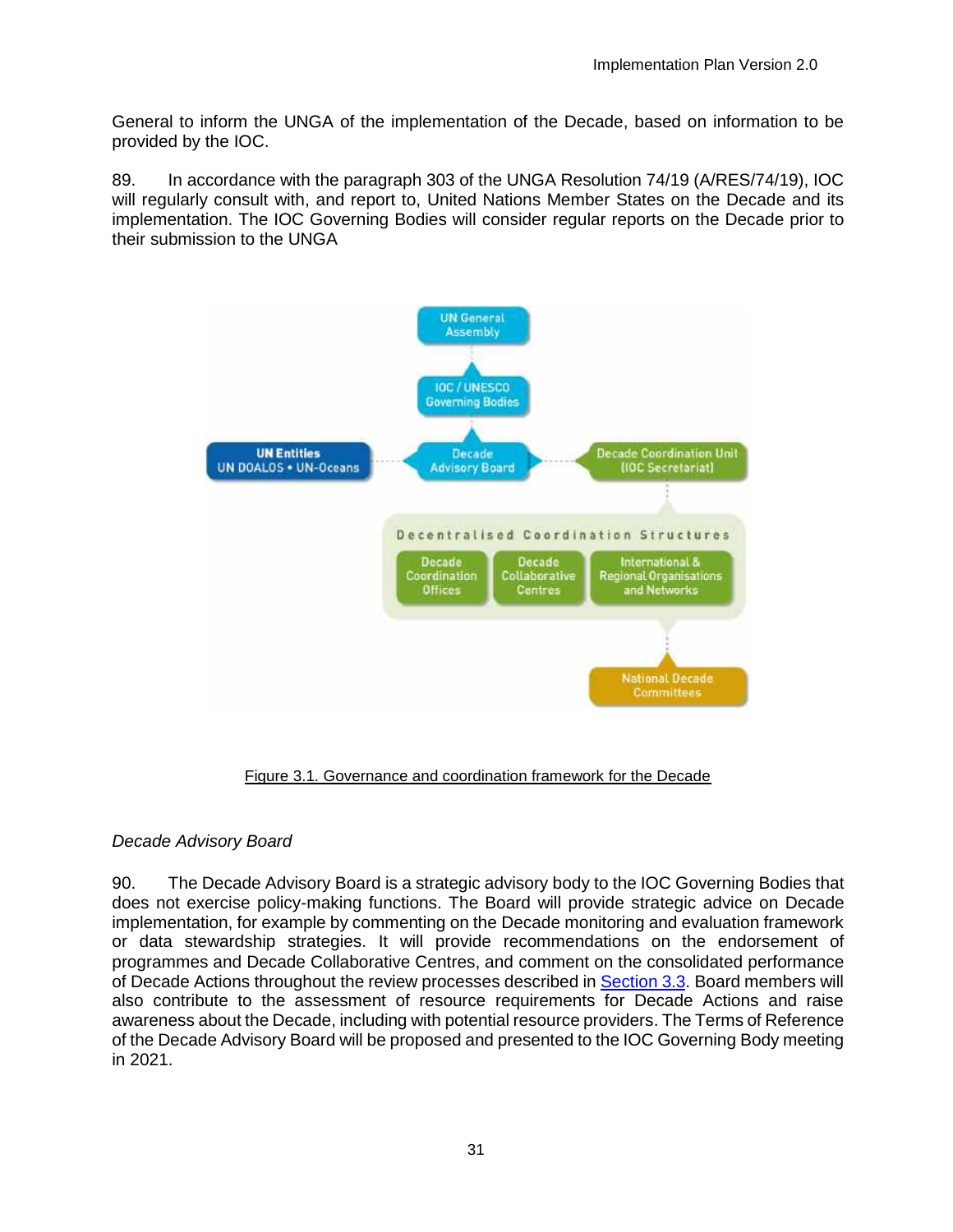91. The Board will comprise up to 20 members including representatives of UN entities and a balance of experts from relevant scientific disciplines, as well as from stakeholders from socioeconomic and policy sectors. Open calls for nominations will be used to identify candidates for the Board and members will be selected in consultation with Member States. Expertise, geographic, generational, and gender balance will be taken into account in the selection of members. Membership will be on a rotational basis with members to serve two-year terms that are renewable for a second mandate, with processes to ensure staggered turnover of Board members. The Chair of the IOC will chair the Board. To ensure optimal participation, the Board will work through hybrid virtual -in-person meetings. The Board may establish task groups and/or invite external experts as needed to address specific issues or tasks. Reports of the Decade Advisory Board meetings will be made publicly available through the Decade website. The Decade Advisory Board will report to the IOC Governing Bodies via existing processes i.e. the regular meetings of the IOC Assembly and IOC Executive Council.

# *Engagement and coordination across the UN System*

92. UN-Oceans, the UN system wide inter-agency coordination mechanism focusing on ocean and coastal issues<sup>14</sup>, and its members are invited by the UNGA resolution 74/19 to collaborate with IOC on the Decade. New forms of cooperation and, potentially, stronger formal links between the Decade Coordination Unit and UN organizations will be explored based on the understanding that ocean science represents a cross-cutting theme that underpins the mandates of several UN entities. Collaboration across UN entities will be promoted through the dedicated UN-Oceans Decade contact group established in 2019 during the 19<sup>th</sup> Meeting of UN-Oceans. Bilateral cooperation agreements that exist amongst UN entities focusing on science-policy aspects, technical, scientific and capacity development cooperation will be leveraged. Regional implementation, including via Regional Seas Conventions, will also be an important focus of the coordination amongst UN structures and programmes. The Decade coordination structures described below will proactively seek partnerships and synergies with UN and non-UN regional intergovernmental organizations, to guide the development of regionally driven sciencebased applications.

93. To facilitate the required level of engagement, United Nations Legal Counsel / DOALOS (as the focal point of UN-Oceans) will be represented on the Decade Advisory Board. Four other seats on the Decade Advisory Board will be reserved for UN entities based on their contribution to the Decade. UN entities will be invited to report their respective contributions to the Decade through the annual UN Secretary-General's report on the ocean, as well as the anticipated triennial 'State of the Decade' report (refer [Section 3.3\)](#page-47-0).

# Coordination Framework

# *Decade Coordination Unit*

94. The Decade Coordination Unit will be located within the IOC Secretariat. Its three main functions are to act as the: (i) primary coordination office for the implementation of Decade Actions; (ii) Secretariat for the Decade Advisory Board; and (iii) Secretariat for the Ocean Decade Alliance. The Coordination Unit will work in close collaboration with the Secretariats of other UN entities and may include seconded staff from UN entities and programmes to ensure a well-coordinated

l <sup>14</sup> [www.unoceans.org](http://www.unoceans.org/)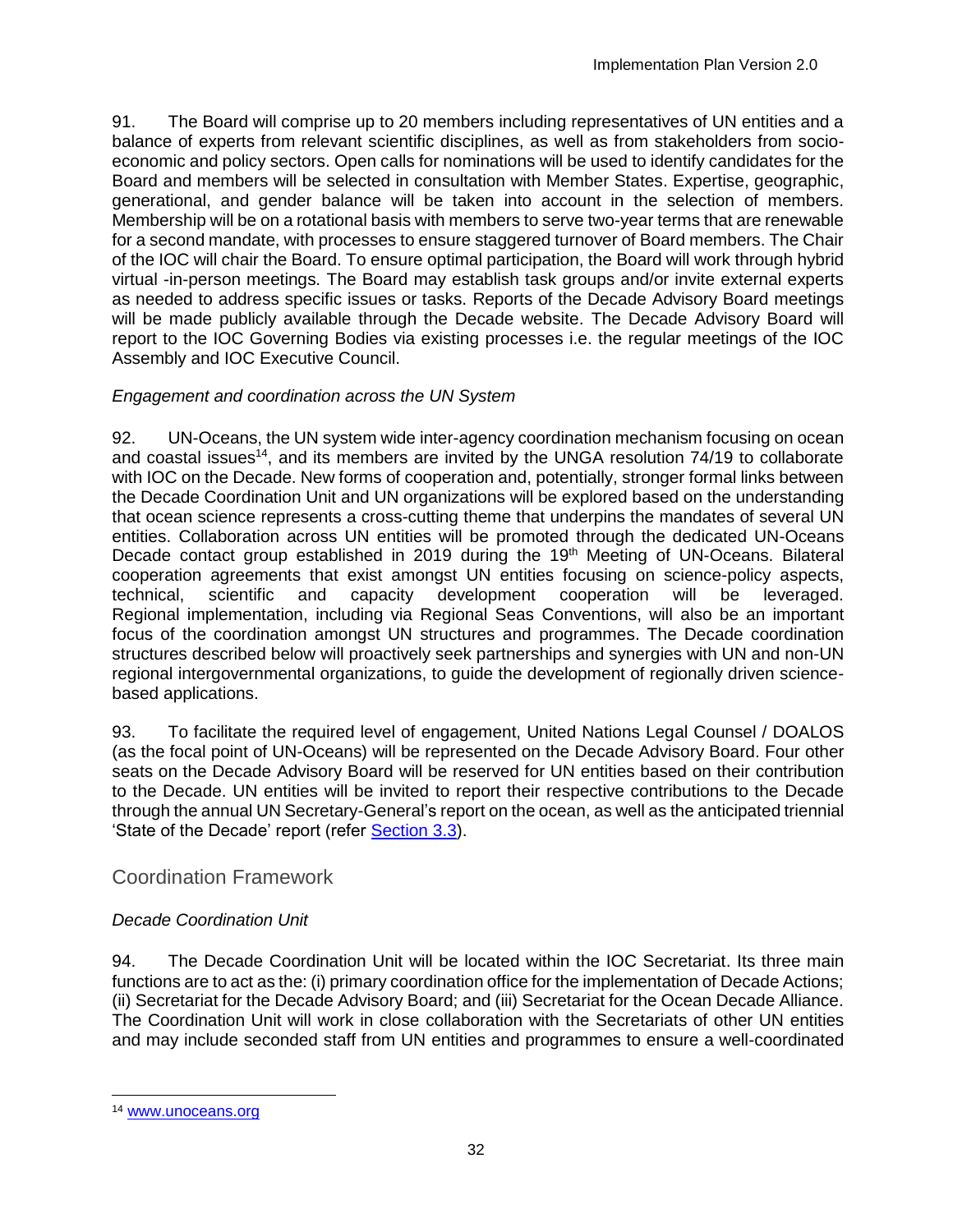inter-agency approach. In addition, a more decentralized approach may be explored by appointing personnel within UN entity Secretariats to support the coordinating functions of the Decade.

95. The Unit will develop biennial action plans and resource needs assessments to inform Calls for Action and facilitate connections between resource providers and proponents of Actions; coordinate and consolidate information from the decentralised structures to facilitate monitoring and reporting; coordinate communications and outreach including targeted engagement with funding and resource providers; endorse Decade projects, activities and contributions; and provide Secretariat support to the Board and the Ocean Decade Alliance (refer [Section 3.2\)](#page-43-0). In terms of the Alliance, the Decade Coordination Unit will perform the following tasks:

- Promote the development of the Alliance membership by proactively seeking engagement of high-level supporters.
- Facilitate the process of membership of the Alliance in accordance with the eligibility criteria, and when relevant, conduct due diligence process for membership of companies and private entities in line with UNESCO/UN rules.
- Identify and communicate resource needs for priority areas of the Decade and assist in linking needs to potential resource providers.
- Keep track of financial commitments provided by Alliance members, through the annual Decade reporting process.
- Facilitate the convening of Alliance events and related outreach/communication activities.

96. The Decade Coordination Unit will also facilitate liaison between the Decade stakeholder engagement structures and the Decade Advisory Board via the Global Stakeholder Forum as discussed in [Section 2.7.](#page-31-0)

97. The Decade Coordination Unit will work with UN entities, programmes and conventions to ensure high visibility and representation of the Decade in UN conferences, events and forums, such as the Regular Process for Global Reporting and Assessment of the State of the Marine Environment including Socioeconomic Aspects. The Joint Group of Experts on the Scientific Aspects of Marine Environmental Protection (GESAMP) may be activated at the request of UN entities to address relevant priorities identified during the Decade.

## *Decentralised Coordination Structures*

l

98. The governance framework includes different types of decentralised coordination structures at the programmatic or regional level as described below. These structures would have well defined, documented mandates that would be developed in collaboration with the Decade Coordination Unit. Regular virtual meetings between the Decade Coordination Unit and decentralised coordination structures would avoid duplication of efforts or conflicts between the mandates of different structures.

99. *Decade Coordination Offices* may be hosted by UN Member States and will require the establishment of a Seat Agreement with the host Member State and the provision of financial resources through IOC/UNESCO or other UN frameworks<sup>15</sup>. These Offices will act as

<sup>&</sup>lt;sup>15</sup> Individual UN Bodies and Conventions have their own procedures to establish decentralised structures that will need to be adhered to.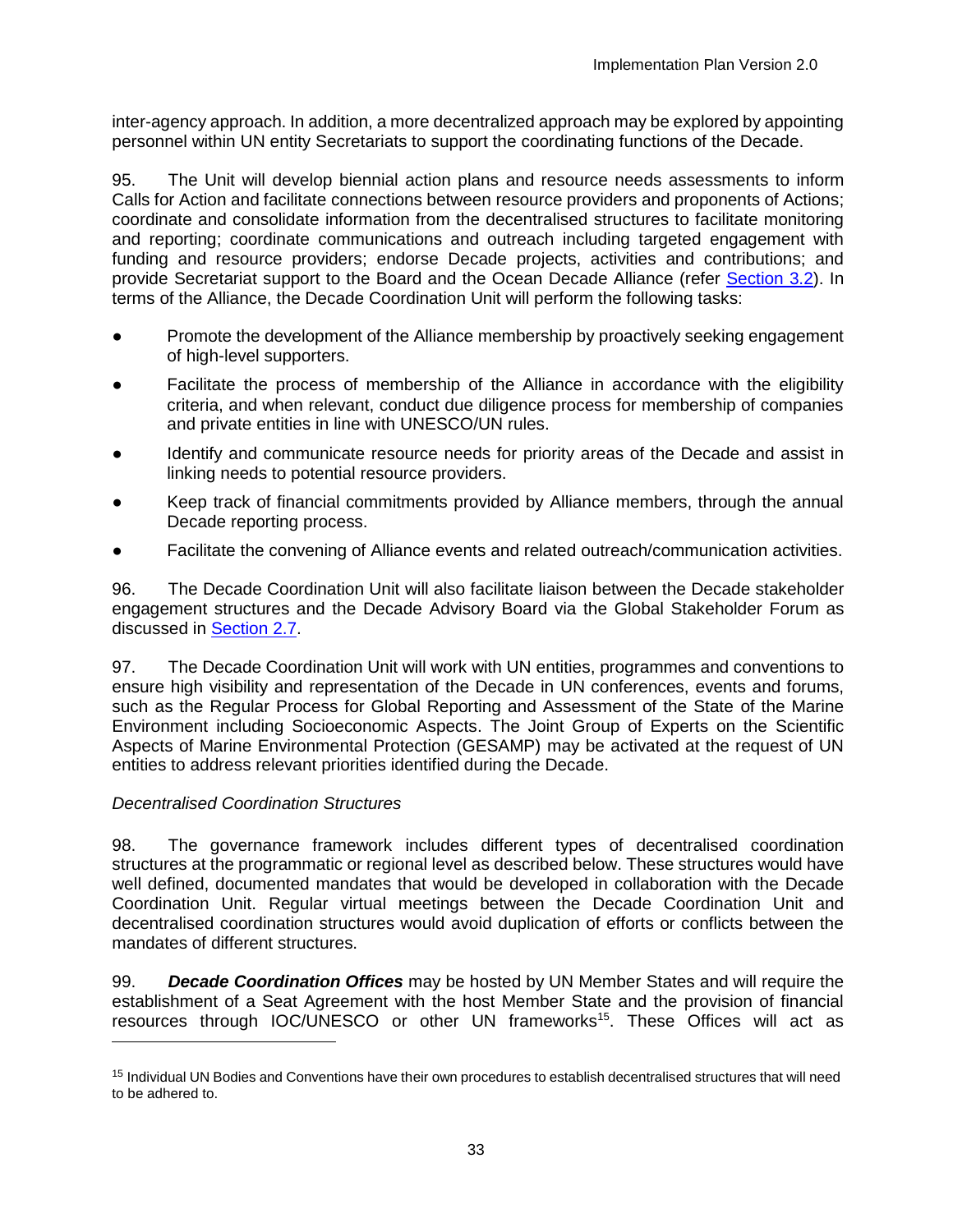'decentralised' Decade Coordination Units, being organically attached to the central Decade Coordinating Unit (i.e. tasked by and reporting to the central Unit), and will be responsible for a regional portfolio of Decade Actions and/or specific thematic initiatives (e.g. observations, Ocean Literacy, ocean mapping, capacity development etc.). Decade Coordination Offices may also be located in existing UN Offices. The main functions of Decade Coordination Offices include, but are not limited to:

- (i) Coordinate, monitor and report on specific Decade programmes or regional portfolios of actions.
- (ii) Review requests for endorsement of Decade Actions falling under their mandate and provide recommendations to the Decade Coordination Unit.
- (iii) Organize and participate in Decade implementation review meetings and other relevant meetings and discussions linked to the Decade implementation.
- (iv) Promote cooperation with relevant IOC programmes, related projects, other relevant UN entities and stakeholder groups in order to advance the implementation of the Decade.
- (v) Raise awareness and visibility of the Decade amongst diverse stakeholder groups and coordinate targeted communications activities in line with branding and messaging guidelines provided by the Decade Coordination Unit.
- (vi) Seek partnerships and potential voluntary commitments to strengthen implementation and impact of the Decade.

100. Initial guidance for the establishment of IOC/UNESCO-based Decade Coordination Offices is provided through [IOC-CL 2785](http://ioc-unesco.org/components/com_oe/oe.php?task=download&id=44336&version=1.0&lang=1&format=1) of 2019.

101. *Decade Collaborative Centres* will be hosted by one or more countries in an existing or newly established centre, or by an international or regional organization engaged in Decade activities. They will not require the establishment of a dedicated IOC/UNESCO office. Financing for these centres may be provided by the host country or organisation or via a third party, for instance to facilitate the operation of these centres in countries or regions with fewer available financial resources. These Centres will be legally separate from the IOC and operated under the complete responsibility of the establishing entity(ies). They will catalyse Decade Actions at the regional or thematic level by providing technical, logistical, and financial support for: (i) scientific coordination and planning; (ii) the identification of collaboration opportunities; (iii) communications, awareness raising and stakeholder engagement; and (iv) technical and scientific capacities to support Decade Actions. They will provide advice to the Decade Coordination Unit on requests for endorsement of Decade Actions that fall within their purview.

102. These Centres will also assist the Decade Coordination Unit and Offices to track the implementation of endorsed Decade Actions in their respective domain, thus contributing to the overall monitoring and evaluation effort. Proposals for the establishment of Decade Collaborative Centres will be reviewed by the Decade Advisory Board based on a proposal demonstrating international expertise and capacities and financial sustainability. Proposals for establishing Decade Collaborative Centres emanating from non-UN entities will be considered by IOC Governing Bodies at their regular meetings. Once approved, the Decade Coordination Unit will establish a partnership agreement with the hosting institution to frame the collaboration. Operational guidelines, including details of the selection process and eligibility criteria, will be developed for Decade Collaborative Centres prior to the start of the Decade.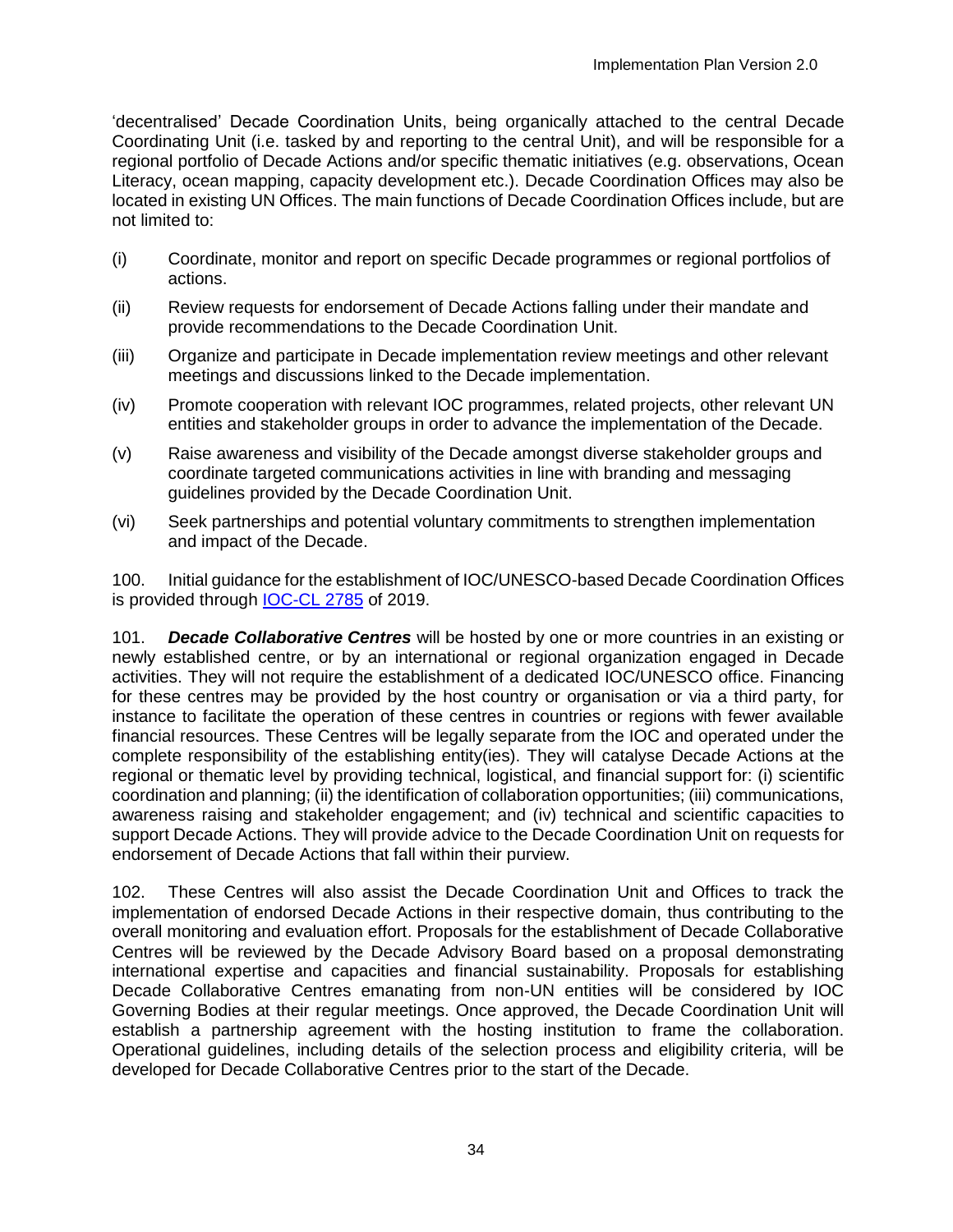103. *Existing international and regional organizations and networks* with a focus on marine research, ocean management, or scientific cooperation will have an opportunity to actively engage in coordination of the Decade. This will be particularly important in areas not well covered by the other elements of the Decade coordination framework. At the regional level, several of these organisations were engaged actively during the planning phase, acting as Decade 'conveners' for planning workshops in specific ocean basins or for specific themes. The ongoing role of these organisations during Decade implementation will be crucial to the translation of global priorities to regional actions. Specifically, these organisations can play a role in convening and engaging stakeholders, identifying regional and thematic science and capacity development priorities, and ensuring alignment with ongoing and planned regional initiatives. They may also lead or coordinate development of regional Decade programmes or projects. The role of these organisations can be enhanced through registration as regional stakeholder engagement networks (refer [Section 2.7\)](#page-31-0), or through formal recognition as Decade Collaborative Centres.

## *National Decade Committees*

104. Given the scope and breadth of the Decade, national coordination of Decade activities will in many cases be essential. The creation of National Decade Committees will be encouraged to facilitate national contributions to the Decade, engage national stakeholders, and enhance their access to Decade benefits such as data, forecasts, science-based decision support tools, or capacity development opportunities. The Decade Coordination Unit will use the Global Stakeholder Forum to promote exchange and cooperation between National Decade Committees. Ideally, these National Decade Committees should be multi-agency and multi-stakeholder platforms, involving the political and scientific institutions and actors concerned by the ocean and its management. Existing national coordinating mechanisms may provide the basis for performing such functions. The mandate and role of National Decade Committees will be tailored to the local context but could include:

- Act as an information conduit from the Decade structure to the national science and sustainable development community to promote awareness and interests.
- Provide national inputs for the formulation of Decade Actions including the facilitation of co-design initiatives across groups of stakeholders and/or nations.
- Facilitate the planning and implementation of national priorities and activities including the development of national Decade programmes or projects that can be endorsed as Decade Actions and which can engage a wide variety of local and sub-national stakeholders.
- Implement or coordinate national outreach and communications activities in line with the guidance on branding and messaging provided by the Decade Coordination Unit.
- Ensure that outputs of activities implemented under the Decade are available to the community.
- Encourage and facilitate the provision of necessary national funds and logistical support for the implementation of activities contributing to the Decade.
- Encourage voluntary national contributions to the costs of international coordination.
- Assist the Decade coordination structures in planning, implementation and delivery of activities at the national level including providing, where relevant, demonstration of their support for requests for endorsement for Decade Actions.
- Providing annual reporting to the Decade Coordination Unit on the Committee's activities.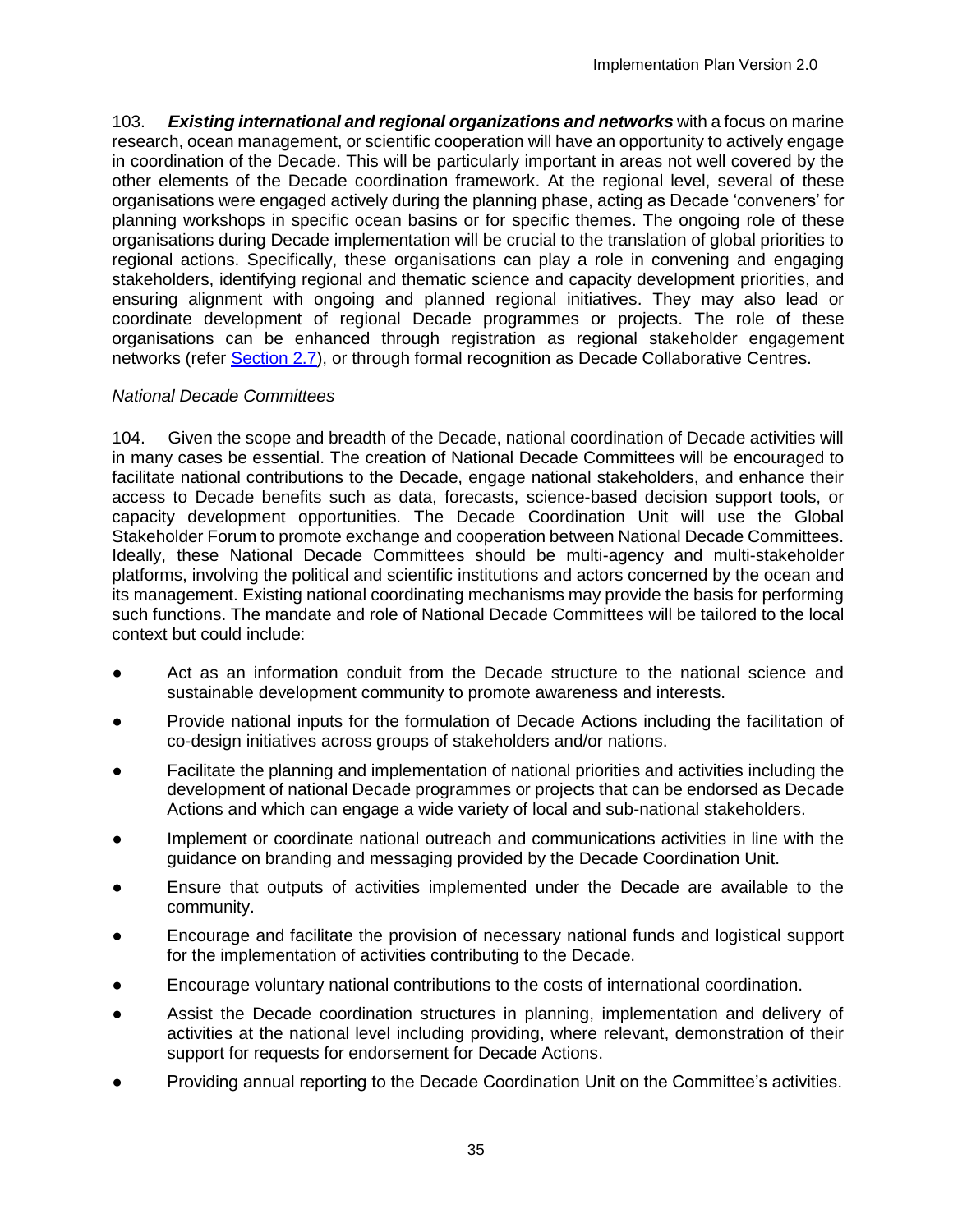Facilitate hosting of regional or international meetings related to the Decade.

National Decade Committees will interact with the Decade Advisory Board via Member State participation in the IOC Governing Bodies, or less formally through the Global Stakeholder Forum. Operational guidance for the establishment and operation of National Decade Committees will be developed prior to the start of the Decade.

## <span id="page-43-0"></span>3.2 RESOURCE MOBILISATION

*This section describes the different financing mechanisms that exist for the Decade for coordination and Action costs.* 

How will Decade Actions be Resourced?

105. Currently, resources for ocean science come from several main sources. National governments are key sources of financing for ocean science; however, on average only 1% of national research budgets support ocean science<sup>16</sup>. Philanthropic and corporate foundations are also important sources of financing for ocean science and can play complementary roles in awareness raising, education. Finally, business and industry are key players particularly in terms of in-kind resource provision or investment in research and innovation.

106. If the ambitions of the Decade are to be realised, funding for ocean science from existing partners will need to increase significantly. In addition, new sources of funding or support will need to be nurtured including emerging financing models such as blue bonds or ocean business impact investments, public-private partnerships, multilateral or bilateral development banks, and innovative in-kind contributions. There will also need to be increased engagement with funding and resource providers who may not directly support ocean science but who support initiatives or activities inextricably linked to, or reliant upon, ocean science. This includes funders who traditionally focus on social sciences, or who are more strongly focused on supporting users in the ocean science value-chain. Successful engagement of this latter group will require exchange and dialogue on the broad nature of ocean science and the foundational role that ocean science plays in many other sectors and domains of activity.

107. A wide range of existing and new partners will fund Decade Actions and the resource base for the Decade will need to be broad and flexible. No single agency or actor will manage all Decade resources. The Decade itself is not a funding mechanism and the Decade is not structured to collect contributions from partners that would be amassed in a common pool of financial resources. The approach of the Decade will be to continue existing engagement efforts to encourage partners to align their funding and support strategies with identified Decade priorities.

108. To mobilise resources at a level that meets its ambition, the Decade needs to present a clear and robust value proposition to attract funding and resource partners and generate excitement to become part of the ocean science revolution throughout the Decade and beyond. The value proposition for funding and resource providers is that they will be part of a global, highly visible and long-term collective effort that will allow them to create greater impact than if they were working alone. It will allow them to collaborate and establish new partnerships both with fellow funders and resource providers, and with new recipients of funding and resources. The Decade allows them to join this common effort while maintaining a focus on their own geographical or

l <sup>16</sup> Data for the period 2013-2017 taken from GOSR2020 in prep.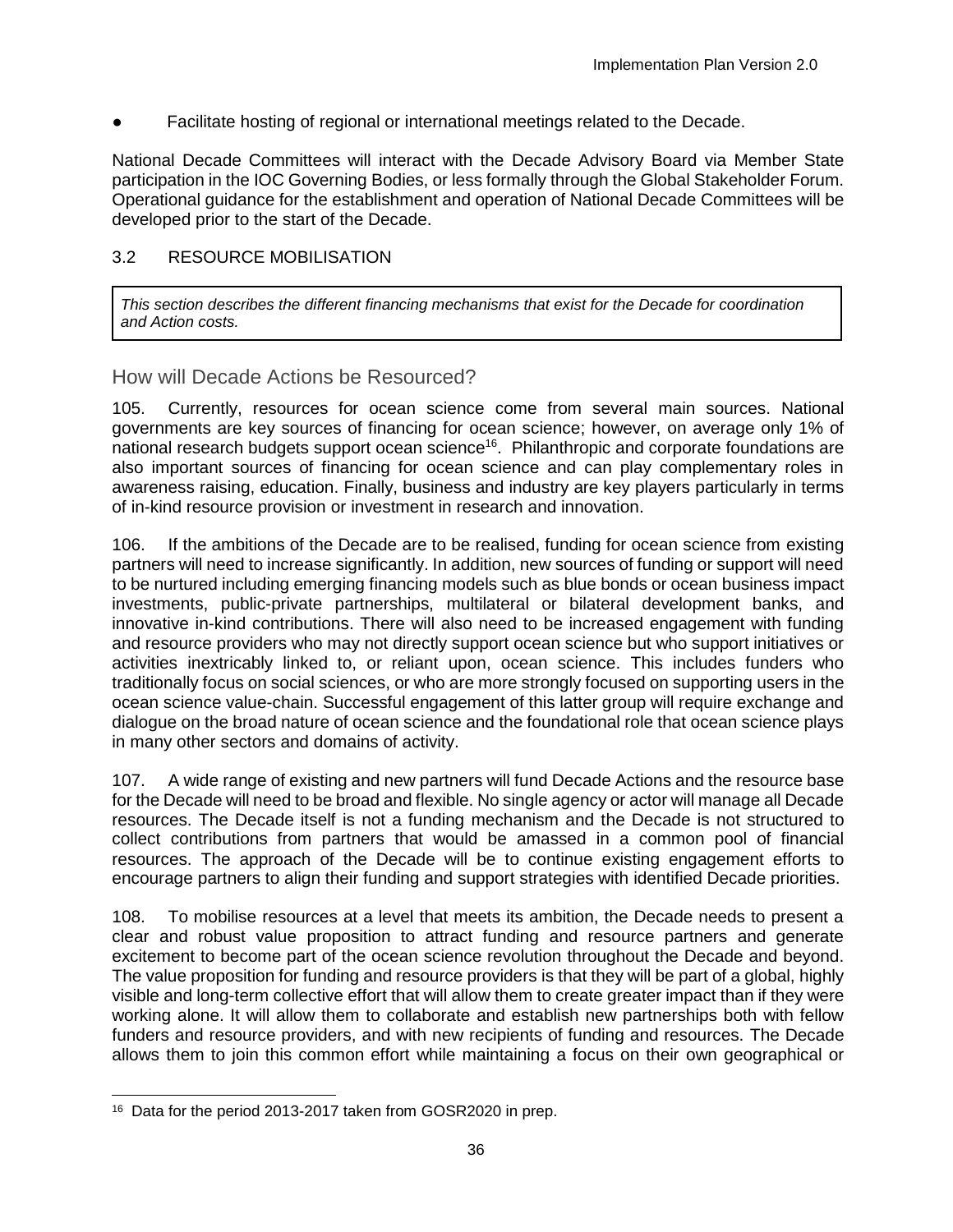thematic priorities, and continuing to adopt their own processes and procedures for the identification and administration of their support.

109. The value proposition for proponents of Decade Actions in terms of funding and resource provision is structured around three elements. Firstly, in many cases, proponents of Decade Actions will take the lead in securing their own resources: in these cases, the endorsement of an initiative as a Decade Actions will increase its attractiveness to funders and resource providers that are supportive of the Decade. Secondly there will be funding and support opportunities that are exclusively available to Decade Actions and for which the Decade Coordination Unit will play a coordination role between priority needs and the commitments of funding and resource partners via the Ocean Decade Alliance and the Global Stakeholder Forum. Finally, through planned engagement efforts and outreach to funders and resource providers, the Decade aims to raise awareness and understanding of the need for an increased volume of funding for ocean science globally as well as changes in the structure of that funding, including the need for longer-term funding.

110. Both financial support and in-kind support will be mobilised for the Decade. Support will be required for the implementation of programmes, projects and activities under the decade ("**Action costs**"). The volume of Action costs mobilised through the Decade will only be limited by the scope and ambition of the Decade itself.

111. Support will also be needed for recurrent, operational activities including the functioning of the Decade Coordination Unit, the costs of regular meetings and review processes, communications activities, and other related operational costs ("**coordination costs**"). Ensuring adequate resources for coordination costs will be essential to the success of the Decade. Specific resource mobilisation efforts will target partners with a predisposition to provide this type of support. The volume of resourcing needed for coordination costs will be skewed to the start-up phase. Post-start up, the coordination costs should be relatively predictable thus allowing medium to long term resource mobilization planning. Resources will be mobilized to support the coordination and administration functions of the Decade Coordination Unit: this cost will be in the order of US\$1.5 - 2 million per year. Costs for communications activities implemented by the Decade Coordination Unit will depend on the scale and scope of such activities. The coordination costs associated with decentralised coordination structures will depend on the type of structure (i.e. coordination office or collaborative centre), the role and location, and whether it is an existing or new structure.

112. Biennial resource needs assessments will be prepared by the Decade Coordination Unit and will include information on coordination and Action costs. Information on secured resources and resource gaps will be used to match needs with available resources.

113. The focus of resource mobilisation will be on catalysing new and additional resources and support for ocean science. To track this effort, all financial or in-kind support will be continuously tracked throughout the Decade using common metrics regardless of mobilisation mechanisms and compared to baseline data. This will ensure that there is robust and consolidated information on the resources invested in the Decade and will allow the impact of the Decade to be analysed and communicated.

## Mechanisms for Mobilising Resources

114. [Figure 3.2](#page-45-0) and the following text describe the different ways in which a partner can contribute financial or in-kind resources to the Decade to support Actions or coordination costs.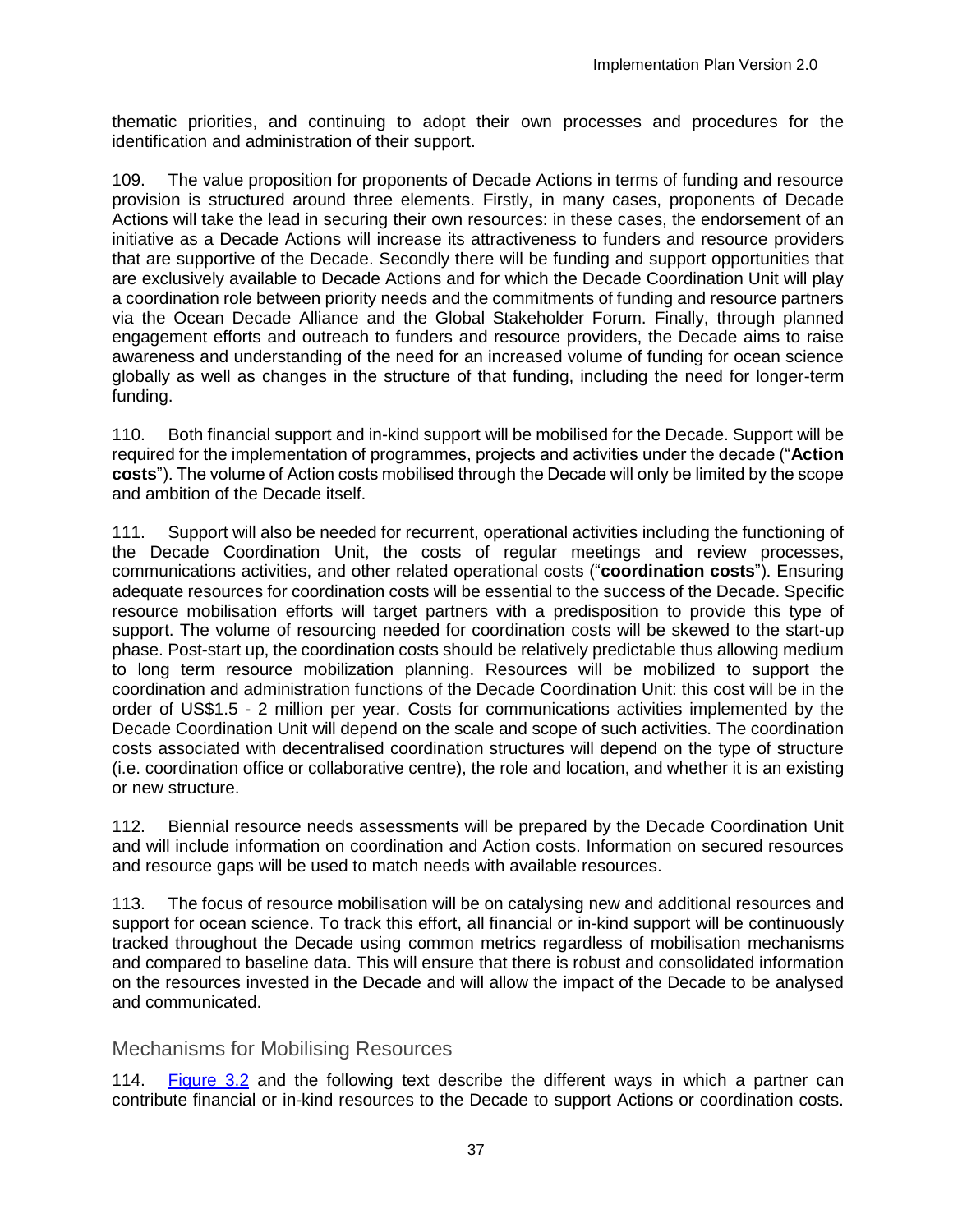All resource providers - regardless of the mechanism adopted and the volume of their contribution - will be recognised for their support to the Decade either through the Ocean Decade Alliance or on a regularly updated 'honour roll' of contributions to the Decade that will be included on the website.



#### Figure 3.2. Financing mechanisms for the Decade

#### <span id="page-45-0"></span>Mechanism 1: Direct support for Decade Actions and Coordination Costs

115. Under this mechanism, donors will use their existing processes to provide direct support to Decade Actions and coordination costs. Much of this support is likely to come in the form of Member State government funding via UN entities. Nationally funded research projects or nationally determined voluntary contributions such as research cruises, research and sustained measurement networks, technical training, or data systems will also be essential forms of support. Multilateral or regional funders or philanthropic foundations could also fund Actions and will be important partners throughout the Decade.

116. The mechanisms for direct support to coordination costs are likely to vary depending on the level of the governance structure. At the level of the Decade Coordination Unit, the predominant form of funding is expected to be through direct financial and in-kind support for operations (e.g. through the secondment or loan of staff). Such support will be in the form of extra budgetary resources from Member States or external financial partners. Further in-kind resources at the central level could include hosting and organization of an event of the Decade international and regional conference series, scientific meetings or workshops (e.g. stakeholder conferences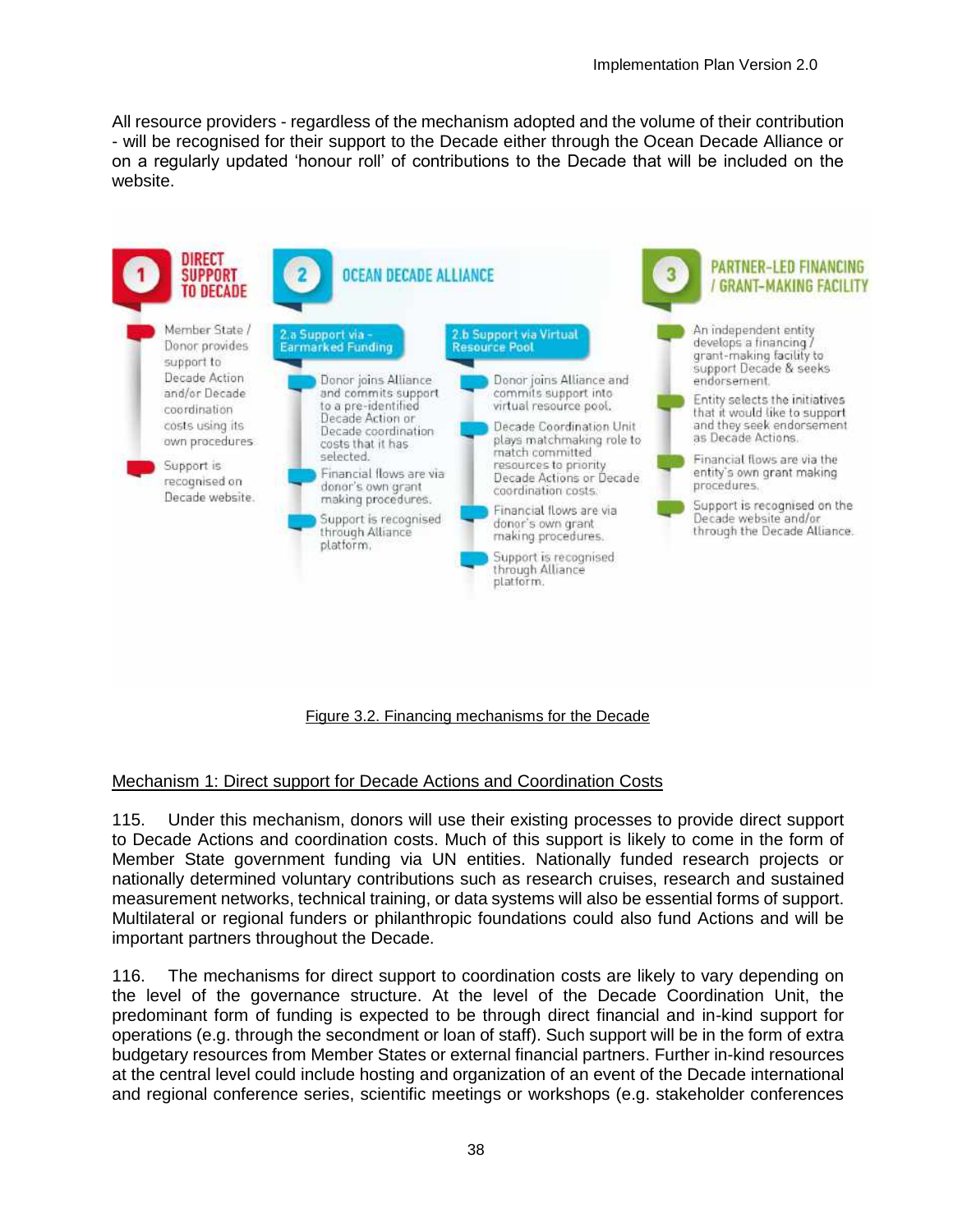or Decade Advisory Board meetings), communications or outreach campaigns, technical assistance or consultancy projects, or support for participation in global events linked to the Decade.

117. At the decentralised level, hosting of a Decade Coordination Office or Decade Collaborative Centre by a Member State will be one of the major mechanisms to provide in-kind support. Contributions from Member States may also include extension of existing support mechanisms to cover relevant Decade administration and coordination functions, or secondment and loan of staff to support Decade Coordination Offices or Decade Collaborative Centres.

## Mechanism 2: Support via Ocean Decade Alliance

118. The Ocean Decade Alliance will be a key component of the resource mobilisation efforts for the Decade, focusing on significant voluntary resource commitments. The Alliance is not a funding or grant making facility; rather, it is an engagement platform to connect large-scale resource providers with proponents of Decade Actions. The Alliance would provide a mechanism to organize members' commitments and resources via a 'virtual resource pool' into which members of the Alliance could commit in-kind or financial resources to implement priority Decade Actions. Alliance members would include governments, industry, civil society, scientific institutions, philanthropic organizations, and United Nations entities. The following criteria will guide decisions on Alliance membership: (i) demonstrated sustained commitment to supporting ocean science through research, capacity development, innovation and technological development, and/or communications and awareness raising; (ii) demonstrated willingness to act as a high-level ambassador for the Decade and to lead by example thus motivating action in other stakeholders; and (iii) significant financial or in-kind support to Decade Actions.

119. Membership of the Alliance would initially be for a period of three years that would be renewable based on the continuing commitments. Different levels of membership will be available depending on the scale of resources committed to the Alliance.

120. There are two options for support through the Alliance. Under the first option, members of the Alliance earmark their commitments to Actions or coordination costs that they have preidentified as wishing to support. Under the second option, Alliance members would commit resources to a 'virtual resource pool' and the Decade Coordination Unit would assist in linking commitments to proponents of Decade Actions that need resources or for priority coordination costs. In both cases, financing would be directly from the Alliance member to the proponent of the Decade Action.

121. Detailed operational guidelines will be developed for the Alliance prior to the start of the Decade.

## Mechanism 3: Partner-led Financing / Grant Making Facility

122. Under this mechanism, an independent entity with its own grant making capacity (e.g. a philanthropic foundation, an NGO or a government entity) will express the desire to mobilise resources to support Decade Actions and offers to act as a hub for mobilising financial contributions from other donors. Individual initiatives funded by the facility will follow the endorsement processes set out in [Section 2.4.](#page-22-0) Such a facility may focus on a specific theme, geography or type of Action (e.g. provision of support to LDC, SIDS or LLDC partners), or may have a broader mandate.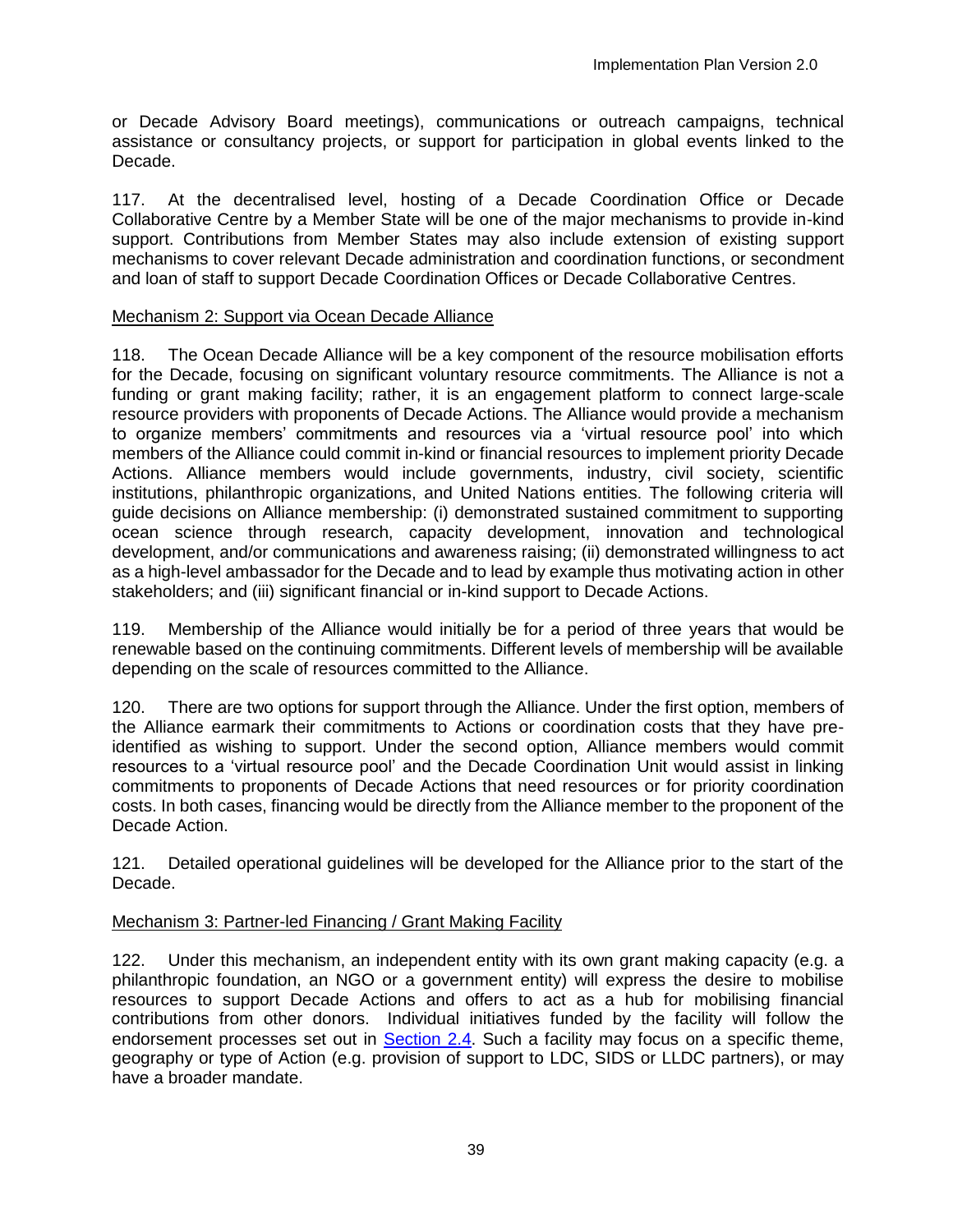# Responsibilities for Resource Mobilisation

123. The mobilisation of resources for the Decade will take a variety of forms and all actors need to be advocates for identifying and securing support. Specific roles of Decade governance and coordination entities in relation to resource mobilisation are summarised in [Table 3.1.](#page-47-1)

<span id="page-47-1"></span>

| <b>Entity</b>                                                                        | <b>Role in Resource Mobilisation</b>                                                                                                                                                                                                               |
|--------------------------------------------------------------------------------------|----------------------------------------------------------------------------------------------------------------------------------------------------------------------------------------------------------------------------------------------------|
| Decade Advisory Board                                                                | Define and recommend strategies for resource mobilisation.<br>$\bullet$                                                                                                                                                                            |
|                                                                                      | Raise high-level awareness of the Decade including with<br>funding partners and resource providers.                                                                                                                                                |
| <b>Decade Coordination</b><br>Unit                                                   | Develop Biennial Resource Needs Assessment to identify<br>$\bullet$<br>upcoming priorities and funding needs to inform Calls for Action<br>and facilitate connections between funders and resource<br>providers, and proponents of Decade Actions. |
|                                                                                      | Track financial and in-kind support and report on additional<br>investment generated by the Decade.                                                                                                                                                |
|                                                                                      | Continue to build structured and targeted engagement with<br>traditional and non-traditional funding and resource providers.                                                                                                                       |
| Decentralised<br><b>Coordination Structures</b><br>and National Decade<br>Committees | Facilitate and coordinate national, regional and programmatic<br>$\bullet$<br>contributions to Decade Actions and coordination costs.                                                                                                              |

|  | Table 3.1. Roles in resource mobilisation throughout the Decade |
|--|-----------------------------------------------------------------|

124. Importantly, the value propositions for both funders and those seeking funding and support are inextricably linked to the value of the Decade brand. Ensuring the rigour and visibility of this brand will be one of the key objectives of the engagement and communications efforts that are described throughout the Implementation Plan.

## <span id="page-47-0"></span>3.3 MEASURING PROGRESS

*This section outlines the key elements of the framework to track Decade impact and progress and describes the process to transform this framework into a detailed monitoring and evaluation strategy for the Decade. It also describes the major review processes embedded in the Decade.*

125. The Decade will unfold in a dynamic political, ecological, economic, social and cultural landscape and one that has been irrevocably changed by the COVID-19 pandemic. To remain relevant, the Decade will incorporate mechanisms to allow rapid identification of, and response to, change. A robust monitoring and reporting framework will feed information into a structured process of regular reviews to underpin adaptive management of the Decade and to provide stakeholders with information on the benefits generated by the Decade and thus to inspire action and engagement (refer [Figure 3.3\)](#page-49-0).

126. Key elements of the series of regular review actions include a biennial priority setting process and resource needs assessment that will be carried out by the Decade Coordination Unit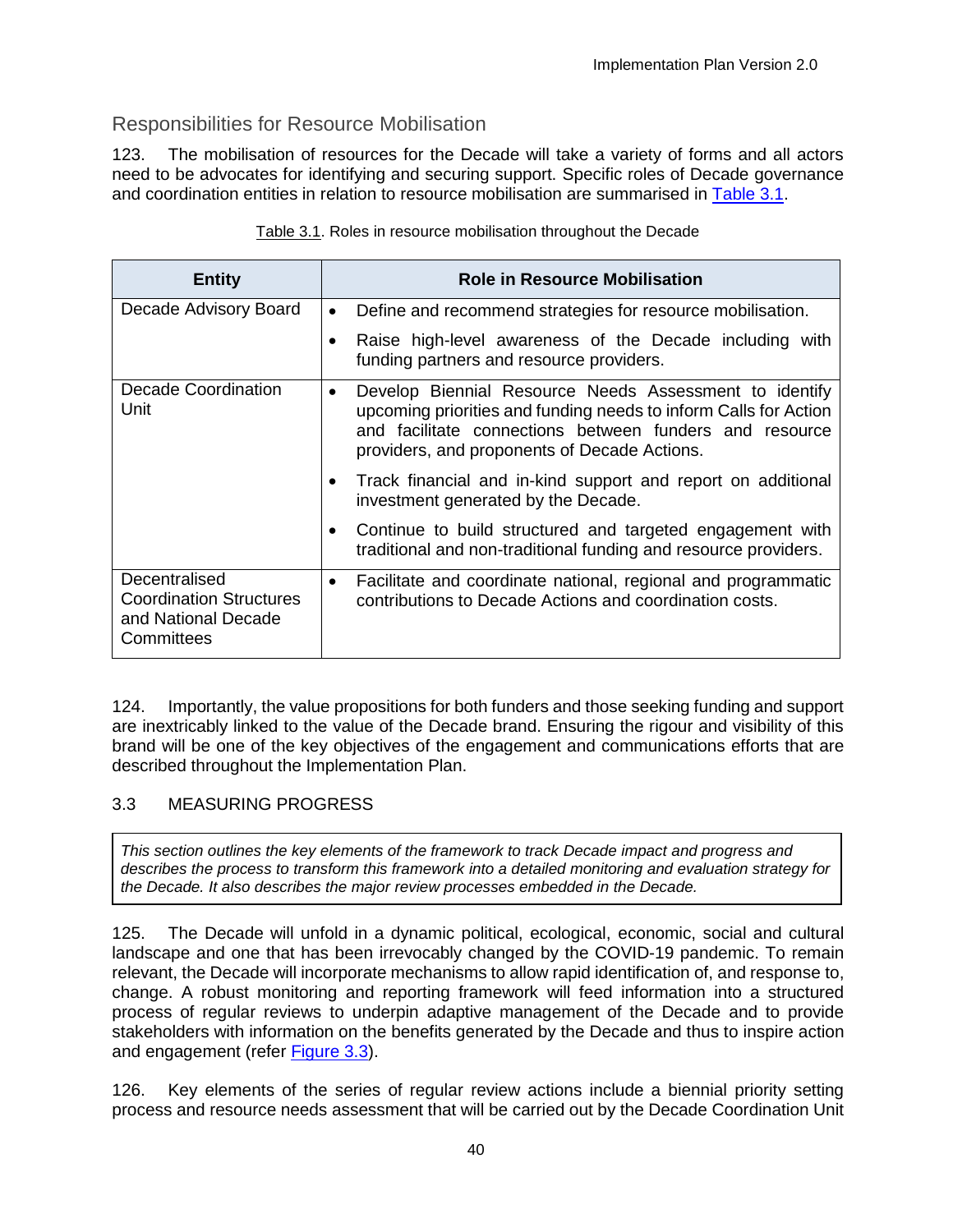and presented to the Decade Advisory Board for comment prior to submission to the IOC Governing Bodies. The results will shape the Calls for Action for Decade programmes and projects and inform resource mobilisation efforts. The Decade Action Framework including the Challenges, objectives and sub-objectives will be updated via a participatory process every two years. A flagship publication 'The State of the Decade' report will be prepared every three years concurrent with the international and regional conference series to document achievements, trends and emerging needs for the Decade. A mid-term review, to be coordinated by the Decade Coordination Unit and presented to the Decade Advisory Board for comment prior to submission to the IOC Governing Bodies, will allow a comprehensive stocktaking of progress at the global and regional levels to inform an eventual revision of the Implementation Plan.

127. The detailed monitoring and evaluation framework for the Decade will be developed during the initial stages of Decade implementation and will be presented to the Decade Advisory Board for comment. It will contain monitoring and evaluation actions at two levels as described below.

- (i) Impact level monitoring and evaluation: In order to fully measure the impact of the Decade, measurement of ocean science success needs to move beyond peer-reviewed publications as the primary measure of performance and focus on the benefits and impacts created through the uptake and use of science. The monitoring and evaluation framework for the Decade will include indicators that measure contributions to global policy frameworks and the progress against Decade outcomes, challenges and objectives. It will also include indicators to evaluate progress in the development of a robust enabling environment for ocean science for example through enhanced systems for tracking progress in scientific and technical capacity and ocean literacy. Wherever possible, indicators selected for the Decade will align with indicators already developed for other global policy frameworks such as the 2030 Agenda or the post-2030 global biodiversity framework.
- (ii) Operational level monitoring and evaluation: Operational indicators will collect information on the number and type of Decade Actions including information on their geographic location, their alignment with Decade outcomes and objectives, and the diversity of key stakeholders engaged in the Actions. Information on the reach of engagement, communications and outreach activities will also be collected. Information on annual spending of Decade Actions, secured and unsecured resources, and data on the commitments made through the Alliance will be collected to track investments.

128. At each level of analysis, indicators and methodologies will be defined, and a baseline value determined where relevant. Development of certain indicators or methodologies may themselves be the subject of research under the Decade: for example, tools to measure uptake of science for policy, decision-making or innovation; behaviour change triggered by increased understanding of ocean science; or approaches to include indigenous and local perspectives into the evaluation of the impact of the Decade.

129. As part of the monitoring and evaluation system, proponents of endorsed Decade Actions will be required to report annually on a streamlined series of indicators via online templates that will facilitate reporting and allow for disaggregation of data. Reporting requirements and processes will be kept simple and light to avoid an excessive administrative burden. Decentralised coordination structures will have the responsibility to collect data for indicators for projects and activities included within their remit. The Decade Coordination Unit will collate information on indicators from the decentralised coordination structures and will prepare an Annual Progress Report that analyses these indicators.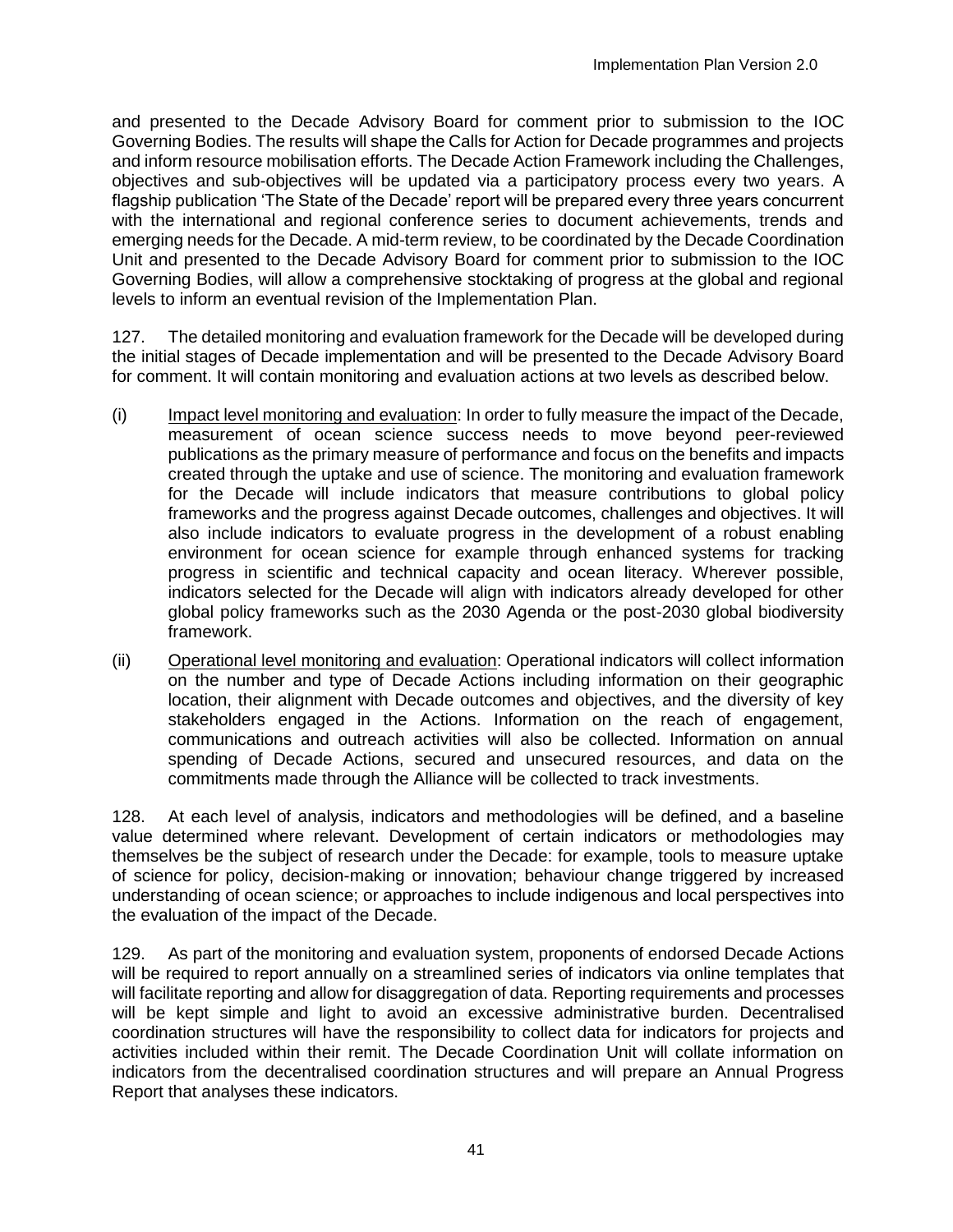130. Data and information developed via the implementation of the monitoring and evaluation framework will benefit from, and contribute to, regular evaluation and reporting processes within the UN system including the Regular Process for Global Reporting and Assessment of the State of the Marine Environment, including Socioeconomic Aspects (the World Ocean Assessment), reporting on progress to achieve the SDGs, the Global Ocean Science Report, the Global Assessment Report on Disaster Risk Reduction (GAR) as well as regular reports on the implementation of the Sendai Framework.

131. The monitoring and evaluation framework will define the methodologies to measure progress of indicators, as well as a further description of responsibilities and required resources.

|                                                                                                                                                        | 2021 | 2022 | 2023 | 2024 | 2025 | 2026 | 2027 | 2028 | 2029 | 2030 | POST-<br>DECADE |
|--------------------------------------------------------------------------------------------------------------------------------------------------------|------|------|------|------|------|------|------|------|------|------|-----------------|
| <b>BIENNIAL ACTION PLAN</b><br>High level work plan showing priority Decade Actions<br>for upcoming two-year period.                                   |      |      |      |      |      |      |      |      |      |      | 2031            |
| <b>RESOURCE NEEDS ASSESSMENT</b><br>Analysis of required vs. secured funding for Decade<br>Actions and coordination costs.                             |      |      |      |      |      |      |      |      |      |      |                 |
| REVIEW AND UPDATE DECADE ACTION FRAMEWORK<br>Review of progress and emerging scientific issues and<br>review and updating of Decade Action Framework.  |      |      |      |      |      |      |      |      |      |      |                 |
| GLOBAL & REGIONAL CONFERENCE SERIES<br>Global and regional gatherings of Decade stakeholders<br>to catalyse partnerships and review Decade priorities. |      |      |      |      |      |      |      |      |      |      |                 |
| ANNUAL PROGRESS REPORT<br>Overview of high-level operational, financial<br>and scientific progress.                                                    |      |      |      |      |      |      |      |      |      |      |                 |
| 'STATE OF THE DECADE' REPORT<br>Flagship publication documenting the impact of the<br>Decade and progress towards the Decade's vision.                 |      |      |      |      |      |      |      |      |      |      |                 |
| <b>MID TERM REVIEW</b><br>Comprehensive review of progress and update of the<br>Implementation Plan.                                                   |      |      |      |      |      |      |      |      |      |      |                 |
| <b>FINAL REVIEW</b><br>Comprehensive evaluation of Decade at the end of its<br>implementation.                                                         |      |      |      |      |      |      |      |      |      |      |                 |

<span id="page-49-0"></span>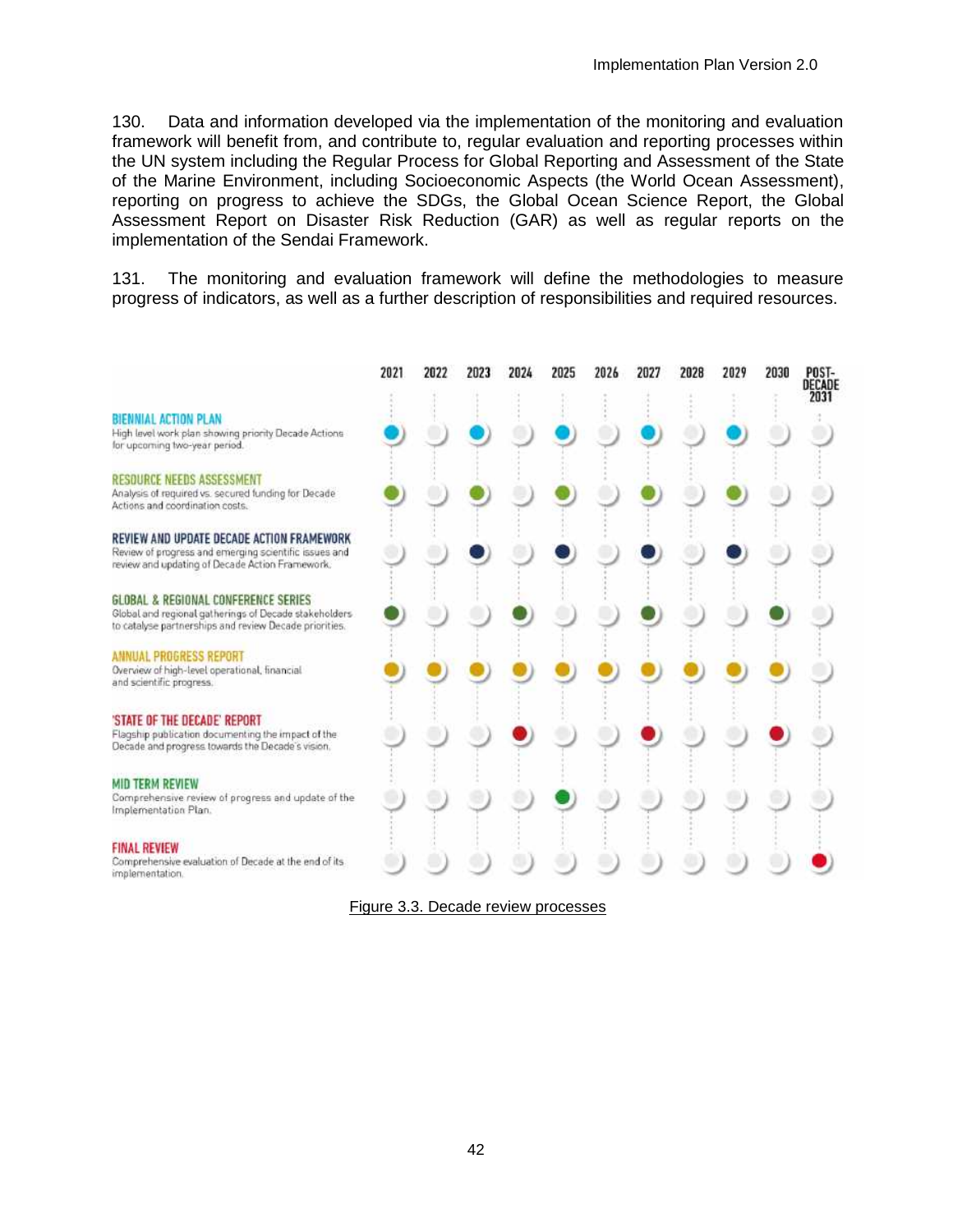## **ANNEX 1: GLOSSARY**

<span id="page-50-0"></span>The following glossary provides definitions in the context of the Decade for a number of common terms used throughout the Implementation Plan.

| <b>Action</b>                                          | The tangible initiatives that will be carried out across the globe over the<br>next ten years to fulfil the Decade vision.                                                                                                                                                                                                                                                                                                                                                                                                                                                                                                    |
|--------------------------------------------------------|-------------------------------------------------------------------------------------------------------------------------------------------------------------------------------------------------------------------------------------------------------------------------------------------------------------------------------------------------------------------------------------------------------------------------------------------------------------------------------------------------------------------------------------------------------------------------------------------------------------------------------|
| <b>Activity</b>                                        | A Decade Action is a one-off standalone activity (such as an awareness-<br>raising event, a scientific workshop, or a training opportunity). It enables<br>a programme or project or directly contributes to an Ocean Decade<br>Challenge.                                                                                                                                                                                                                                                                                                                                                                                    |
| <b>Contribution</b>                                    | Supports the Decade through provision of a necessary resource (e.g.<br>funding, resource mobilisation, data, or an in-kind contribution, including<br>staff, provision of infrastructure, or equipment). A contribution can support<br>either the implementation of a Decade Action or the coordination functions<br>of the Decade                                                                                                                                                                                                                                                                                            |
| <b>Data</b>                                            | A set of values, symbols, or signs (recorded on any type of medium) that<br>represent one or more properties of an entity. For example, the numbers<br>generated by a sensor, values derived from a model or analysis, text<br>entered into a survey, or the raw text of a document.                                                                                                                                                                                                                                                                                                                                          |
| <b>Decade Advisory</b><br><b>Board</b>                 | A multi-stakeholder advisory body to the IOC Governing Bodies that will<br>provide strategic advice on Decade implementation.                                                                                                                                                                                                                                                                                                                                                                                                                                                                                                 |
| <b>Decade</b><br><b>Collaborative</b><br><b>Centre</b> | Centre hosted by one or more countries or an international organization<br>engaged in Decade activities that will catalyse Decade Actions at the<br>regional or thematic level by providing technical, logistical, and financial<br>support for: (i) scientific coordination and planning; (ii) the identification of<br>collaboration opportunities; (iii) awareness raising and stakeholder<br>engagement; and (iv) technical and scientific capacities to support<br>Decade Collaborative Centres will be legally separate from the IOC and<br>operated under the complete responsibility of the establishing entity(ies). |
| <b>Decade</b><br>Coordination<br><b>Office</b>         | Offices hosted by UN Member States and requiring the establishment of<br>a Seat Agreement with the host Member State and the provision of<br>financial resources through IOC/UNESCO or other UN frameworks.<br>Offices will act as 'decentralised' Decade Coordination Units, being<br>organically attached to the central Decade Coordinating Unit, and will be<br>responsible for a regional portfolio of Decade Actions and/or specific<br>thematic initiatives                                                                                                                                                            |
| <b>Decade</b><br><b>Coordination</b><br><b>Unit</b>    | Central coordination unit for the implementation of the Decade that will be<br>housed within the IOC Secretariat.                                                                                                                                                                                                                                                                                                                                                                                                                                                                                                             |
| <b>Decade</b><br>Implementing<br><b>Partner</b>        | Stakeholder institutions (e.g. research institutes, NGOs, universities) that<br>are committed to the vision and mission of the Decade and that are<br>making significant and sustained efforts to implement Decade Actions.                                                                                                                                                                                                                                                                                                                                                                                                   |
| <b>Decade</b><br><b>Stakeholder</b><br><b>Platform</b> | Existing or new groups of ocean actors that work together to contribute to<br>the Decade vision. Groups could convene on a geographic basis (e.g. at<br>the regional level), for a specific theme (e.g. deep ocean, underwater<br>cultural heritage), or for a particular stakeholder group (e.g. NGOs or<br>private sector).                                                                                                                                                                                                                                                                                                 |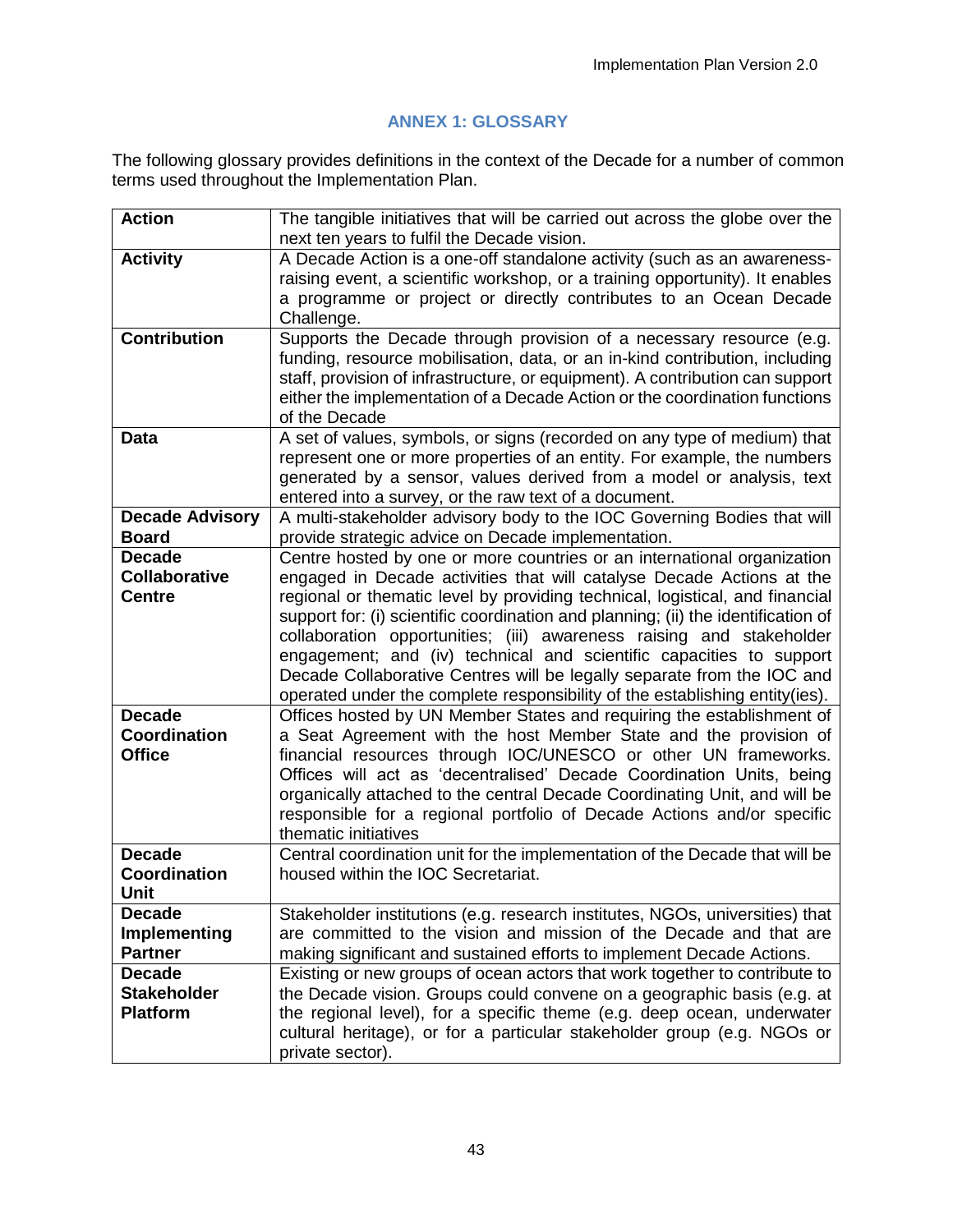| <b>Decentralised</b>   | Decade Coordination Offices and/or Decade Collaborative Centres.                                                                            |
|------------------------|---------------------------------------------------------------------------------------------------------------------------------------------|
| coordination           |                                                                                                                                             |
| structure              |                                                                                                                                             |
| <b>Digital</b>         | Knowledge, which has been encoded in a machine-readable and                                                                                 |
| knowledge              | actionable form.                                                                                                                            |
| <b>Enabling</b>        | A set of inter-related elements of the legal, political, financial, socio-                                                                  |
| environment            | cultural and institutional environment that provide transparency, stability                                                                 |
|                        | and long-term security to facilitate the Decade implementation.                                                                             |
| Global                 | A convening mechanism for all Decade stakeholder engagement                                                                                 |
| <b>Stakeholder</b>     | networks. The Forum will have both virtual and physical elements.                                                                           |
| <b>Forum</b>           |                                                                                                                                             |
| Indigenous and         | Refers to the understandings, skills and philosophies developed by                                                                          |
| local knowledge        | societies with long histories of interaction with their natural surroundings.                                                               |
|                        | For rural and indigenous peoples, local knowledge informs decision-                                                                         |
|                        | making about fundamental aspects of day-to-day life. This knowledge is                                                                      |
|                        | integral to a cultural complex that also encompasses language, systems                                                                      |
|                        | of classification, resource use practices, social interactions, ritual and                                                                  |
|                        | spirituality <sup>17</sup> .                                                                                                                |
| <b>Information</b>     | Products derived from data that lead to a greater understanding of an                                                                       |
|                        | entity. For example, (i) the interpretation of a range of data from an array                                                                |
|                        | of conductivity sensors across the Arctic Ocean that informs us about that                                                                  |
|                        | ocean's salinity range or (ii) the narrative text of a report on harmful algal                                                              |
|                        | blooms that informs the reader on the timing of these blooms.                                                                               |
| Interdisciplinary      | An approach involving stakeholders from two or more distinct scientific                                                                     |
|                        | disciplines or stakeholder groups that integrates different knowledge and                                                                   |
|                        | methods using a synthesis of approaches. Under interdisciplinary                                                                            |
|                        | approaches, boundaries between disciplines and groups start to break                                                                        |
|                        | down with the recognition that each discipline can affect the output of the                                                                 |
|                        | other.                                                                                                                                      |
| Knowledge              | An abstract representation (i.e. a mental model) of an entity which: (i) is                                                                 |
|                        | constructed from a substantial collection of information, (ii) grants its                                                                   |
|                        | bearer reliable familiarity with that entity, and (iii) can be used to reason                                                               |
|                        | and take action about that entity. For example, an expert with knowledge                                                                    |
|                        | about the salinity range of the Arctic Ocean (constructed from large                                                                        |
|                        | amounts of information on the topic) would be able to reason that a salinity                                                                |
| <b>National Decade</b> | value of 43% is a likely error, rather than a real measurement.<br>Existing or new structures that coordinate actors at the national level. |
| <b>Committee</b>       | Committees are inclusive multi- agency and multi-stakeholder platform for                                                                   |
|                        | the co-design and co-delivery of Actions and facilitate access to benefits                                                                  |
|                        | such as data, products, science-policy advice, or capacity development.                                                                     |
| Objective              | Process objectives that describe the steps in the science value-chain that                                                                  |
|                        | are needed to meet the Ocean Decade Challenges and thus contribute to                                                                       |
|                        | achieving the Decade Outcomes.                                                                                                              |
| <b>Ocean Decade</b>    | Resource mobilisation mechanism focused on voluntary, large-scale                                                                           |
| <b>Alliance</b>        | commitments from governments, UN entities, private sector, foundations                                                                      |
|                        | or other Decade supporters.                                                                                                                 |
| <b>Ocean Decade</b>    | Most pressing and immediate priorities of the Decade. Used to unite                                                                         |
| <b>Challenge</b>       | stakeholders around common action. May evolve throughout the Decade.                                                                        |
|                        |                                                                                                                                             |

l <sup>17</sup> <https://en.unesco.org/links>